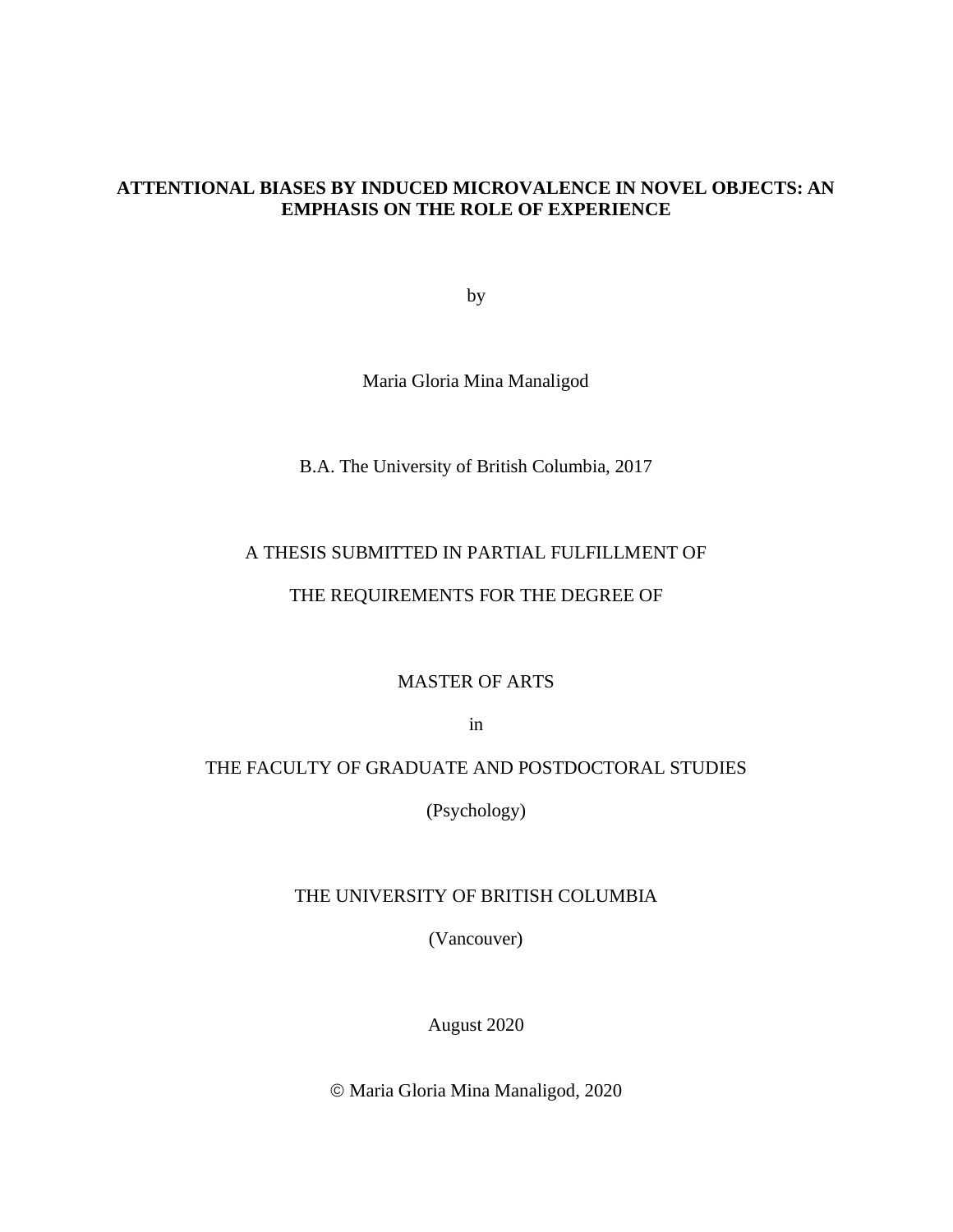The following individuals certify that they have read, and recommend to the Faculty of Graduate and Postdoctoral Studies for acceptance, the thesis entitled:

Attentional Biases by Induced Microvalence in Novel Objects: An Emphasis on the Role of Experience

| submitted by                 | Maria Gloria Mina Manaligod<br>in partial fulfillment of the requirements for |  |  |  |  |  |  |
|------------------------------|-------------------------------------------------------------------------------|--|--|--|--|--|--|
|                              | the degree of Master of Arts                                                  |  |  |  |  |  |  |
| in                           | Psychology                                                                    |  |  |  |  |  |  |
|                              | <b>Examining Committee:</b><br>Rebecca M. Todd, Psychology                    |  |  |  |  |  |  |
| Supervisor                   |                                                                               |  |  |  |  |  |  |
| Lawrence M. Ward, Psychology |                                                                               |  |  |  |  |  |  |
|                              | <b>Supervisory Committee Member</b>                                           |  |  |  |  |  |  |
|                              | Daniela J. Palombo, Psychology                                                |  |  |  |  |  |  |
|                              | <b>Supervisory Committee Member</b>                                           |  |  |  |  |  |  |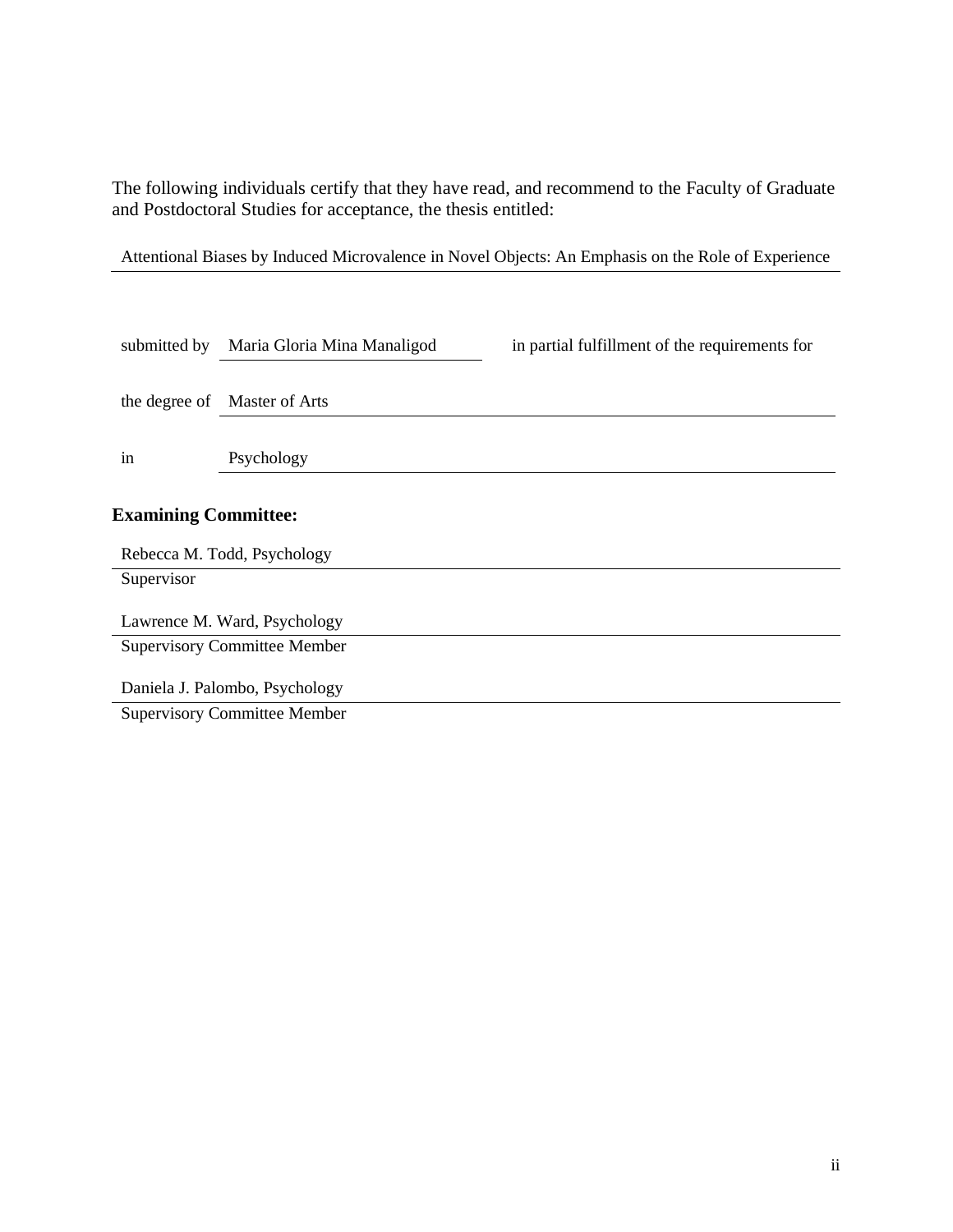# <span id="page-2-0"></span>**Abstract**

How do each of us come to view the world uniquely? An emerging theory of microvalence proposes that subtle feelings of reward and punishment derived from individualized experiences with basic everyday objects help determine how we later attend and behave towards them. These objects that are part of our more mundane experiences are thought to be given attentional priority similar to objects that evoke stronger emotional responses. However, this relationship between preferences guided by daily experience and attention has not been tested. I introduced a novel paradigm to induce microvalences by simulating real life experience paired with an interocular suppression technique (bCFS) to explore its role in attention. Consistent with the theory of microvalence, affective ratings indicated that our novel shapes possessed pre-existing affective properties by which they are evaluated, giving rise to preferences. Unexpectedly, we observed a unifying effect of experience, blurring perceived differences between novel shapes, thus collapsing initial preferences (feelings of like or dislike). Results showed, however, that microvalences were not prioritized in attention. Our findings place emphasis on the role of experience in shifting automatic preferences to create unbiased representations of the world.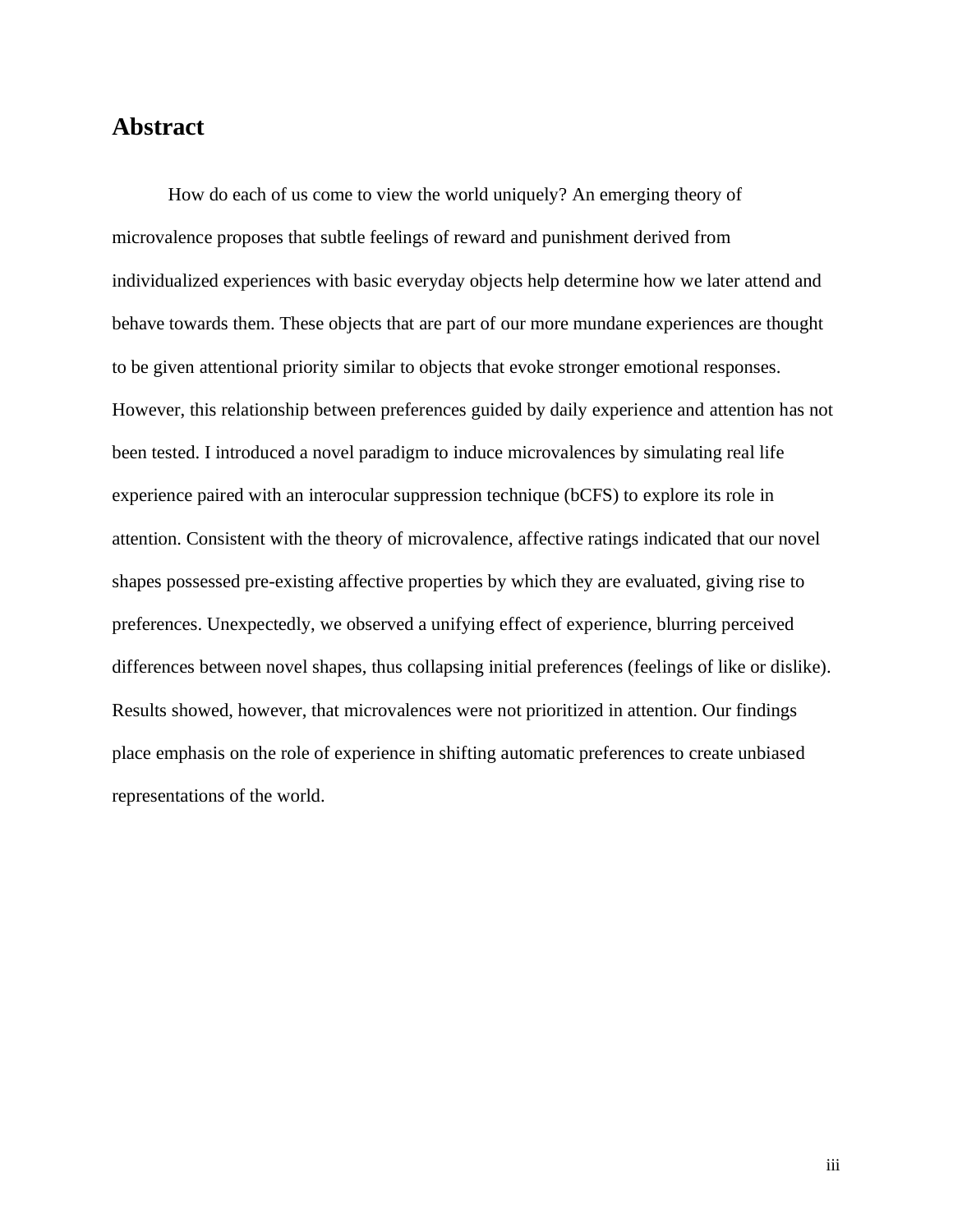# <span id="page-3-0"></span>**Lay Summary**

How do experiences with everyday objects shape behaviour? A new theory of *microvalence* suggests that relatively boring objects possess subtle emotional qualities that contribute to why we prefer certain pens over others, or why we avoid using a particular spoon. Further, objects that are part of everyday experiences are thought to grab attention in the same way that strongly emotional objects (e.g., crying babies) do. I tested the relationship between preferences formed from basic everyday experiences and attention and found that people were quick to judge unfamiliar objects on how good or bad they think they were, leading to feelings of like and dislike. Results also showed that experience with these objects diminished these preferences. However, the degree to which they were liked or disliked did not affect how easily they grabbed attention. Our findings highlight the role of experience in changing the emotional relevance of everyday objects for each of us, sometimes reducing pre-existing likes and dislikes.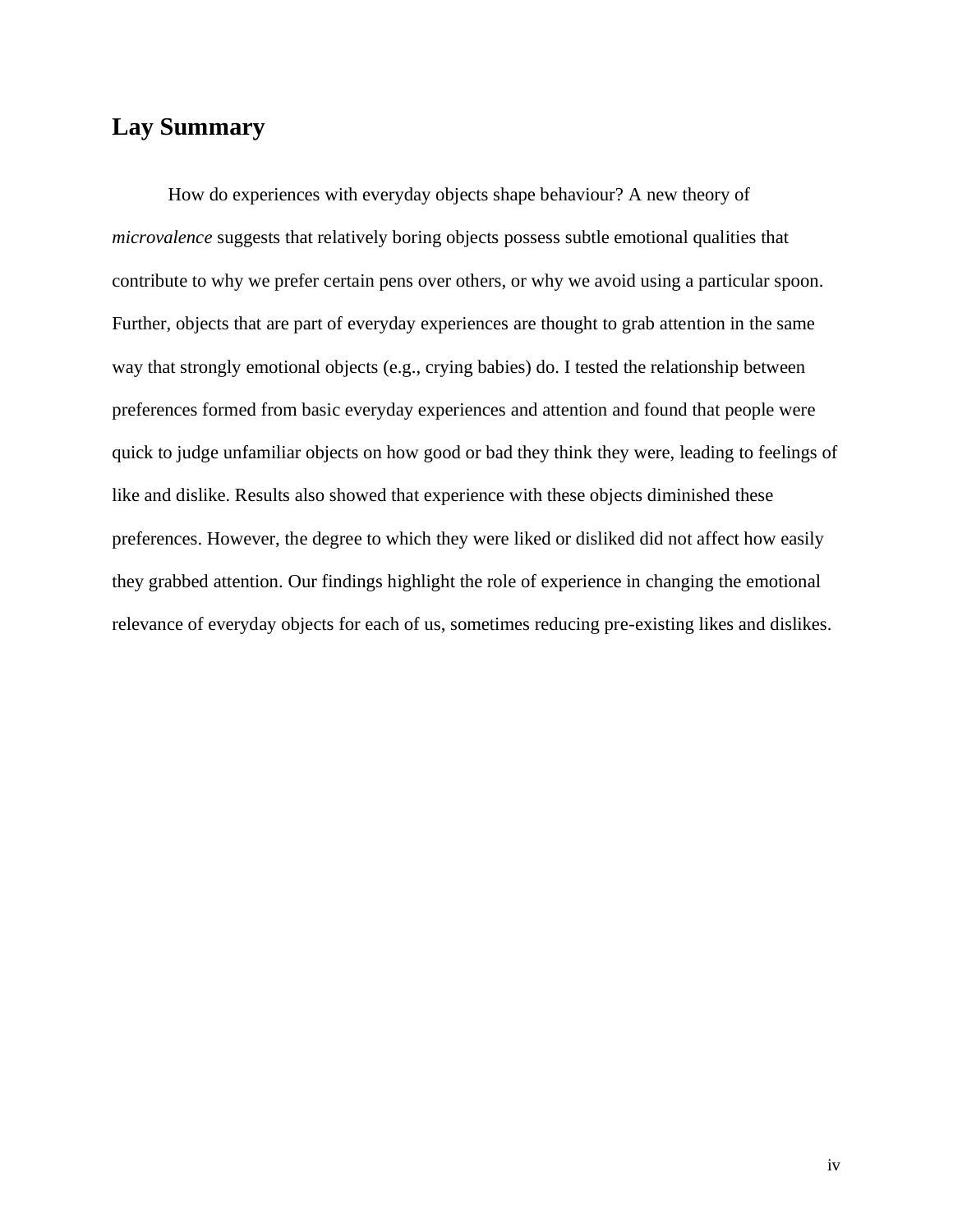# <span id="page-4-0"></span>**Preface**

The concept and design of the study arose in collaboration with my advisor, Dr. Rebecca M. Todd, post-doctoral fellow Dr. Veronica Dudarev, and PhD student Max Jativa. Data analysis was performed by me with supervision from Dr. R. M. Todd, Dr. V. Dudarev, and Kevin H. Roberts for multi-level model analyses. I was also assisted by Max Jativa for data extraction. Shangjing Hu assisted in programming, and Carina Chen, Jenn McTavish, Christy Chen, Vera Bao, Yan Zhang, Gian Hermosura, Liam Gillanders, Ahmed Shaaban, and Elnaz Ghasemi assisted with data collection.

The project was conducted in the Motivated Cognition Lab in the Department of Psychology at the University of British Columbia with approval from the UBC Behavioural Research Ethics Board (H17-02948).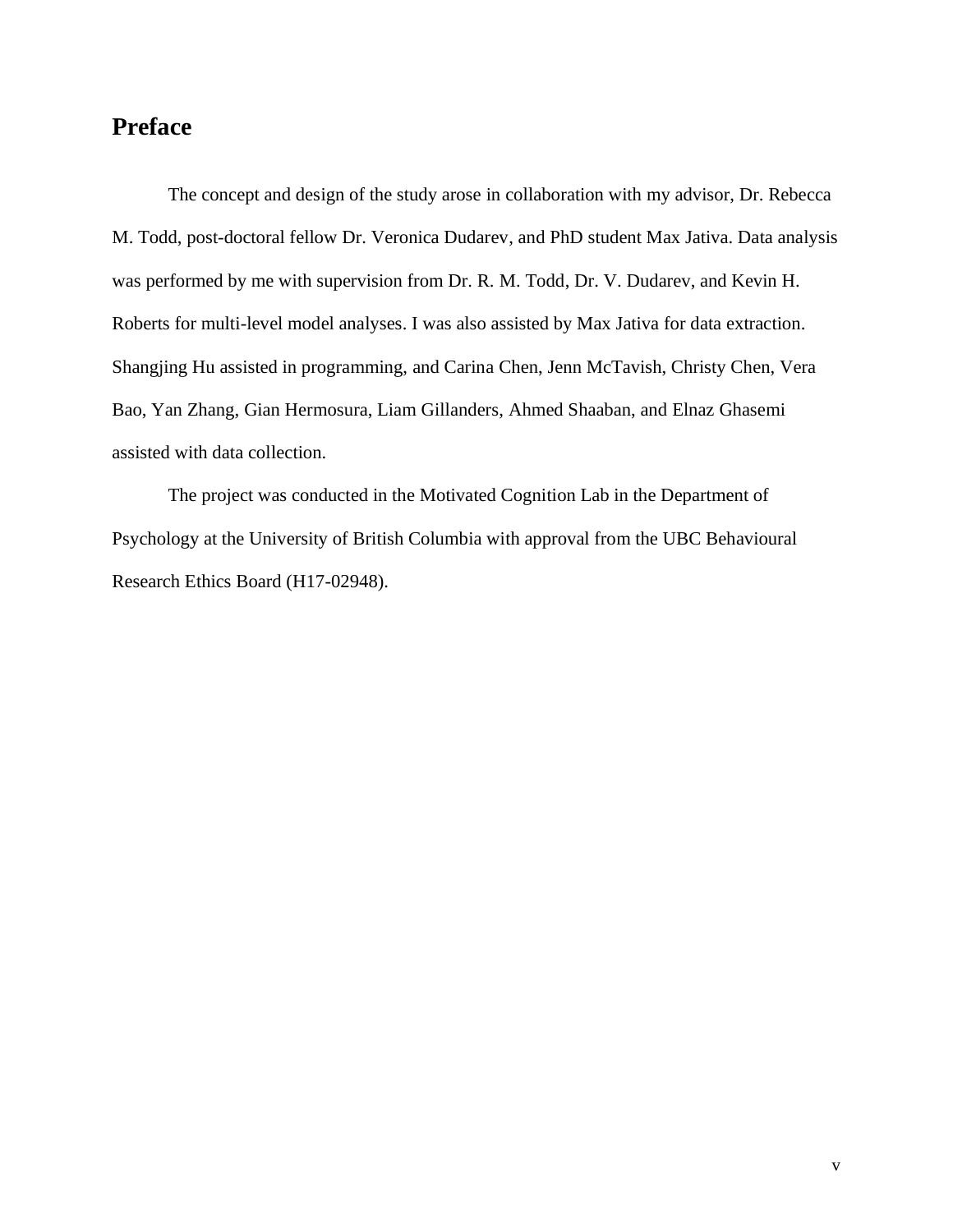# <span id="page-5-0"></span>**Table of Contents**

| 1.1                                                                      |
|--------------------------------------------------------------------------|
| 1.1.1                                                                    |
| 1.1.1.1                                                                  |
| 1.1.2                                                                    |
| 1.1.3                                                                    |
| 1.1.4 Continuous Flash Suppression as an index of selective attention 10 |
|                                                                          |
| 1.3                                                                      |
|                                                                          |
| 2.1                                                                      |
| 2.1.1                                                                    |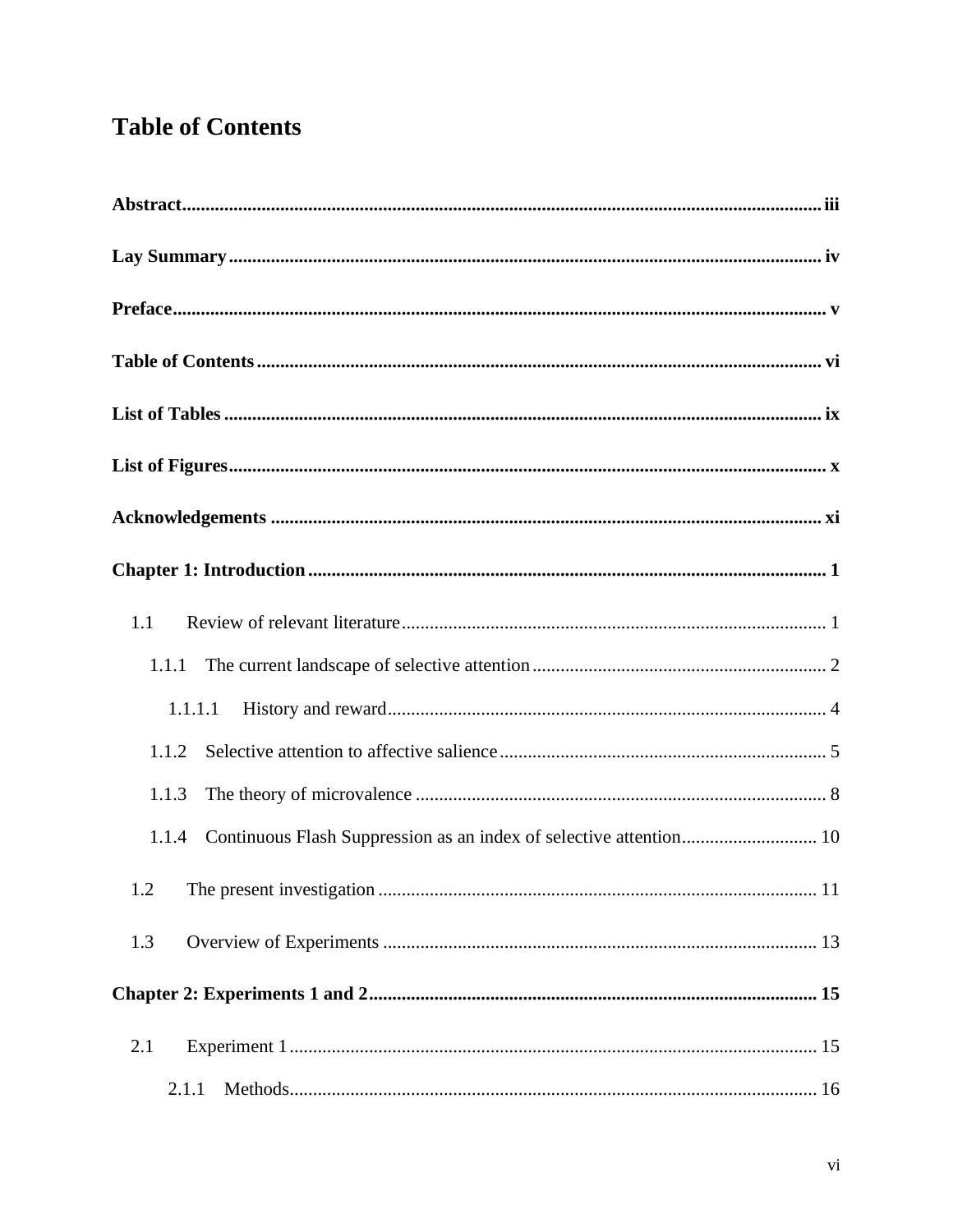| 2.1.1.1 |  |
|---------|--|
| 2.1.1.2 |  |
| 2.1.1.3 |  |
| 2.1.1.4 |  |
|         |  |
| 2.1.3   |  |
| 2.2     |  |
|         |  |
| 2.2.1.1 |  |
| 2.2.1.2 |  |
| 2.2.1.3 |  |
| 2.2.1.4 |  |
|         |  |
| 2.2.3   |  |
|         |  |
| 3.1     |  |
| 3.1.1   |  |
| 3.1.2   |  |
| 3.1.3   |  |
| 3.1.4   |  |
| 3.1.4.1 |  |
| 3.1.4.2 |  |
| 3.1.4.3 |  |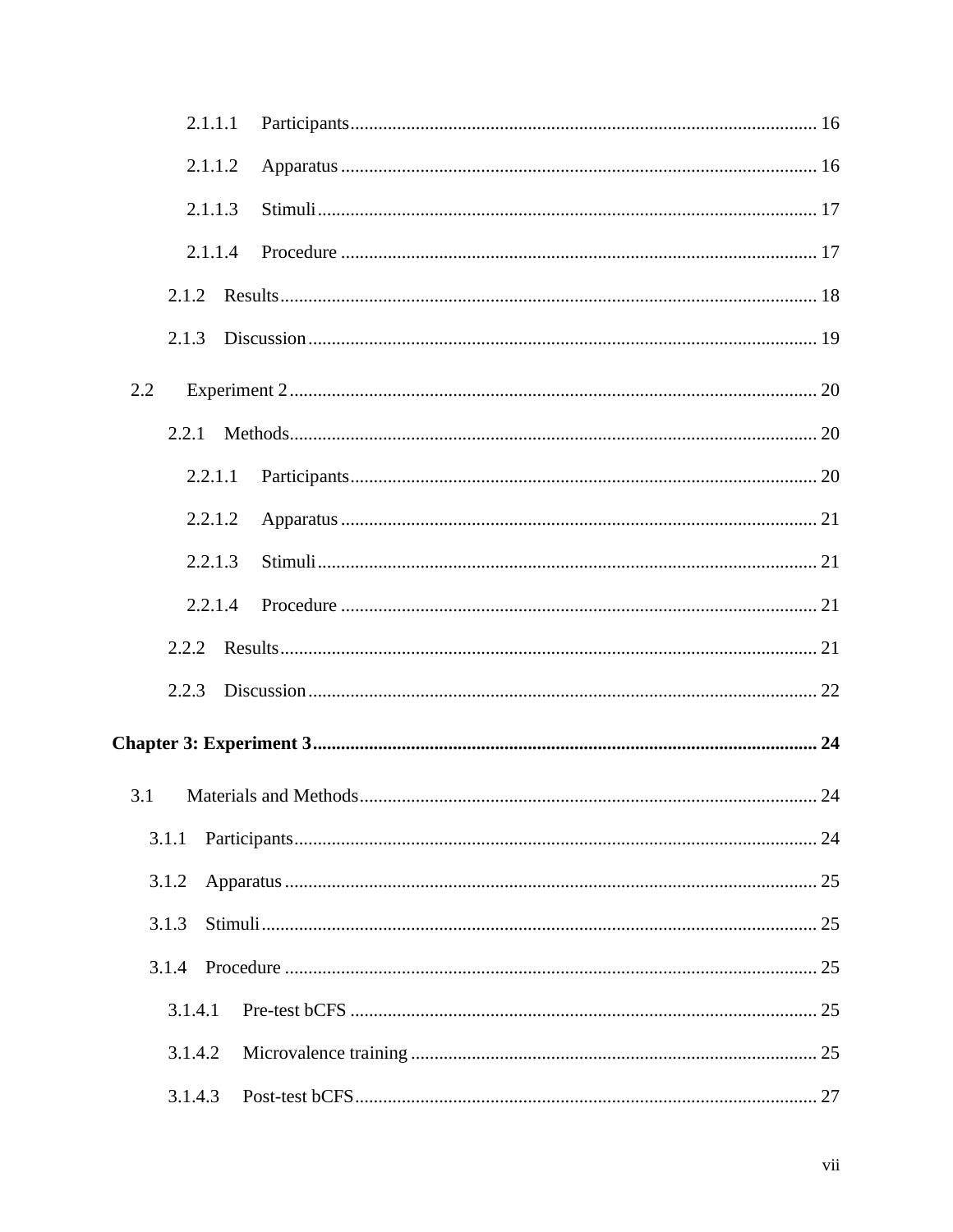| 3.2     |
|---------|
| 3.2.1   |
| 3.2.1.1 |
|         |
|         |
|         |
| 3.2.2.1 |
| 3.2.2.2 |
| 3.2.2.3 |
| 3.3     |
|         |
| 4.1     |
| 4.2     |
| 4.3     |
| 4.4     |
|         |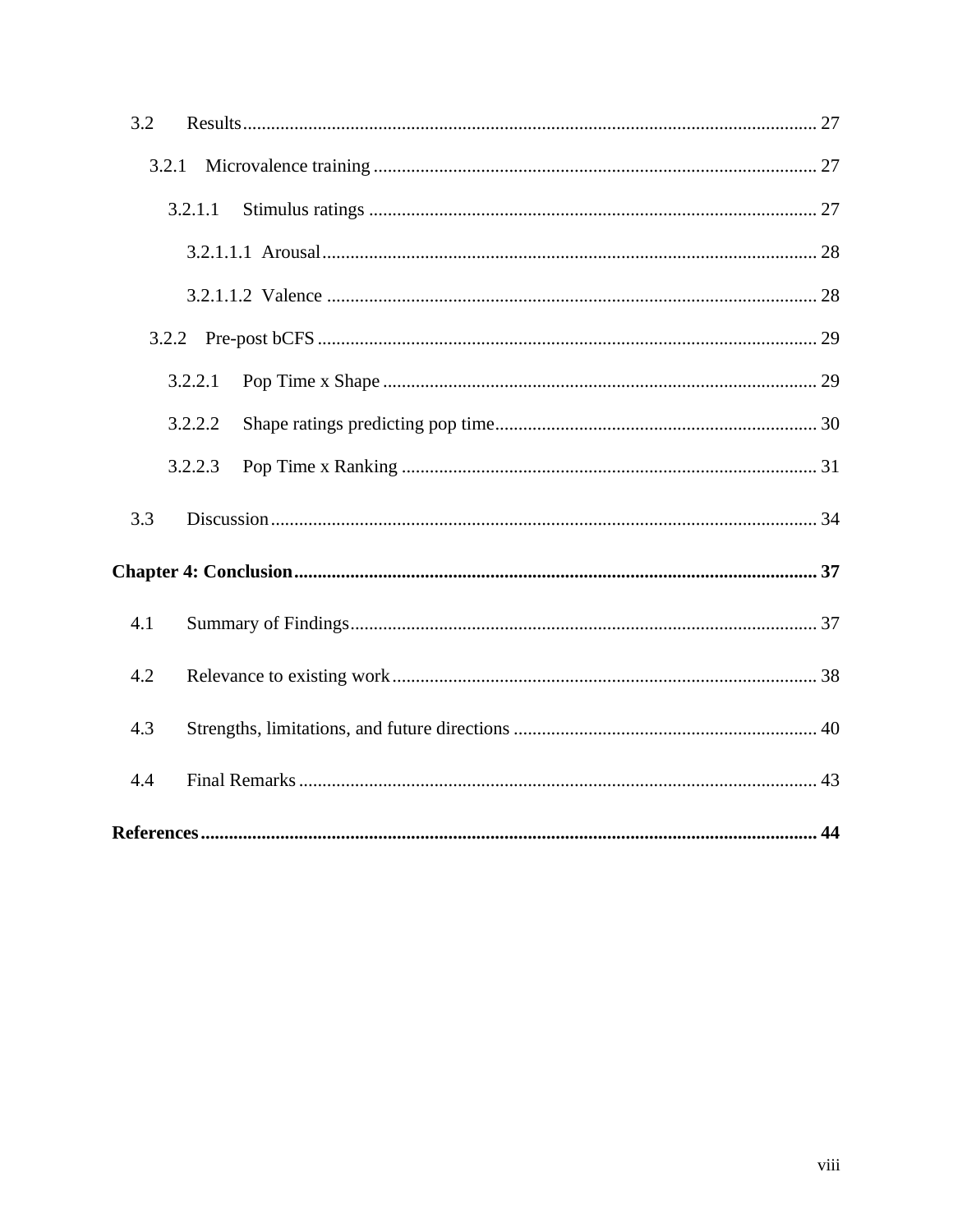# <span id="page-8-0"></span>**List of Tables**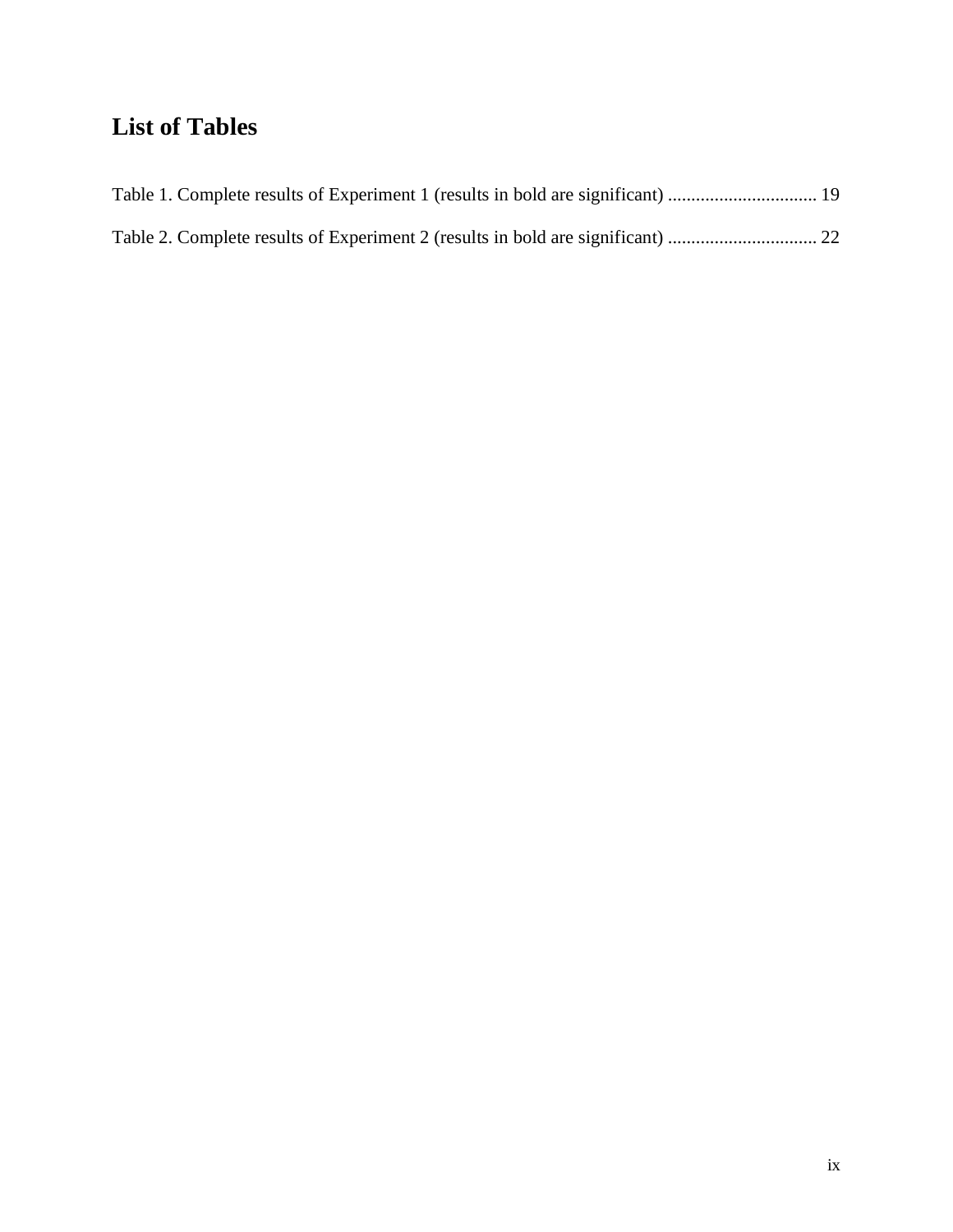# <span id="page-9-0"></span>**List of Figures**

| Figure 1. A. Illustration of the 4 shapes used in the tasks B. Shape pairings in each block in the   |
|------------------------------------------------------------------------------------------------------|
|                                                                                                      |
|                                                                                                      |
|                                                                                                      |
| Figure 4. Illustration of a single trial or landscape in the microvalence training task 26           |
| Figure 5. Plot showing greater variability in ratings during pre-training and initial preference for |
| Shape 4. Predicted average lines for shape ratings show a clear undoing of preference following      |
|                                                                                                      |
| Figure 6. Plot showing a clear effect of time, such that there were faster pop-times post-training.  |
|                                                                                                      |
| Figure 7. Shape ratings do not predict pop time (RT). Thick lines show predicted group averages      |
| for each shape. Thin lines depict the predicted relationship between shape rating and pop time for   |
|                                                                                                      |
| Figure 8. Distribution of designated microvalences for each shape. y-axis: participant count  32     |
| Figure 9. Visualization of greater dissimilarity in liking based on Euclidean distances during pre-  |
| training than post-training showing a collapse in preference. Outlined shapes show differences       |
| between pre-training and post-training for each shape, with the greatest change observed for         |
|                                                                                                      |
| Figure 10. Visualization of differences based on Euclidean distances in pop-time between             |
| shapes, with outlined shapes illustrating the greatest difference from pre-training to post-training |
|                                                                                                      |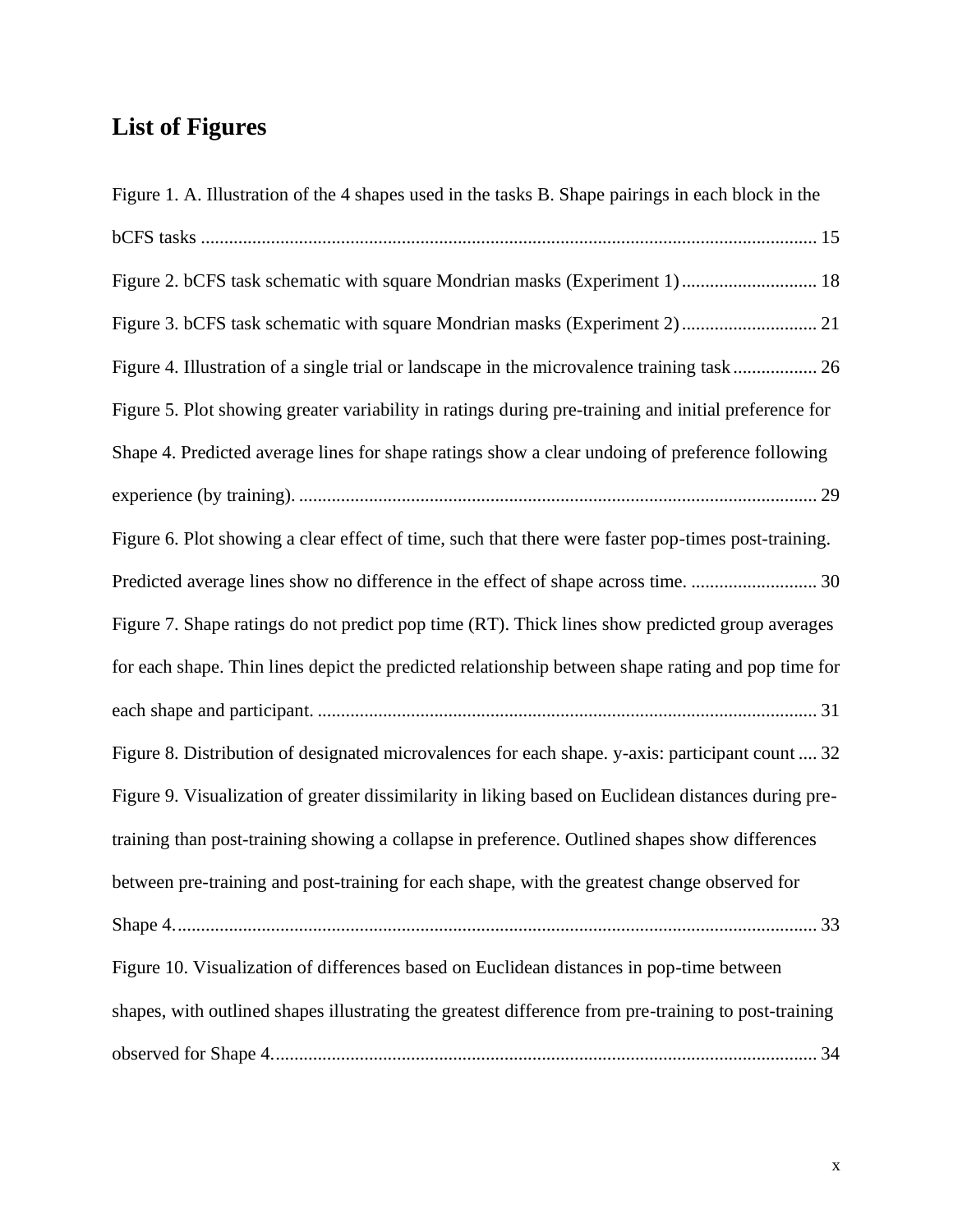# <span id="page-10-0"></span>**Acknowledgements**

I thank the Faculty of Arts at the University of British Columbia and the Natural Sciences and Engineering Research Council of Canada (NSERC) for financial support throughout the completion of my Master's program.

I wish to express my deepest gratitude to my advisor, Dr. Rebecca M. Todd, for her unwavering mentorship and trust. I also thank my academic family in the Motivated Cognition Lab, the Vision Lab's post-doctoral fellow Dr. Veronica Dudarev, for their constant support and guidance, Jamie Dunkle and the UBC Psychology IT team headed by Matthew Smith for their painstaking troubleshooting, and my research assistants for their hard work, dedication, and for constantly helping me become a better mentor.

I am eternally grateful for my parents, my *yay*, and my partner, Andrea. You give me strength.

*Maraming salamat.*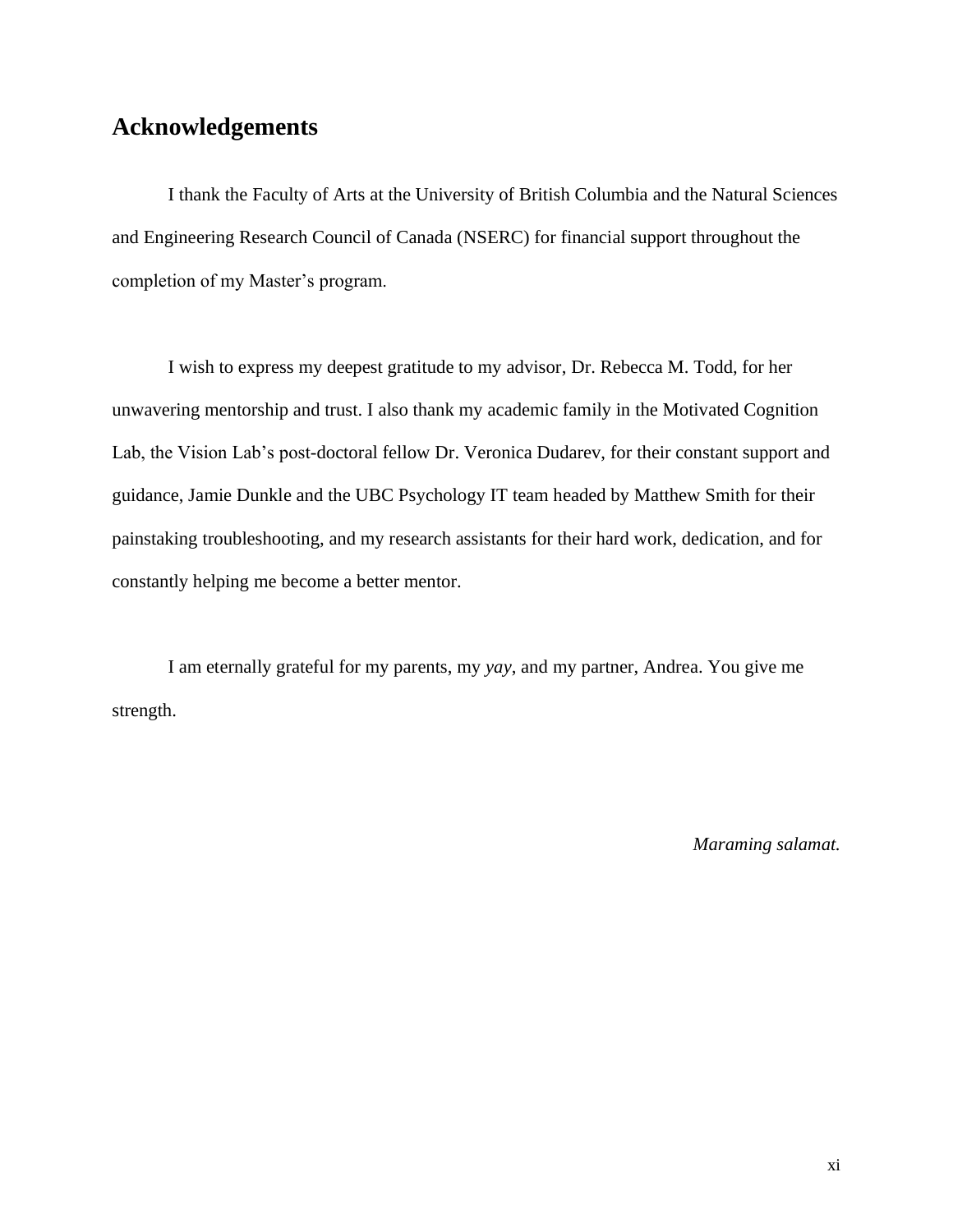# <span id="page-11-0"></span>**Chapter 1: Introduction**

#### <span id="page-11-1"></span>**1.1 Review of relevant literature**

Day-to-day actions such as grabbing the appropriate coat for the day or, for surgeons, knowing which tool to use during the most crucial moments in surgery are characterized by preferential attention to objects that improve the quality of an intended action. Much as vegetarians filter out meat dishes on a menu to selectively attend to options they can eat, we tend to become more aware of information that is directly relevant to our goals. Selective attention does exactly that – it guides our awareness of the environment so that we prioritize what is important.

Approach of rewarding and avoidance of threatening objects is a highly conserved behaviour observed across species. Objects fairly universally associated with high levels of pain and pleasure, such as guns or flowers, are prioritized in attention, such that we are more likely to become aware of them under conditions where demands on attention are high (Todd  $\&$ Manaligod, 2017). Thus, in the past, studies investigating effects of affective valence (how good or bad something is, or how much you want to approach or avoid it) on attention have typically involved these extremely emotional objects. Since we rarely encounter such highly emotional objects on a daily basis, they are not necessarily representative of our everyday environments. While there is less likely to be consensus on the objects of preference, many people will report having strong individual preference for mundane items such as a particular pen that is slightly pleasurable or a drinking straw that is mildly aversive. In this case, decisions may be informed by more prosaic experiences so that we may selectively tune our attention to objects that have either been associated with good or bad experiences (Redish, Jensen, Johnson, & Nelson, 2007). It has been proposed that such tuning may arise from repeated experience leading to an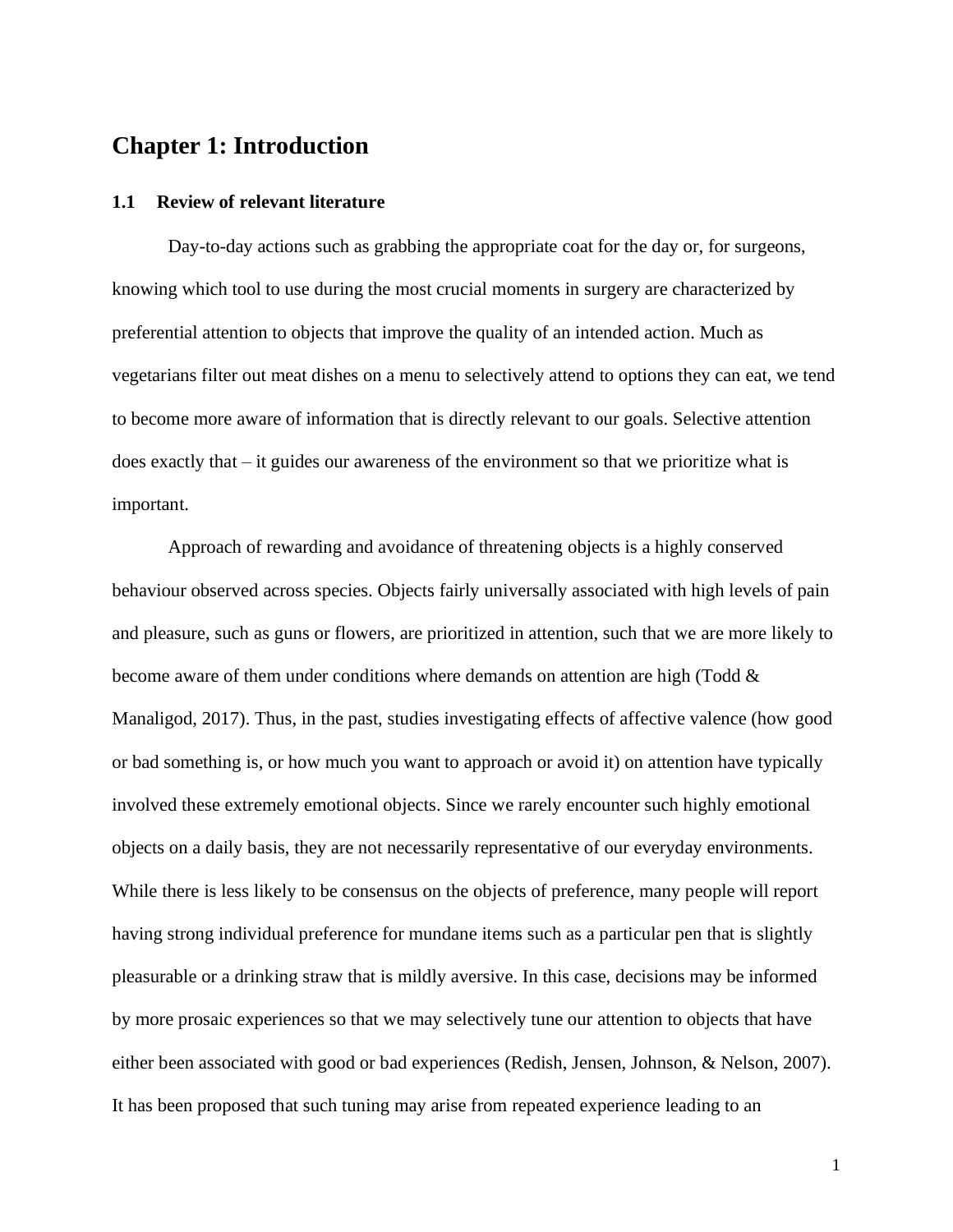accumulation of low-levels of arousal of pain and pleasure. This low modulation of stimulus salience is an example of the formation of *microvalence*, a concept introduced by Lebrecht and colleagues (2012). This theory proposes that less arousing objects (i.e., everyday items) possess subtle affective properties, by which they are slightly "preferred" or "anti-preferred." Importantly, it has been proposed that these microvalences also guide attentional priorities in a manner similar to more universally emotionally salient stimuli (Todd et al., 2017, Lebrecht, Bar, Barrett, & Tarr, 2012). Yet to our knowledge, this hypothesis has not been directly tested. Thus, the goal of this thesis is to introduce novel methodological approaches to induce microvalences in novel objects and test the hypothesis that stimuli that acquire microvalences for a given individual will guide their attention.

## <span id="page-12-0"></span>**1.1.1 The current landscape of selective attention**

Selective attention is the process by which we tune our senses to the world so that information that is most important to us reaches our awareness and guides action. Ongoing in the field is a conversation about whether this tuning can be driven by more basic everyday experiences and are highly dynamic. Classically, modulation of attention has been thought to be characterized by the tension between two clearly delineated control systems: *Top-down* or endogenous processes involving volitional, executive attention to task-relevant stimuli, and *bottom-up* or exogenous processes involving attentional capture by low-level featural salience (e.g., colour, contrast, or motion) (Corbetta & Shulman, 2002; Fox, Corbetta, Snyder, Vincent, & Raichle, 2006). A large body of research in humans and non-human animals has provided support for both attentional systems [e.g., (Desimone & Duncan, 1995; Kastner & Ungerleider, 2001; Reynolds & Chelazzi, 2004)]. Yet the notion of a simple dual process has been challenged. A burgeoning number of cases defying the delineated *top-down* or *bottom-up* processes has led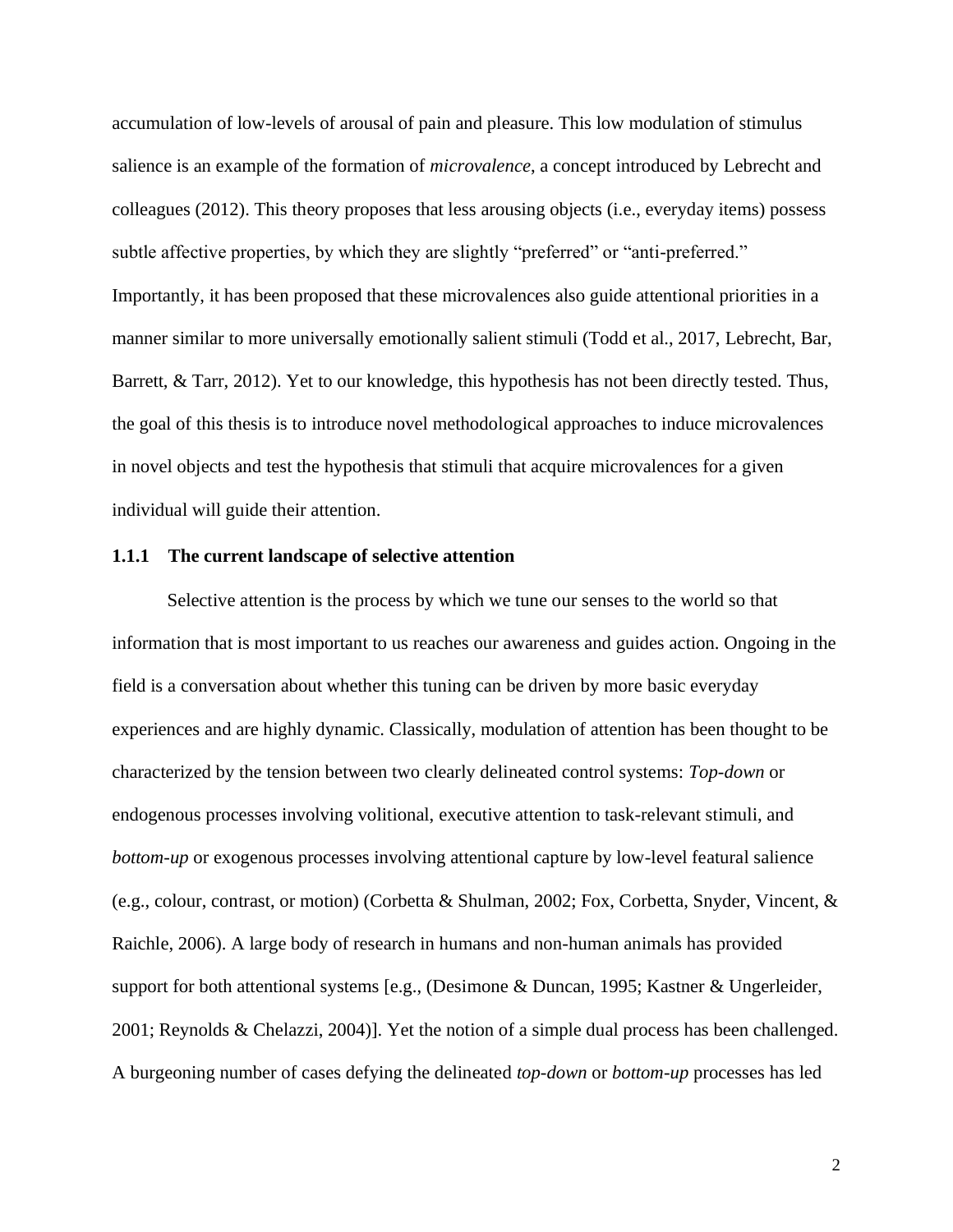researchers to declare the model as "a failed attentional dichotomy" opening up new avenues for refined models of attention to account for other sources of selection bias (Awh, Belopolsky, & Theeuwes, 2012). They have proposed to expand this framework to include selection history, which emphasizes the role of persisting biases, irrespective of task-related goals and physical salience. Experience, which varies across individuals, is thought to guide attention in a manner distinct from the above-mentioned processes (Lebrecht et al., 2012).

The spatial locations of featurally-salient or goal relevant objects are thought to be represented in priority maps, or topographically organized neural representations within multiple brain regions in both human and non-human animals. Priority maps have been found to guide eye movement such that, for example, neuronal firing in the lateral intraparietal area (LIP) in macaque monkeys predicted saccadic responses (Bisley & Goldberg, 2010). It has been proposed that it is at the level of priority maps that other implicit sources of salience are integrated and work together in guiding attention (Awh et al., 2012, Todd et al., 2017, Chelazzi, Perlato, Santandrea, & Della Libera, 2013, Bisley et al., 2010; Shomstein & Behrmann, 2006; Shomstein & Gottlieb, 2016). Our *priority state space* (PSS) framework proposes that distinct sources of salience are contextually prioritized according to a nested hierarchy of short- and long-term goals creating a spatial and temporal "landscape" that is highly dynamic – constantly adjusting in a span of milliseconds to years (Todd et al., 2017). The recent expansion of the classic model of attention, which initially failed to incorporate discernible influences of history via everyday experiences, has focused on three further sources associated with history that guide attention: statistical learning (predicting events), semantic relatedness (extracting meaning), and reward and emotional salience (approaching pleasure and avoiding pain). Evidence shows that experience-related factors that guide attention extend beyond simple selection bias; thus, we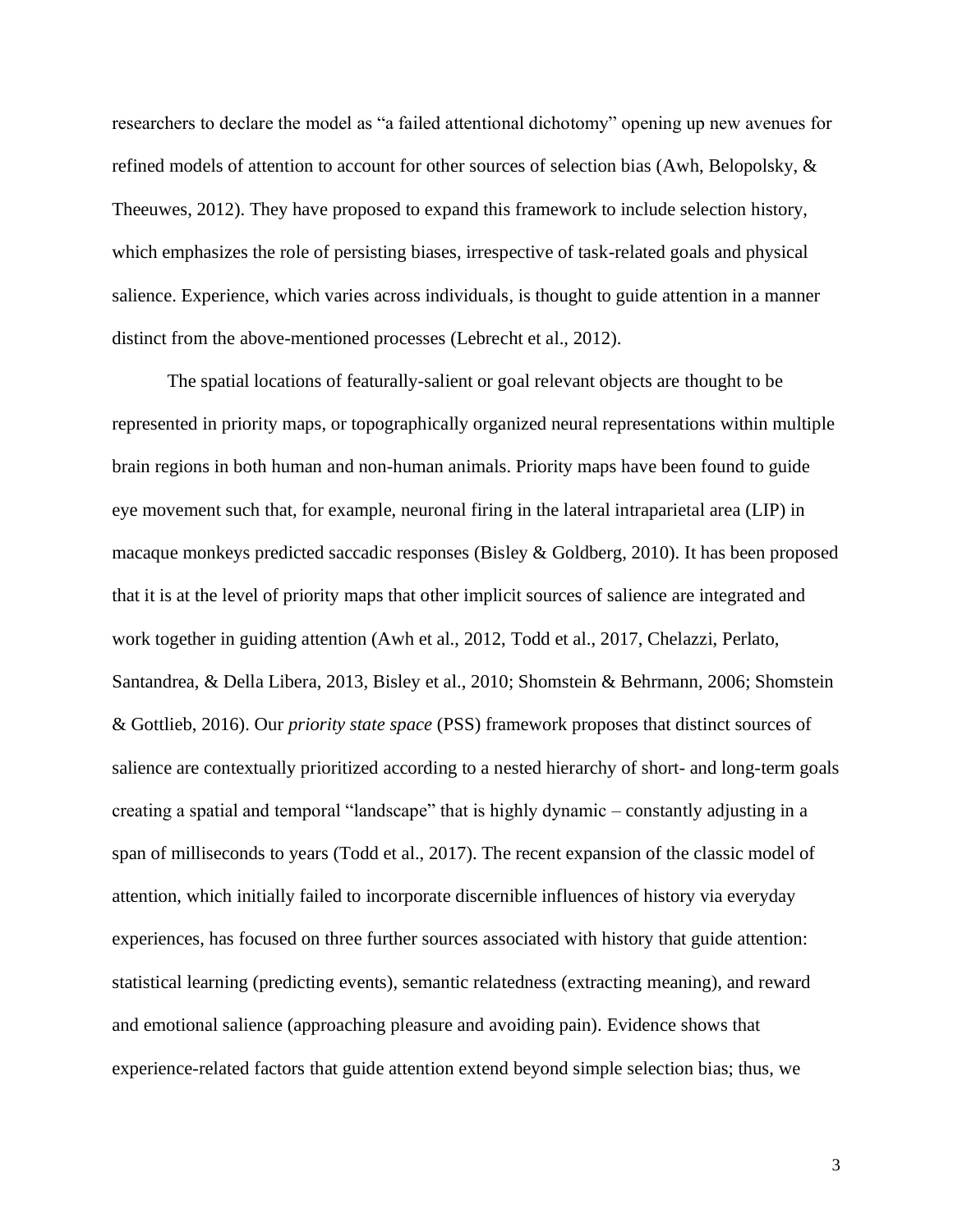have proposed that selection history, as a third source of salience, should more appropriately be referred to as history (Todd et al., 2017; Kryklywy & Todd, 2018). History then, as we define as the culmination of knowledge, experience, and emotion, serves as a window into what we later prioritize in the environment. Building on Mather and Sutherland's (2011) framework of arousalbiased competition, it has recently been suggested that, counter to previous frameworks outlined by Awh et al., (2012) and ourselves (Todd et al., 2017), history (or selection history) may not be an independent third source of salience that guides attention after all. Rather, it may simply act as a "tuning parameter" of attention by strengthening task-based and featural salience in objects (Kryklywy et al., 2018). However, whether history is a third independent source of attentional guidance or serves to modulate task-based and featural salience remains to be empirically determined.

### <span id="page-14-0"></span>**1.1.1.1 History and reward**

How rewarding an object has been in the past defines how we attend and subsequently approach or avoid them in the future. Early work on attention has recognized the role history has played in visual search and various decision-making processes, yet until recently, influences of history were seen as top-down processing operating at an unconscious level (Anderson, Laurent, & Yantis, 2011; Jiang, Swallow, & Rosenbaum, 2013). Reward history has been found to give rise to reflexive ocular movements in tasks where previously rewarded distractors (taskirrelevant) draw attention (Hickey & van Zoest, 2012). Furthermore, incidental learning, or learned probabilities of reward location in space, have long lasting effects (i.e., at least a week) following repeated occurrences (Jiang et al., 2013). Incidental learning, in the lab, has been observed in search tasks where, for example, probability cues such as a target "X" appear in a particular location in the search field for 70% of the time introducing an attentional bias to that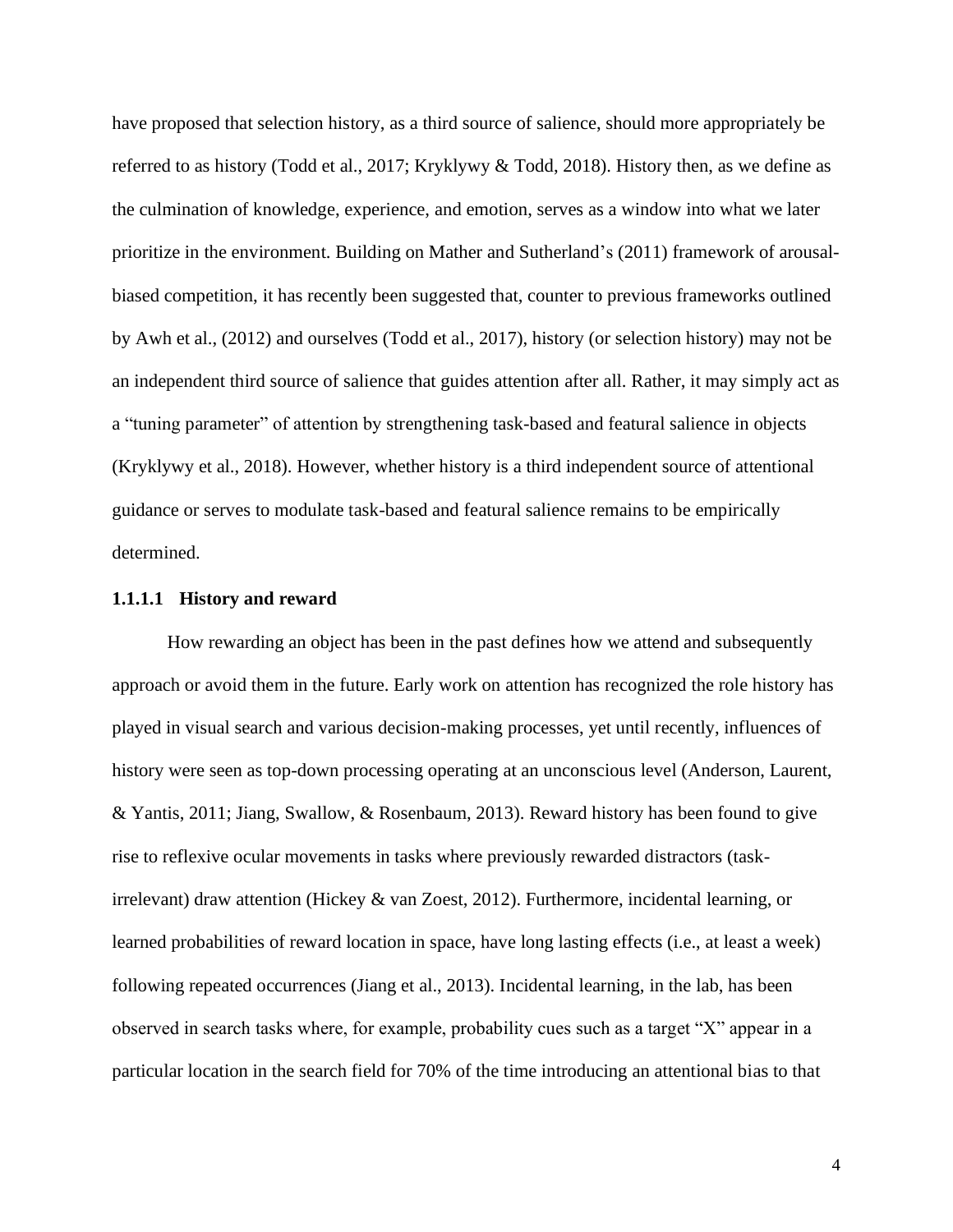location (Jiang et al., 2013). Objects that are semantically related to a previously rewarded object (e.g., a hammer is more related to a baseball bat than lipstick) are also prioritized in busy environments (Shomstein & Behrmann, 2006). Lastly, and most relevant to the present investigation, reward contingencies interfere with top-down and bottom-up attentional systems to gain priority. Previously rewarded distractors have been found to slow search times for relevant targets, trumping both goal-directed and low-level influences (Anderson et al., 2011). Attention guided via unconscious processing of rewarding events has also been observed in brain activity such as suppression in dopaminergic midbrain structures when ignoring previously rewarded distractors, and increased activity in prefrontal regions in the presence of reward (Hickey & Peelen, 2015; Anderson, 2016). As an extension to classical models on which most of what we know about attention is based, these findings show that sources of attentional capture go beyond top-down and bottom-up selection biases. These findings also show that repeated exposure to rewarding events create a persisting influence on attention. This motivated the present study to further probe this phenomenon by looking into how everyday experiences of reward and punishment come together to orient attention and subsequent behaviour.

# <span id="page-15-0"></span>**1.1.2 Selective attention to affective salience**

Beyond well-documented prioritization of attention to rewarding objects, we selectively attend to aspects of the environment that are highly emotionally arousing over those that are more mundane (Todd et al., 2017; Markovic, Anderson, & Todd, 2014; Pourtois, Schettino, & Vuilleumier, 2013). This is thought to reflect an evolutionarily conserved motivation to approach appetitive and avoid threatening stimuli. Selective attention also filters out irrelevant information in our surroundings so that those that are relevant to goals related to survival and well-being enter awareness. An instance of this is *affect-biased attention* where emotionally arousing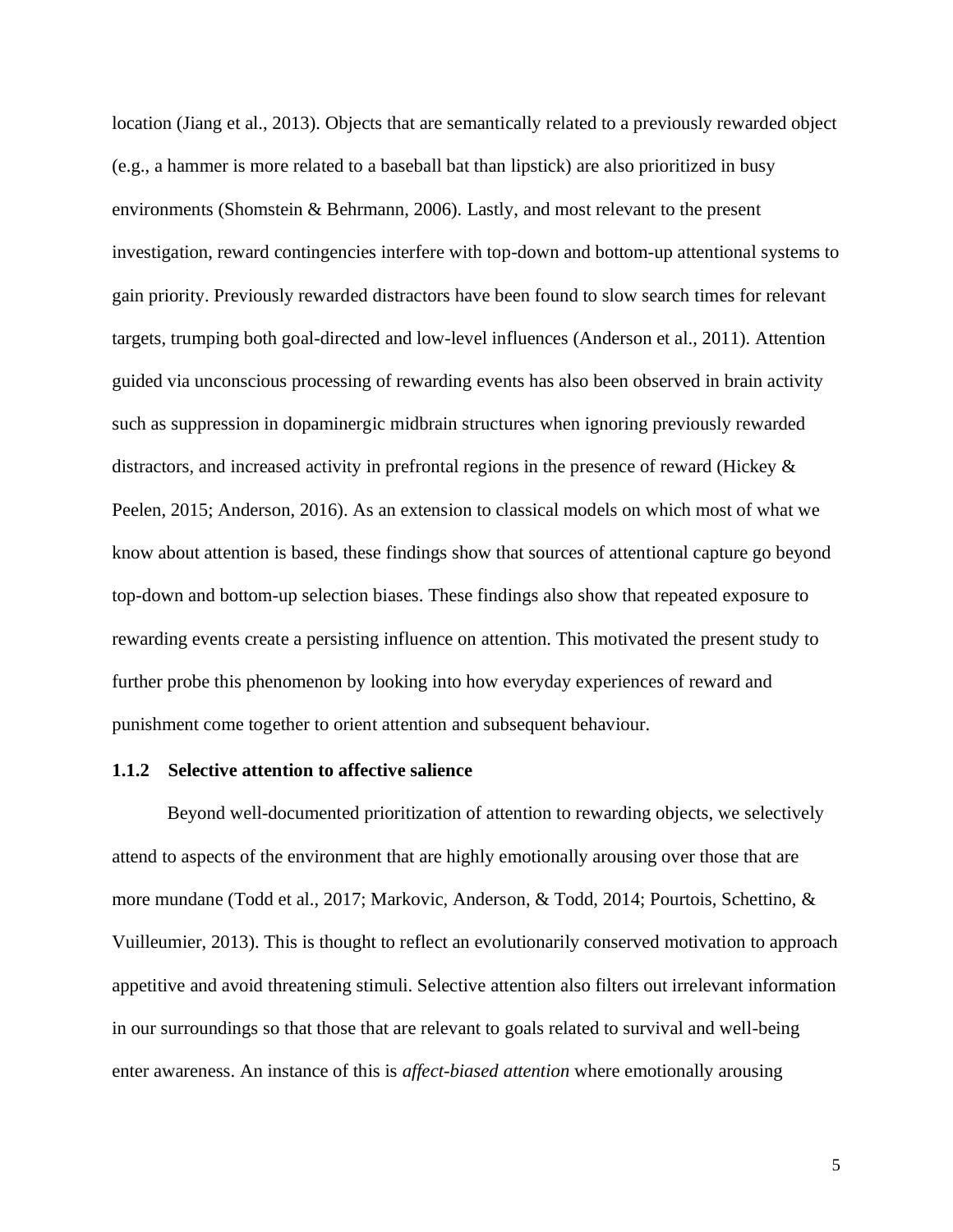objects are given perceptual priority when cognitive resources are limited (Anderson & Phelps, 2001; Keil, Ibsen, & Heim, 2006; Anderson, 2005; & Raymond & O'Brien, 2009). For example, the attentional blink (AB) phenomenon measures temporal limitations to awareness that are useful for studying attentional prioritization. In AB tasks, when two sequential targets (T1 and T2) are presented in a rapid visual stream within 100-500 ms of each other, participants typically fail to accurately report the second target (T2) (Shapiro, Schmitz, Martens, Hommel and Schnitz, 2006). However, this effect is reduced when T2 contains affectively salient information, suggesting prioritized attention to such information during high attentional demand (Raymond  $\&$ O'Brien, 2009). Other instances of affective influence on limited cognitive resources are observed in studies using interocular suppression techniques, such as continuous flash suppression (CFS). In CFS, among other masking paradigms, both conscious and unconscious awareness of masked stimuli presented to the nondominant eye are used to measure their emotional significance and how they influence behaviour (e.g., task performance) and emotional states (e.g., mood) (Tsuchiya & Koch, 2006; Lapate, Rokers, Tromp, Orfali, Oler, Doran, Adluru, Alexander, & Davidson, 2016). Negative cues (e.g., fear expressions) compared to neutral cues generate greater amygdala response and modulation of the sympathetic nervous system (e.g., skin conductance response) independent of awareness (Lapate, Rokers, & Davidson, 2014). Additionally, affective stimuli are also perceived with heightened subjective vividness as a result of locus coeruleus-norepinephrine (LC-NE) activity interacting with mechanisms underlying affective salience (Todd, Ehlers, Müller, Robertson, Palombo, Freeman, Levine, & Anderson, 2015).

As the literature reviewed above suggests, reward and emotional salience have similar effects on attention. In fact, they are potentially overlapping categories stemming from different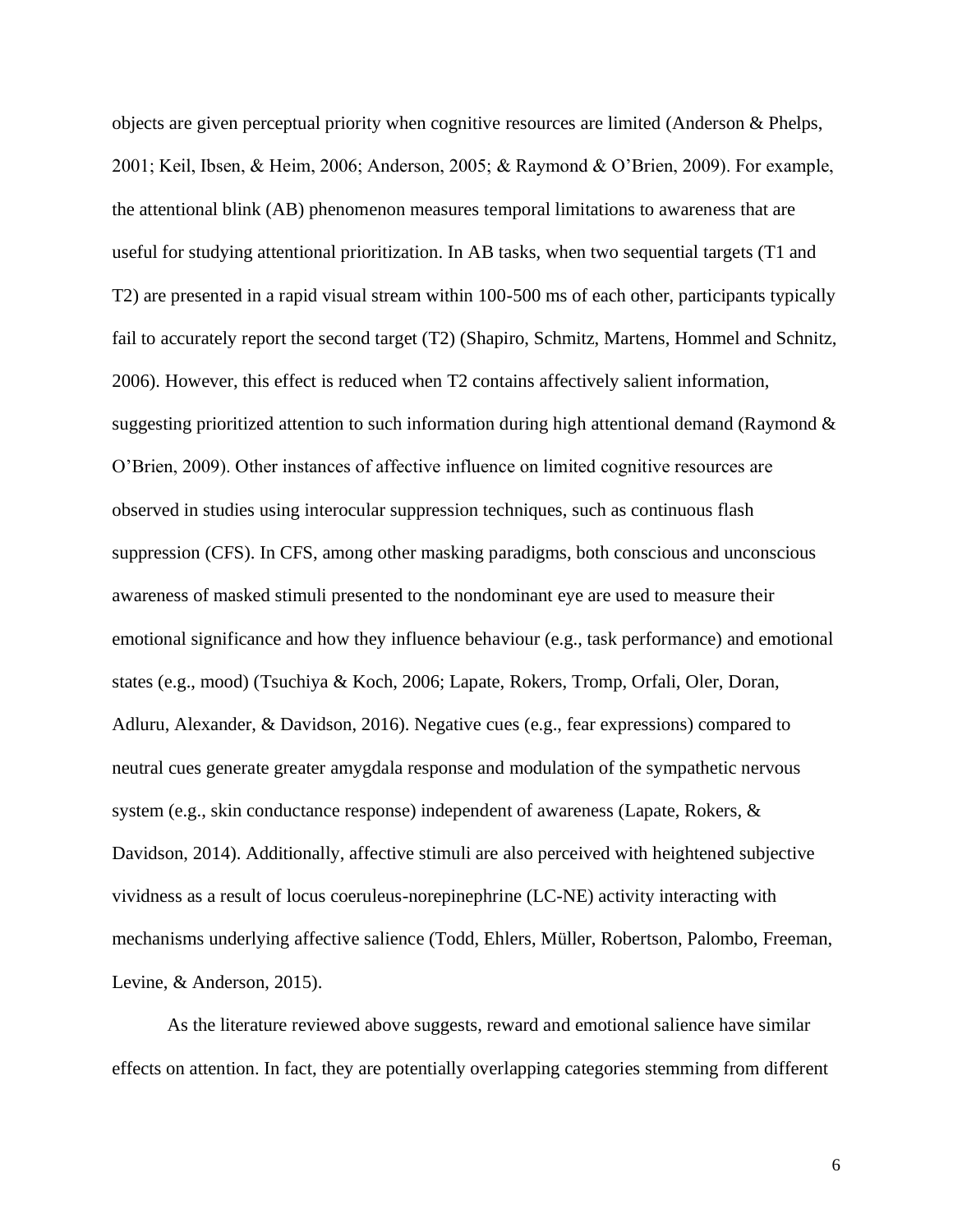research traditions. Together, these findings show that any object that is part of one's reward history, via spatial location, semantics, or emotional salience, strongly guide attention and influence behavior. Further, these and other studies demonstrate that affective guidance of attention occurs even when the stimulus itself is not consciously perceived (Li, Moallem, Paller, & Gottfried, 2007; Lapate et al., 2014).

Reward history, in this regard, may introduce context-specific salience in objects, which acts to boost task-based or featural salience to tune attention variably in different situations (Mather et al., 2011; Lee, Itti, & Mather, 2012). For example, reward derived from using a thick wool coat during winter may contribute to increase its salience by a) informing its usefulness to provide warmth (top-down) or b) increasing the hedonic value attached to wool vs. polyester in certain contexts (bottom-up).

Beyond evidence that associations with events that are universally rewarding or aversive guide attention, there is some evidence that individually unique experiences do the same. For example, a reduction in the attentional blink, or "emotional sparing" has been found to reflect pre-existing high-arousal experiences with otherwise neutral stimuli (Lee, Todd, Gardhouse, Levine, & Anderson, 2013; Todd et al., 2015). Soldiers deployed in Afghanistan (but not civilian controls) showed emotional sparing for words associated with that particular combat experience (Todd et al., 2015). Passengers on a flight to the Azores that nearly crashed subsequently (but not control subjects) showed emotional sparing for words uniquely associated with this event (Lee et al., 2013). Moreover, evidence also shows that lower-arousal experiences also guide individual attention. Work on rapid hedonic judgment [(e.g., Handy, Smilek, Geiger, Liu and Schooler, 2009)] has suggested that we learn to be guided by emotional associations that are less extreme or dramatic, as well as those that might not even be consciously available at the time. Such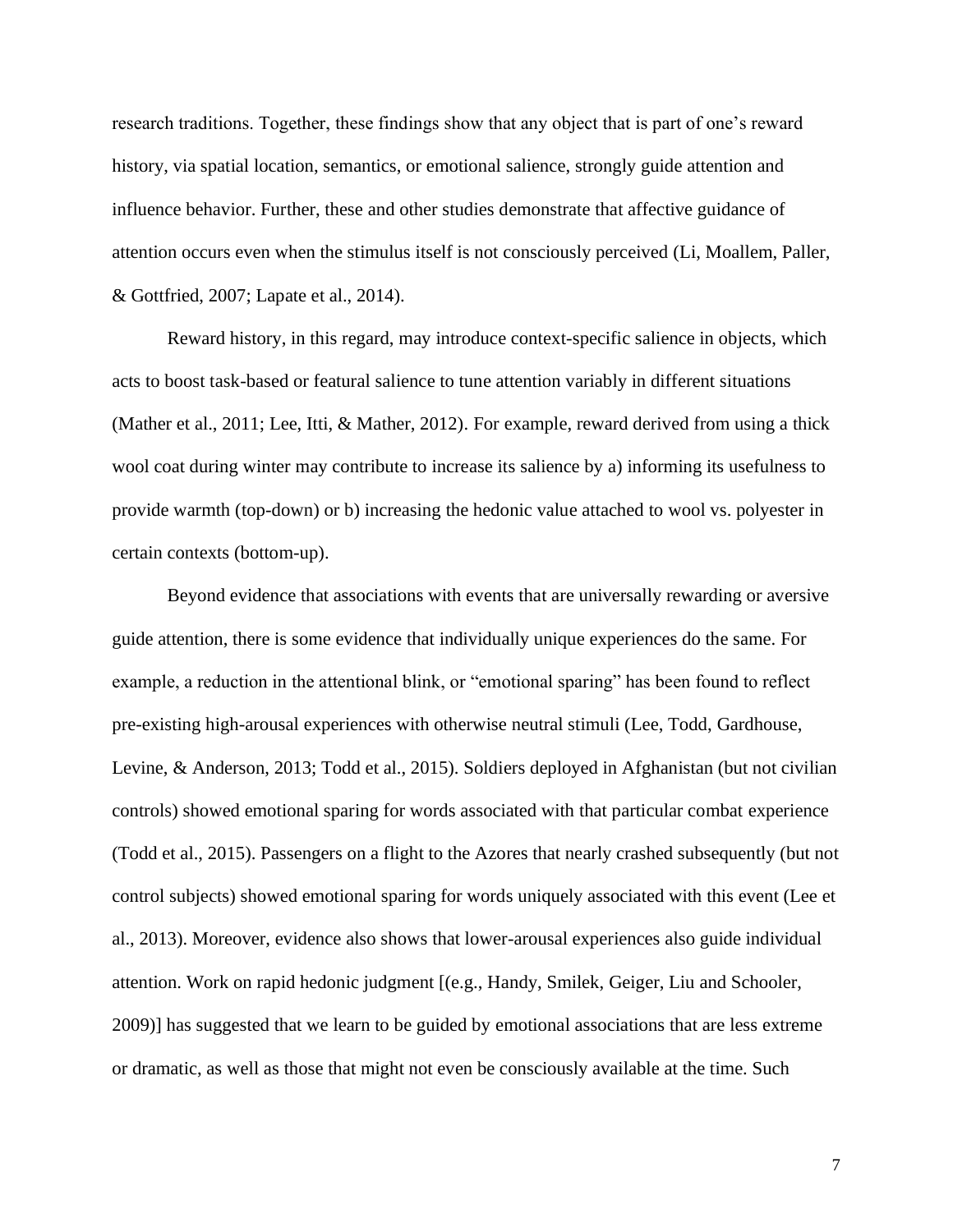evidence outlining the link between affect and attention provides good motivation to test theories such as microvalence, or tuning of attention by low-level reward history, outlined below.

### <span id="page-18-0"></span>**1.1.3 The theory of microvalence**

Unlike typical approaches that use strongly emotional events to study valence, the emerging theory of microvalence takes individualized, everyday experiences to investigate how we come to think and behave in the world. According to this theory, a smaller range within the continuum of valence (approach vs avoidance) exists to account for subtle emotional properties imbued in everyday objects (Lebrecht et al., 2012).

Strongly valenced stimuli, such as guns or flowers, give rise to more global emotional responses that overlap between individuals. That is, a negative stimulus (e.g., blood) would likely evoke the same negative feelings in most people. In contrast, everyday objects, such as hairbrushes and pens, are thought to evoke microvalenced responses unique to each individual, custom-tailored from their personal experiences over time. Although we might encounter similar objects in our daily lives, our experiences – whether appetitive or aversive – vary depending on how they serve us at a given time. For example, eating using wooden utensils might evoke positive feelings in one person but negative feelings in another. Similarly, someone might find a heavy porcelain mug more preferable than one made of thin stainless steel. Microvalences are not only interpersonal, but also intrapersonal. Evidence shows that physical properties of objects contribute to the formation of microvalences; For instance, it has been shown that people tend to prefer certain shapes (curved vs sharp edges), material (plastic vs wood), or colour (white vs red) (Lebrecht et al., 2012). However, above and beyond low-level features, the context in which these objects were encountered additionally coloured the objects with positive or negative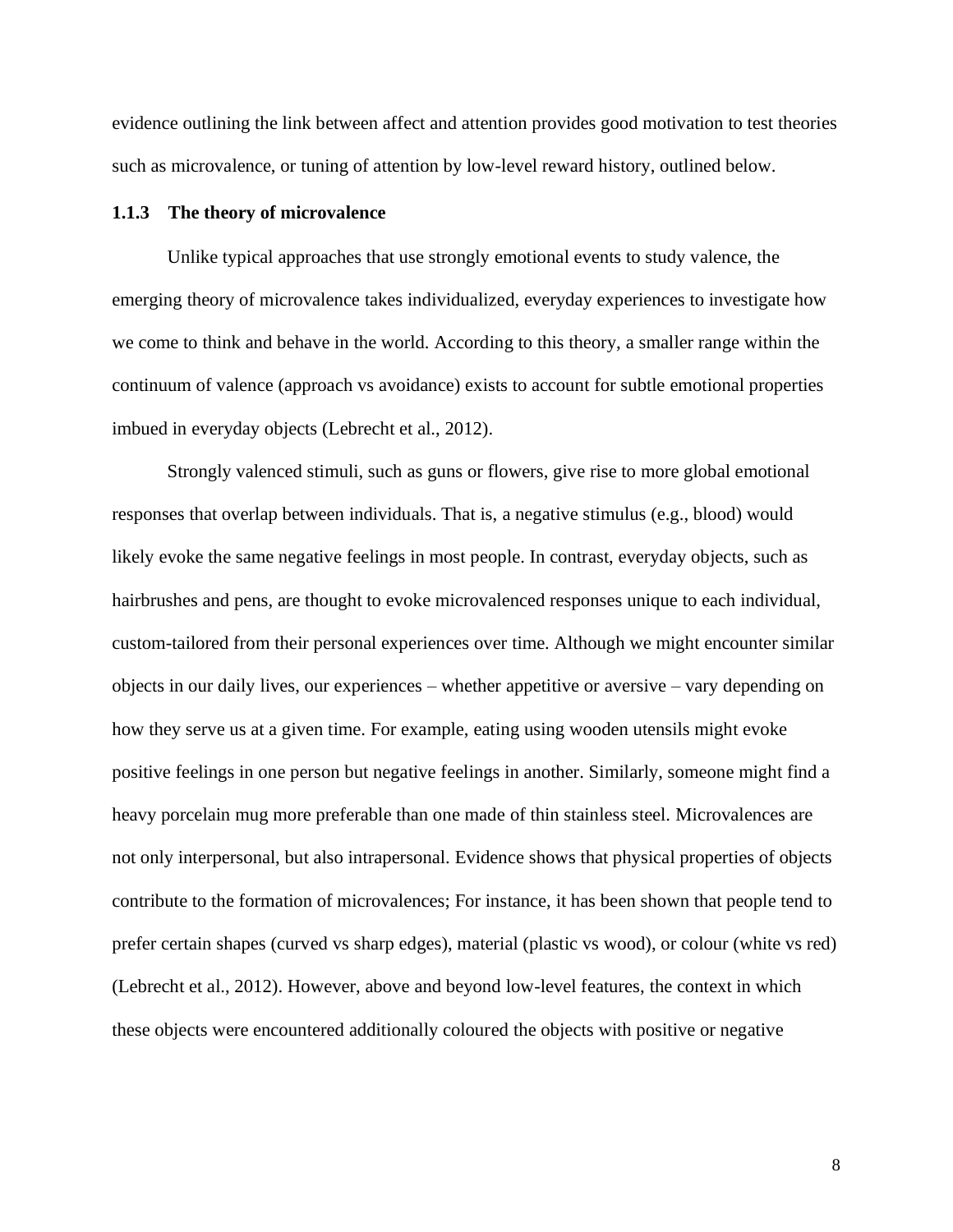valence. Such low levels of arousal accrue over time, resulting in a continuous updating of an object's hedonic value leading to microvalences.

Resulting "attitudes" or affective values associated with objects are then thought to be stored in memory, contributing and further strengthening schemas, to guide future action (Fazio, Sanbonmatsu, Powell, & Kardes, 1986; Lebrecht et al., 2012). Finally, although these evaluations are thought to have a weak signal, and may operate primarily unconsciously, they are thought to contribute to what we come to like (prefer) and dislike (anti-prefer). Importantly, it has been proposed that they guide attention in a manner similar to strongly valenced objects (Lebrecht et al., 2012). Yet to our knowledge, no empirical work has been done to support this claim. Such lack of evidence may stem from experimental challenges in testing this hypothesis. The current study aimed to address this knowledge gap by leveraging several innovative experimental approaches.

Microvalences, as affective properties derived from reward/emotional history, can be thought to provide additional cues for top-down and bottom-up salience to allow for more efficient evaluation of objects in the environment (Mather et al., 2011). By allowing unique experiences to inform low-level features of an object, such that affective salience modulates lowlevel featural salience (see Mather et al., 2011; Kryklywy et al., 2018), objects may come to possess salience that is highly individualized. That is, each object's perceptual vividness is weighted differently as a result of varying experiences of reward and punishment between individuals. For example, the experience of a toothache each time a person bites into an apple might lead to increased salience of the hardness of apples. In a similar manner, the same individual buying fruits might shift their attention away from apples because of their painful experiences. Here, hedonic evaluations based on reward history become integrated into one's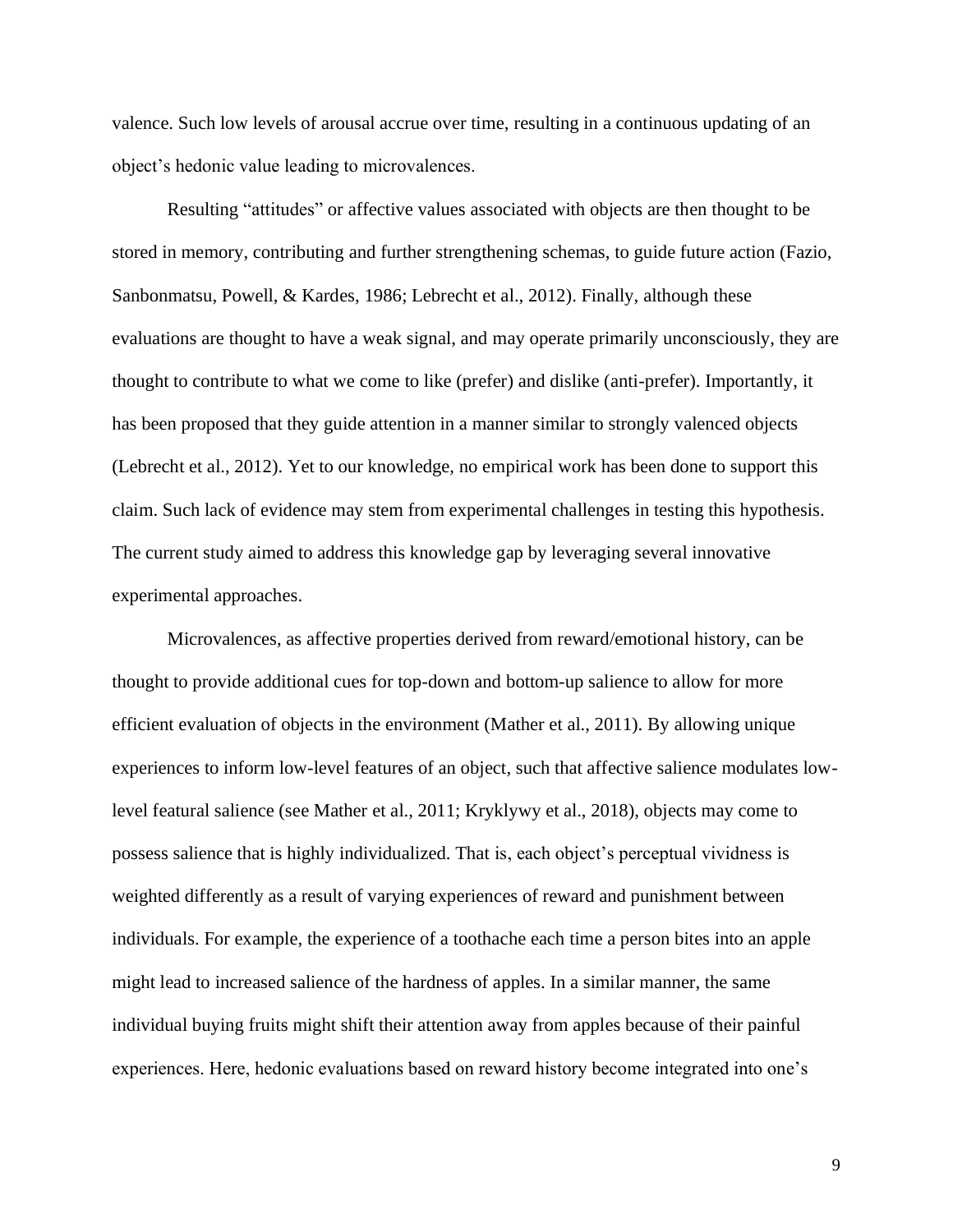mental representation of an object (Lebrecht et al., 2012). Further, this association may transfer to objects that are semantically similar. Microvalences, in this sense, are derived from subtle feelings of reward or punishment associated with an object at a given moment that ultimately give rise to what we consider good or bad. It is also through this process that we can think of how people come to have "favourites" (e.g., a favourite type of pen). Whereas valence typically involves repeated experience of high-arousal pain and pleasure, microvalences involve repeated experience of low-arousal liking (preference) and disliking (anti-preference) (Lebrecht et al., 2012). Given the lower intensity of evoked feelings, it is likely that microvalences require greater repetition to guide attention. However, this claim has yet to be demonstrated.

# <span id="page-20-0"></span>**1.1.4 Continuous Flash Suppression as an index of selective attention**

An effective and relatively new masking technique known as *continuous flash suppression* or CFS is used to study visual processing outside conscious awareness and measure selective attention (Tsuchiya & Koch, 2005). It is a stronger form of binocular rivalry which capitalizes on dichoptic stimulus presentation where one eye is presented a static image while a high-contrast dynamic image (e.g., Mondrian patterns) is presented to the other at a steady rate of 10 Hz (Tsuchiya, Koch, Gilroy, & Blake, 2006). As a result of perceptual dominance, static images are rendered invisible by dynamic masks. In many cases, featural, semantic, and affective content of masked stimuli have been found to subliminally prime the individual, influencing task performance (Lapate et al., 2016; Yang, Brascamp, Kang, & Blake, 2014). Among frequently used CFS techniques is *breaking continuous flash suppression* or bCFS wherein a masked stimulus gradually increases contrast over a period of time emerging from suppression (Yang et al., 2016). This technique assumes that certain categories of stimuli (due to their affective and semantic content) break suppression or "pop" into awareness faster than others (Sklar, Levy,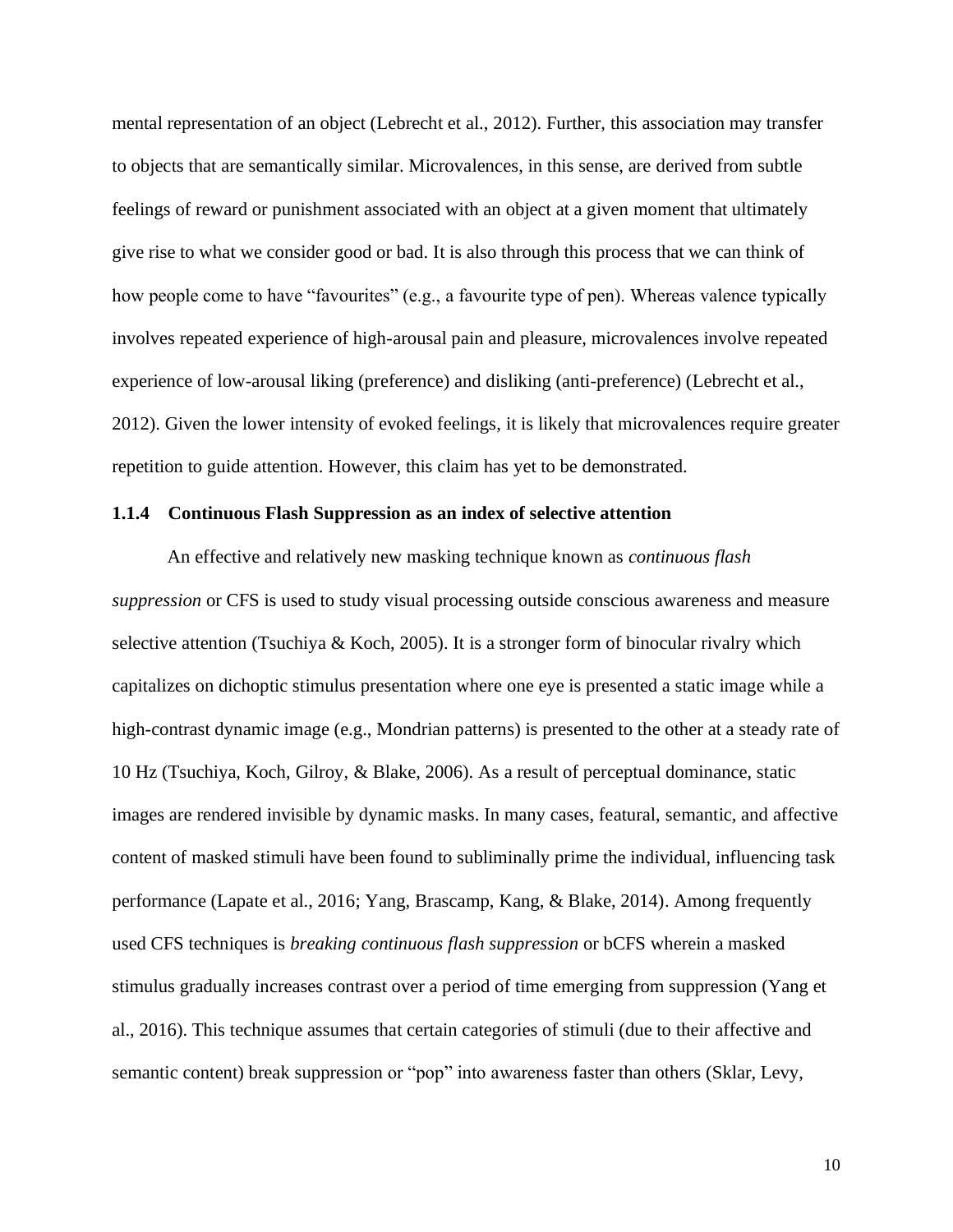Goldstein, Mandel, Maril, & Hassin., 2012; Sun, Cant, & Ferber, 2016). In bCFS studies, the assumption is that objects are processed unconsciously before they become visible, and that unconscious processes detect high-priority objects and deliver them into consciousness faster than neutral ones. In order to measure this, participants are typically asked to press a key to indicate when and where they detect a target.

While consciousness and attention are not synonymous terms, nor are they imperative to one another, they are inextricably linked (van Boxtel, Tsuchiya, & Koch, 2010). Because of strong evidence linking perception to attention, perceptual limitations provided by CFS paradigms makes it a viable measure of selective attention. In particular, breaking time or pop time (as measured in seconds) in bCFS techniques may be a result of faster encoding of certain stimulus categories, which then leads to quicker emergence from suppression and into visual awareness (Yang et al., 2014). Highly affective content of masked stimuli has been found to break suppression faster than their less affective counterparts (Lapate et al., 2016; Yang et al., 2014). In a bCFS task involving semantic processing, sentences that violate one's semantic knowledge [(e.g., see Sklar et al., 2012)], and negatively-valenced words were also found to break in faster (Sklar, et al., 2012; Yang & Yeh, 2010). CFS proves to be useful in demonstrating how prioritized content influences behaviour by delivering it into awareness sooner. While it is not a direct measure of attention, bCFS is a feasible paradigm for examining potential effects of microvalence on attentional prioritization.

## <span id="page-21-0"></span>**1.2 The present investigation**

The present investigation aims to address the knowledge gap on the processes by which microvalences are generated and their role in guiding attention. A look into this phenomenon will provide a crucial window into understanding affective biases in attention by characterizing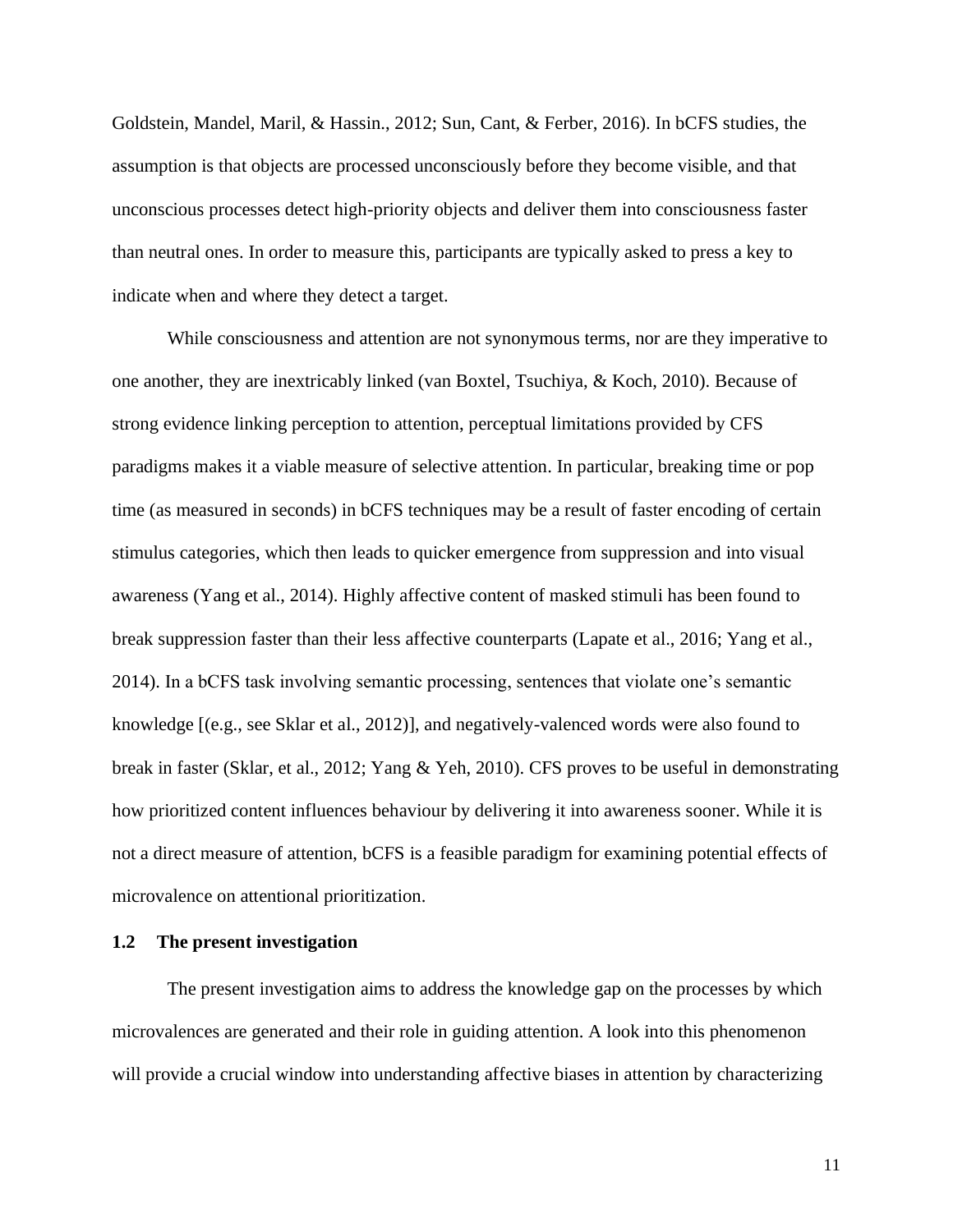the role of experience in determining salient aspects of the environment on which we act. We sought to investigate this by employing a *tabula rasa* (blank slate) approach where we induced microvalence in novel objects and subsequently tested their influence on attention. Novel, in this case, pertains to unfamiliar and unconditioned objects. In the literature focusing on microvalence to date, there has been emphasis on the dominating role of experience in forming microvalences (Duckworth, Bargh, Garcia, & Chaiken, 2002; Lebrecht et al., 2012).

To induce and index changes in microvalence in objects, we created a novel paradigm in which participants played a variant of the popular computer game Tetris™. They were instructed to move, rotate, and drop shapes of configurations of blocks to fill in empty spaces in a row of blocks (in a landscape) (see Figure 1). In order to track changes in affect as they accumulated experience, participants were asked to rate each shape on arousal (calm vs excited) and valence (negative vs positive) before and after playing the game, as well as throughout the task. Points were not rewarded so that feelings of reward and punishment developed would be intrinsic to the use of the stimuli. I predicted that microvalence for each shape, if any, would correspond to how useful they were during the task or their gameplay. That is, every action taken to drop a shape to fill a gap – whether successful or unsuccessful – would contribute to changes in positive or negative microvalence.

I sought to investigate hypothesized differences in attentional guidance by employing a pre-post design using bCFS. In each bCFS task, shapes in the microvalence training task served as masked stimuli. I hypothesized that pop times (RT) indicating emergence of shapes from suppression would not differ significantly pre-test. Rather, pop times during post-test would reflect differences reflecting acquired microvalences. Moreover, I hypothesized that if microvalences guide attention, differences in pop time should correspond to the degree to which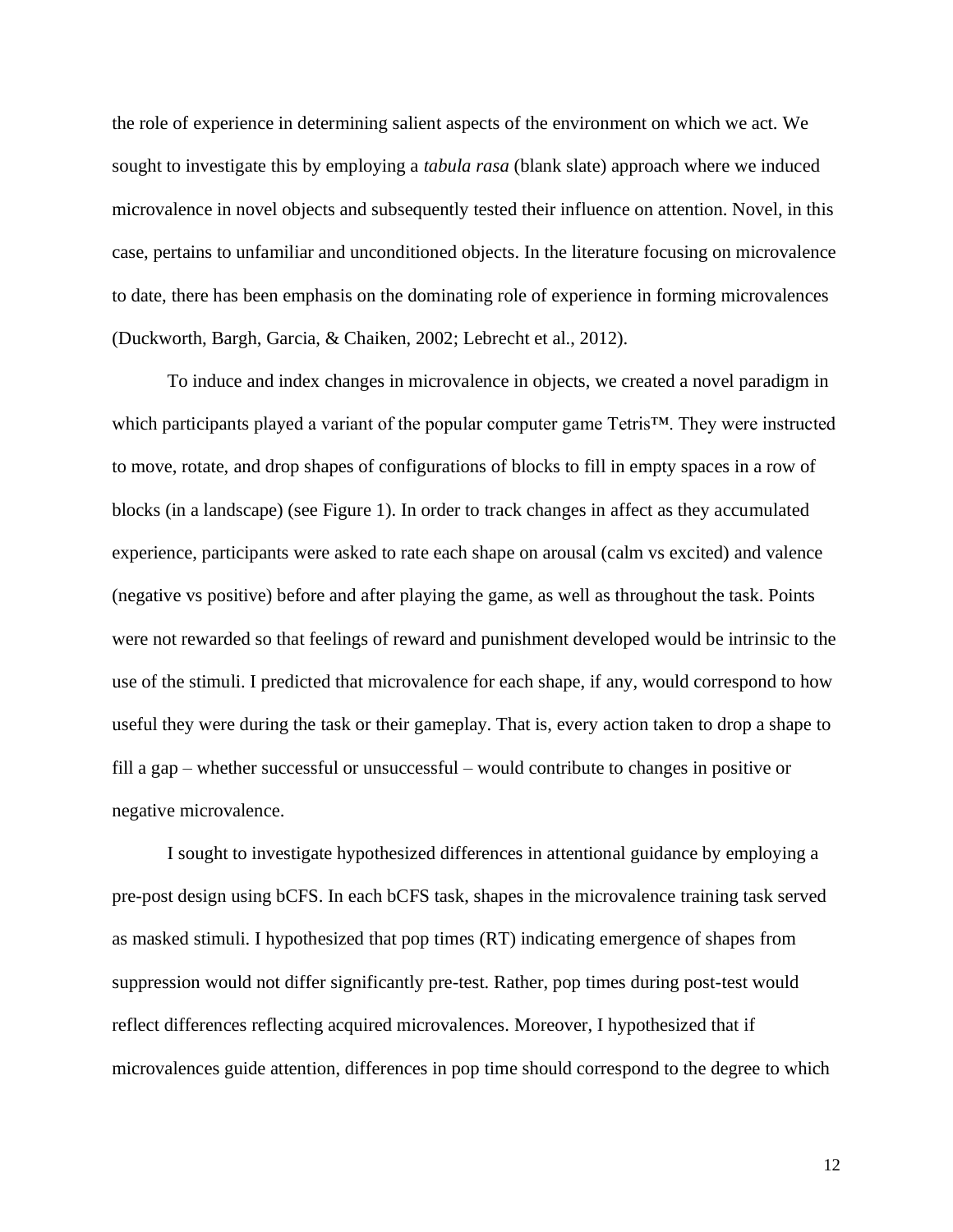each shape is microvalenced (i.e., most microvalenced shapes will lead to faster pop times than least microvalenced (neutral) shapes).

## <span id="page-23-0"></span>**1.3 Overview of Experiments**

Microvalences are thought to be associated with "high-level" object properties such as conceptual knowledge [(e.g., see Lebrecht et al., 2012)]. However, an overwhelming amount of evidence indicates that low-level properties of objects such as colour and curvature robustly capture attention and contribute to valenced perceptions of objects as well (Theeuwes, 1992, 1994, 2010; Yantis & Jonides, 1984; Desimone et al., 1995; Lebrecht et al., 2012). The following experiments make use of stimuli comprised of basic shapes (i.e., squares). In particular, pentominoes or 5-block Tetris shapes (instead of the 4 or tetrominoes) were used as novel objects. Yet, since it is impossible to control for participants' every experience and/or exposure, there is still the possibility that such shapes can activate pre-existing associations that could later confound any effect on attention. Preferences for objects are often guided by their physical attributes that help determine how pleasant or unpleasant a particular experience will be. For example, a cylindrical drinking glass might be preferable to a square drinking glass as a consequence of a bias towards curved edges (Bar & Neta, 2006). Bias, as mentioned earlier, can also stem from semantic associations and affective salience. Although the shapes used in the experiment were structurally the same, it cannot be assumed that other forms of associations cannot be activated. In order to address this possibility, it was important to examine whether stimuli differed in the degree to which they were prioritized in attention prior to any experience induced by our laboratory training task. In Experiments 1 and 2, I compared each shape's influence on attention with each other shape in a single bCFS task.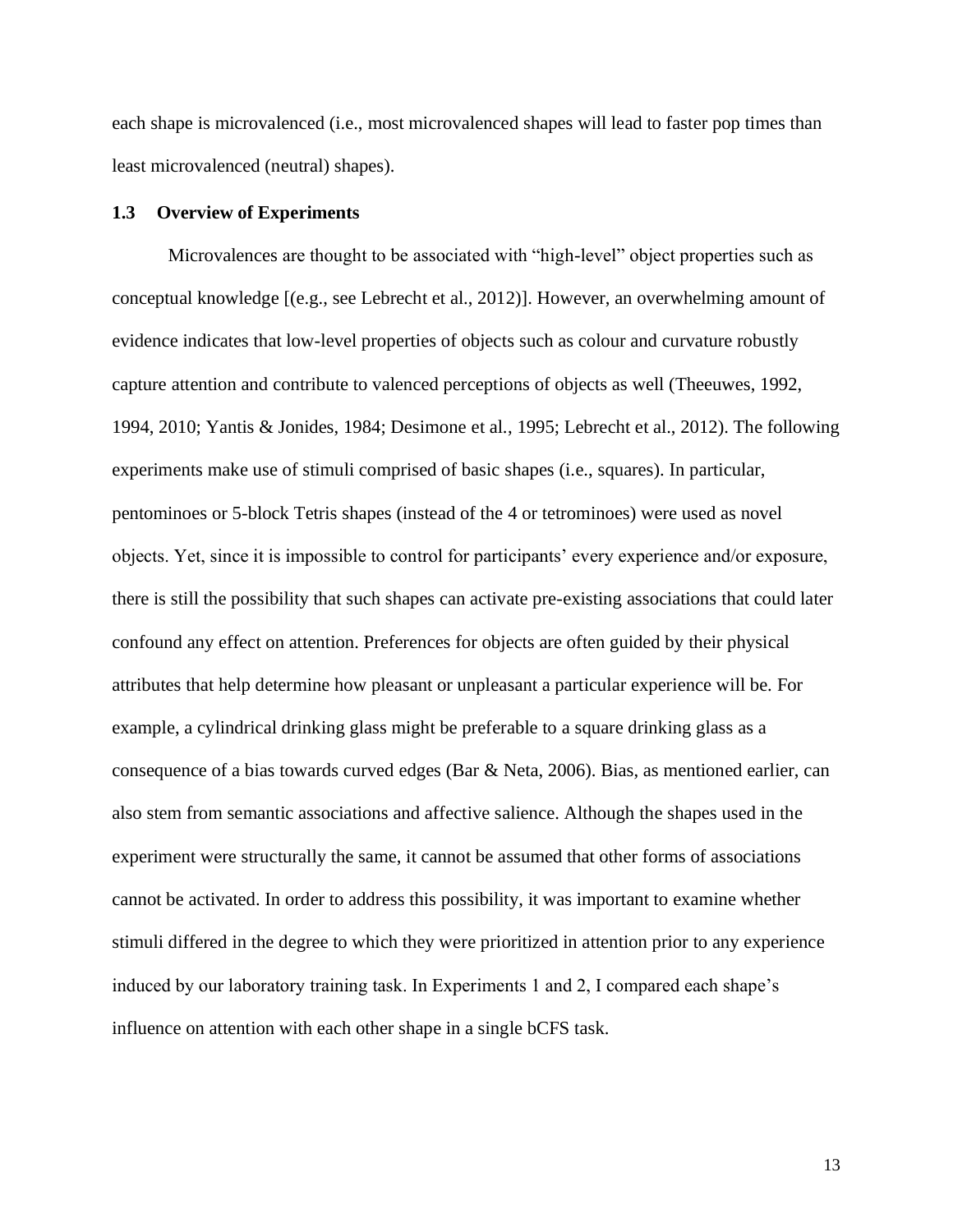The microvalence training task was designed to allow participants to create their own proverbial destiny. Since microvalences are thought to be influenced by every experience, the success with which they utilize each shape should contribute to how they feel towards each one by the end of the task. By assessing rating scales before and after the task, I was able to track whether affective valence changed as a result of this particular experience. In the pre- and postbCFS tests following training in Experiment 3, I was also able to examine whether these microvalences guided attention.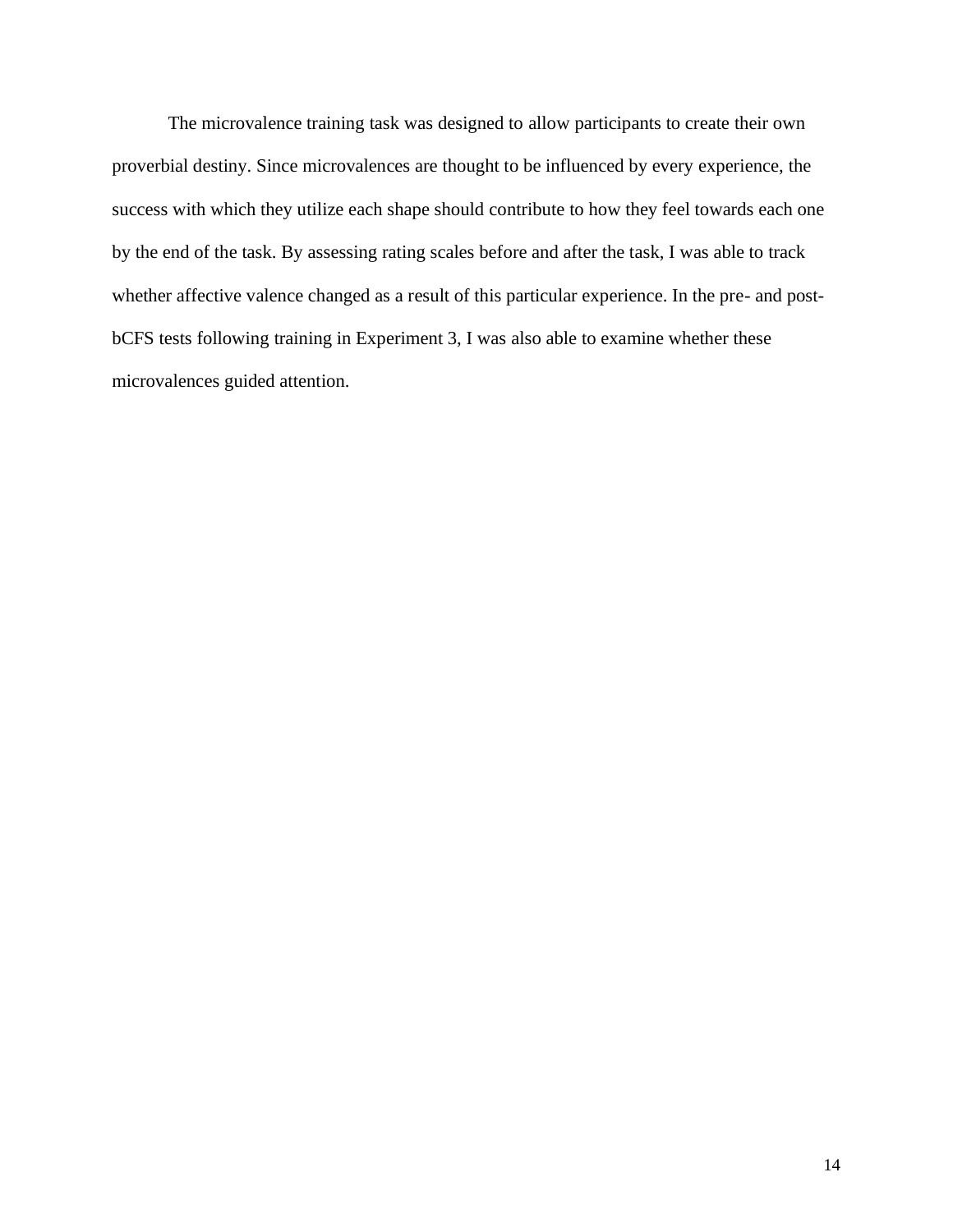# <span id="page-25-0"></span>**Chapter 2: Experiments 1 and 2**

# <span id="page-25-1"></span>**2.1 Experiment 1**

Ahead of the primary investigation of interest, I examined the possibility that shapes used in the task might not be equal in salience. In the initial experiment, the 4 shapes to be used in the main experiment were juxtaposed in pairs in a bCFS task. To compare 'pop times' for each pair of shapes, 2 of the 4 shapes were randomly presented as targets in each of 6 experimental blocks (Figure 1B). In this experiment, I made the following assumption: Although unpredictable associations may play into the degree to which each shape is prioritized in attention, the structural similarity of the shapes should lessen any variability between them. Thus, I predicted that there would not be differences in pop times between shapes.



<span id="page-25-2"></span>**Figure 1.** A. Illustration of the 4 shapes used in the tasks B. Shape pairings in each block in the bCFS tasks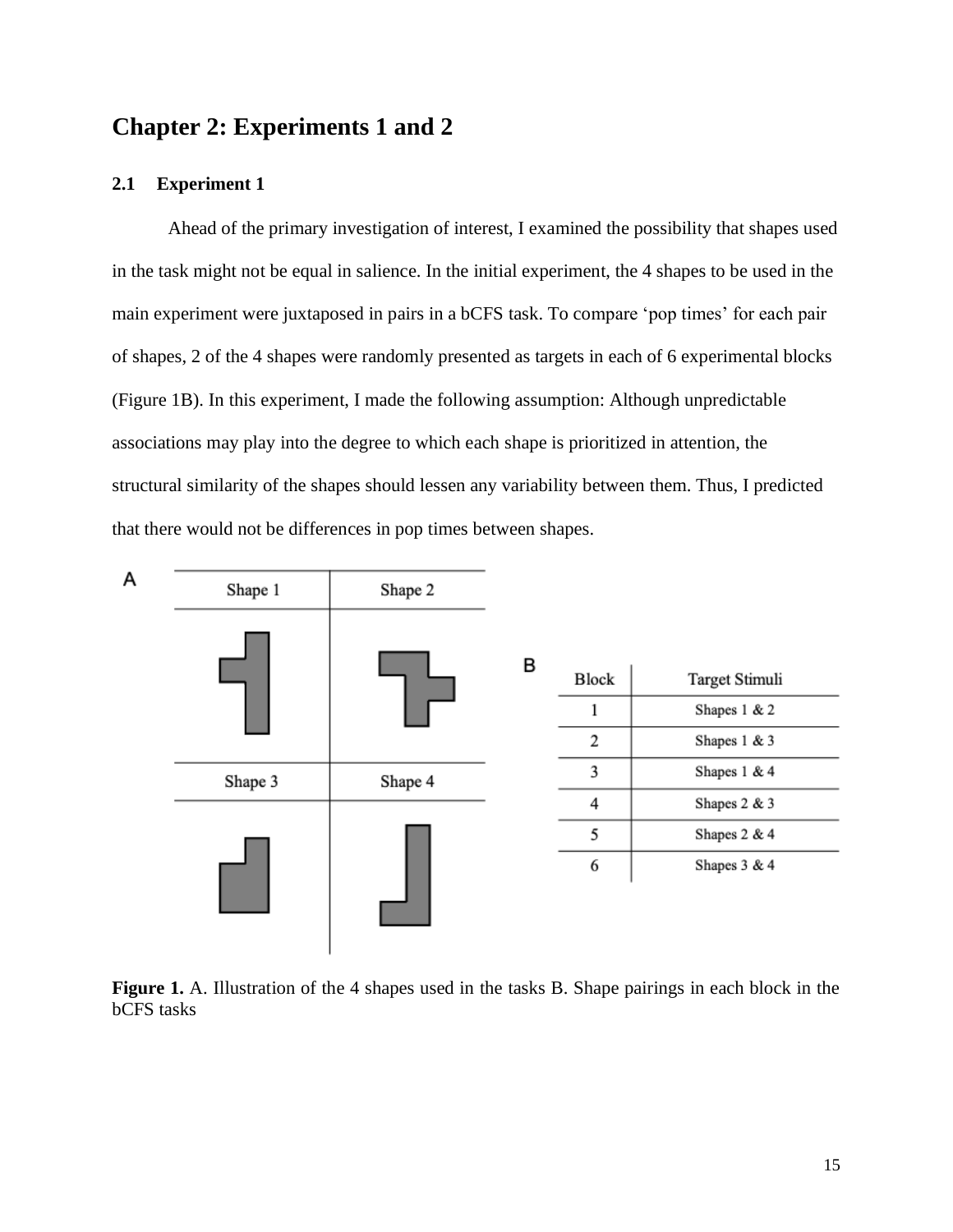#### <span id="page-26-0"></span>**2.1.1 Methods**

# <span id="page-26-1"></span>**2.1.1.1 Participants**

Forty-four undergraduate students were recruited from the Human Subject Pool of the Department of Psychology at the University of British Columbia and through an online flyer posted on the Paid Participants Studies List (https://gsc.psych.ubc.ca/resources/paid-studies-list). A power calculation conducted using G\*Power (Erdfelder, Faul, & Buchner, 2007) indicated that an *N* of at least 34 would be sufficient to detect a medium effect size of 0.5 at a desired power of 0.80, without specifying adjustments for multiple comparisons. Six participants were excluded due to having too few trials (less than 80% of all trials) leaving a total of 38 subjects (29 females, mean age  $= 21.11$  y,  $SD = 2.44$ ). Participants received 1 course credit or \$10 in cash for every 1 hour of testing. The study took approximately 1 hour to complete. Participants were screened for history of seizure or epilepsy and vision problems (e.g., strabismus or amblyopia) and were excluded if these criteria were met. All participants reported having normal or corrected-tonormal vision. All procedures of this study were approved by the Behavioural Review Ethics Board of the University of British Columbia (H17-02948).

# <span id="page-26-2"></span>**2.1.1.2 Apparatus**

The experiment was presented on a 24" (1920 x 1080 px) Nvidia 3D monitor that ran on Linux OS (Ubuntu 16.04 LTS). The bCFS task was programmed in MATLAB (R2017b) and presented using the PsychToolbox extension in MATLAB (Brainard, 1997; Pelli, 1997; Kleiner et al, 2007). A chin rest placed at a viewing distance of 53 cm was used to keep the participant's head steady. Stimuli were viewed using Nvidia 3D glasses to allow monocular presentation of overlapping stimuli.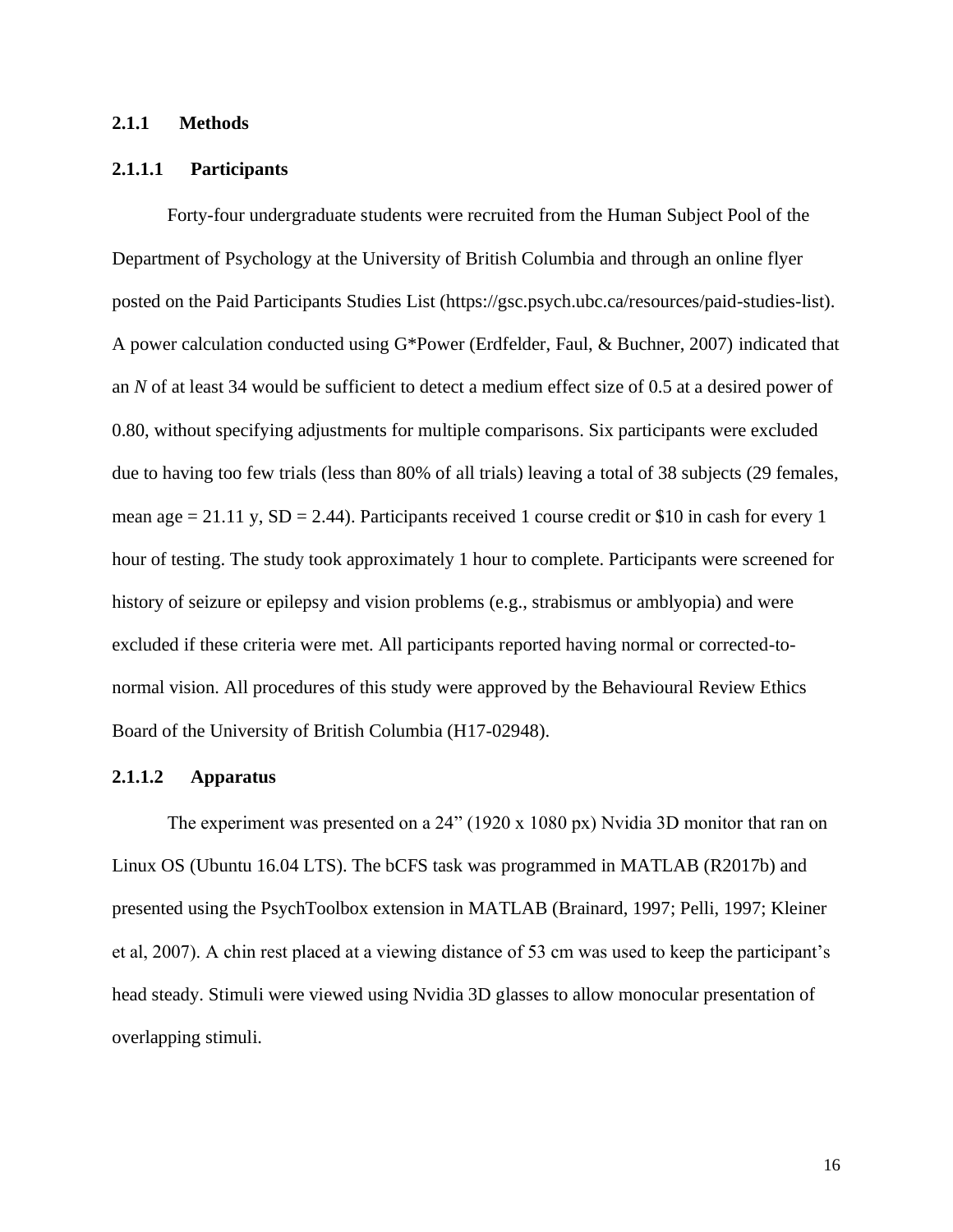# <span id="page-27-0"></span>**2.1.1.3 Stimuli**

Stimuli consisted of 4 grey (rgb colour code: 127, 127, 127) pentominoes or Tetris-like blocks comprised of 5 blocks. Stimuli in the bCFS tasks were presented at a visual angle of 2.99° and presented in 4 orientations (-90°, 180°, -270°). Each one was created using Adobe Photoshop CS6. Square Mondrian patterns were generated in MATLAB.

# <span id="page-27-1"></span>**2.1.1.4 Procedure**

Experimental trials began with a fixation cross followed by a presentation of a static stimulus that faded in gradually from 0-40% contrast for the first 1000 ms. High-contrast dynamic masks consisted of square Mondrian patterns that flickered randomly at a rate of 10 Hz. The masks began to gradually fade out (contrast decreasing to 0%) 7 s into the trial. Participants were asked to respond as soon as they detected any part of the target by pressing the  $(x)$  key if the target was below and the right  $(>)$  key if it was above the fixation cross. Each trial showed 1 of 2 target shapes and each block showed 2 of 6 counterbalances of shape pairs. There was a one-time practice block containing 20 trials in the beginning of the task. Each block consisted of 80 experimental trials (a total of 480). Each trial ended after a response has been made or until it timed out after 10 s.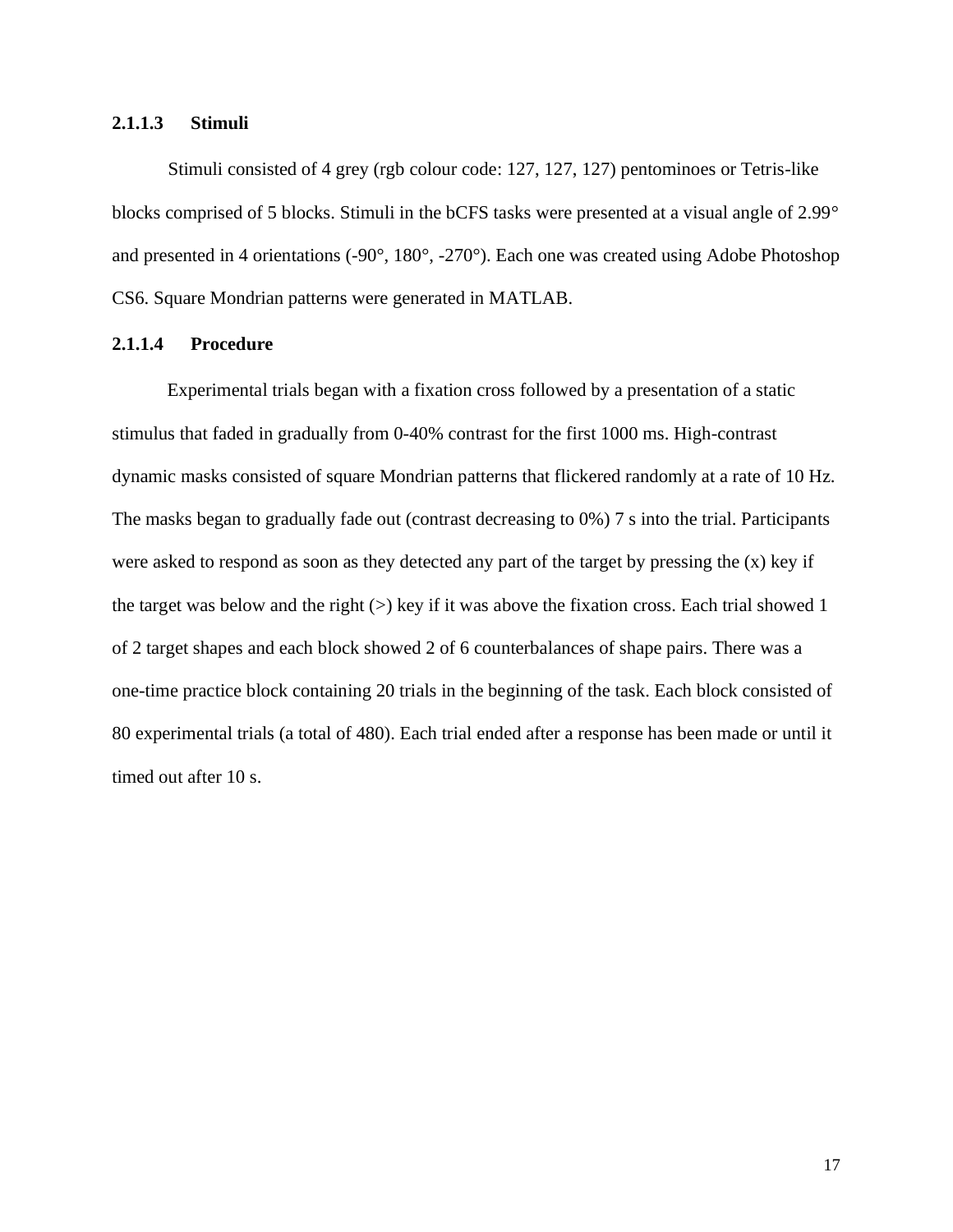

Fade in (0 to 40% contrast within the first 1 s)



<span id="page-28-1"></span>**Figure 2.** bCFS task schematic with square Mondrian masks (Experiment 1)

# <span id="page-28-0"></span>**2.1.2 Results**

Six paired-samples t-tests were performed to compare pop time (RT) between pairs of shapes in each block to investigate potential differences in patterns of attentional prioritization between shapes. Individual trials were aggregated to create columns of pop times by stimulus (regardless of orientation) and block. Incorrect trials and reaction times above or below 3 standard deviations were excluded from analysis. Initially, participants who reported using a 'cheating' strategy (e.g., foveating outside fixation or peripherally, blinking, closing one eye) during the task (16 out of 38 participants) were analyzed separately. However, results for participants who reported 'cheating' strategies did not differ from those who did not, and were thus included in the main analysis. Contrasts were Dunn-Bonferroni corrected for multiple comparisons. RT (in seconds) was slower for Shape 1 than Shape 2,  $t(37) = 3.08$ ,  $p = .012$ . RTs were also slower for Shape 4 than Shape 1,  $t(37) = -2.64$ ,  $p = .036$ , and for Shape 3 than Shape 2,  $t(37) = -3.16$ ,  $p = .009$ . Finally, RTs were slower for Shape 4 than Shape 2,  $t(37) = -3.38$ ,  $p = .006$ . There were no significant differences between Shapes 3 and 1, and Shapes 3 and 4 (*p*s = 1.00).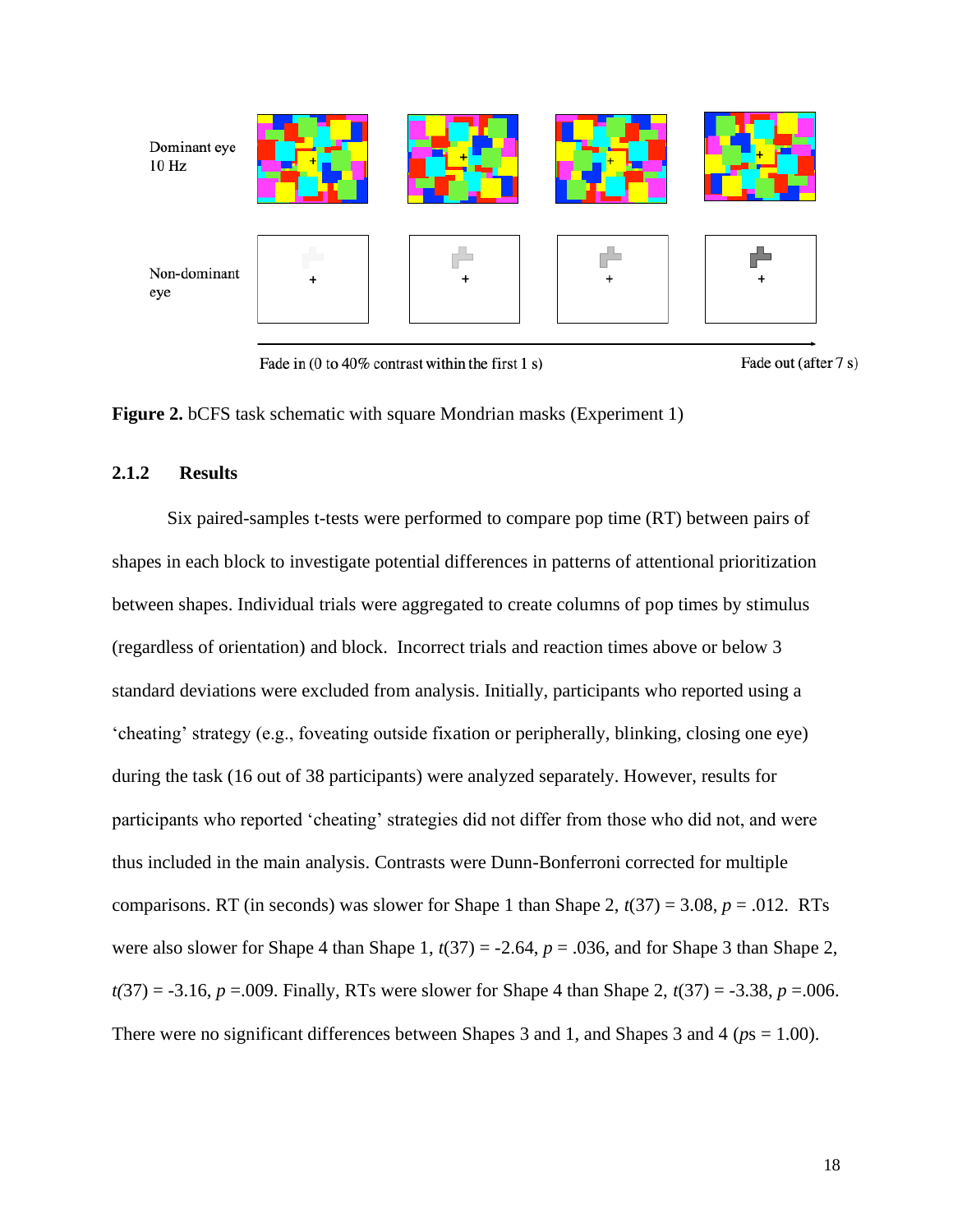See Table 1 for a complete list of results. This experiment revealed differences in pop time between most of the pairs of shapes.

| <b>Block</b>            | Shape            | Mean (sec) | SD  | Shape                   | Mean (sec) | SD  |
|-------------------------|------------------|------------|-----|-------------------------|------------|-----|
| 1                       | 1                | 1.47       | .57 | $\mathbf{2}$            | 1.38       | .54 |
| $\overline{2}$          | 1                | 1.51       | .76 | 3                       | 1.58       | .73 |
| 3                       | $\mathbf{1}$     | 1.51       | .63 | $\overline{\mathbf{4}}$ | 1.58       | .73 |
| $\overline{\mathbf{4}}$ | $\boldsymbol{2}$ | 1.55       | .66 | 3                       | 1.65       | .76 |
| 5                       | $\overline{2}$   | 1.55       | .78 | $\overline{\mathbf{4}}$ | 1.71       | .97 |
| 6                       | 3                | 1.57       | .83 | $\overline{4}$          | 1.59       | .94 |

<span id="page-29-1"></span>**Table 1.** Complete results of Experiment 1 (results in bold are significant)

# <span id="page-29-0"></span>**2.1.3 Discussion**

Results from Experiment 1 revealed differences between shapes without any clear pattern (i.e., no one shape driving the effect) suggesting two possibilities: First, most of the pairs of shapes in the stimulus set were considerably different from each other in the extent to which they were prioritized. Since they were presented independent of any manipulation, other sources of salience such as low-level features and pre-set associations (with the entire object or its parts) could have contributed to why they were prioritized in attention or "popped" sooner. An alternative speculation concerns unexpected interference by square Mondrian masks used. Due to its dynamic nature (i.e., flickering at a rate of 10 Hz), it is possible that the edges of the individual squares inside the mask created a visual illusion and were mistaken as target shapes that also consisted of squares.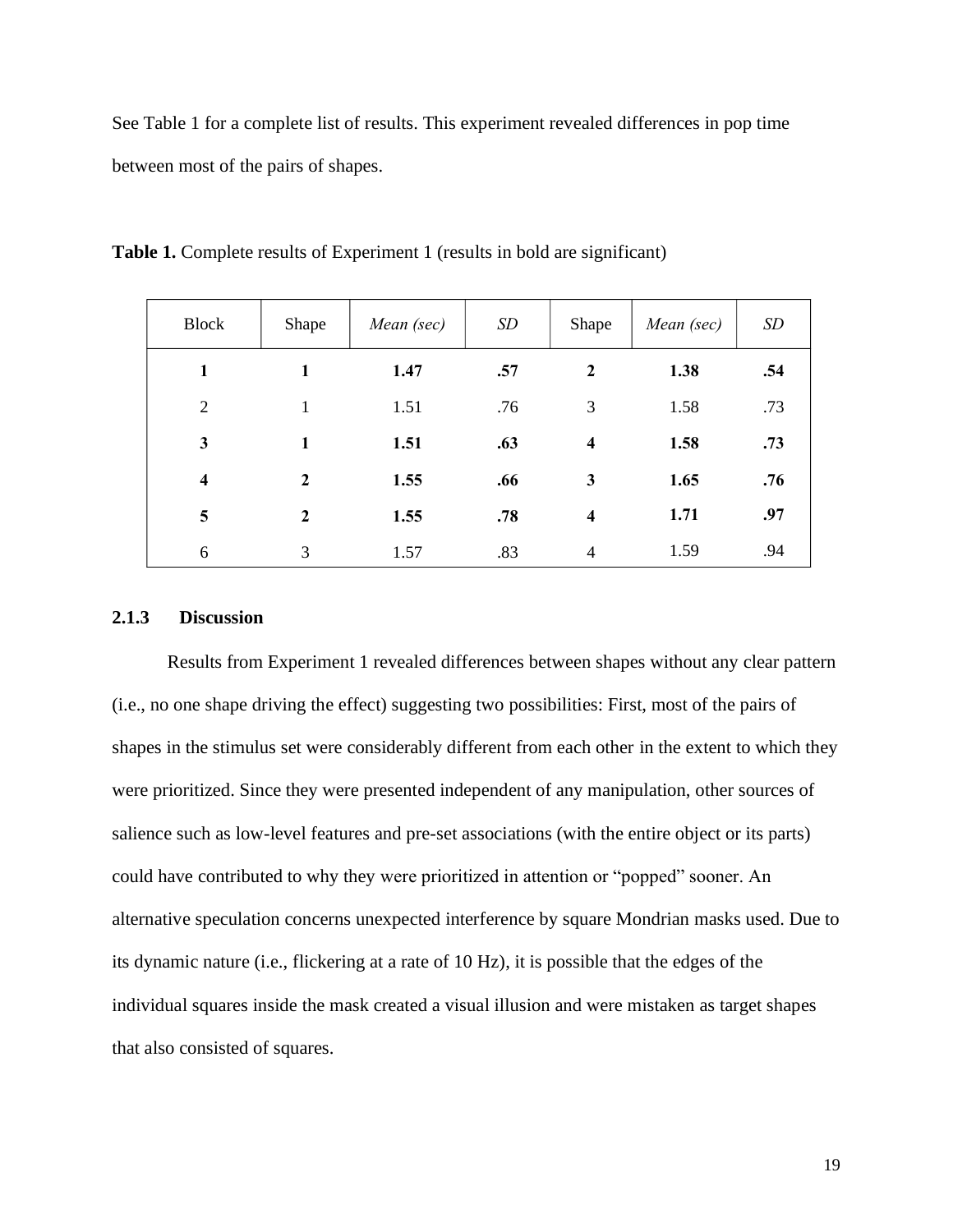### <span id="page-30-0"></span>**2.2 Experiment 2**

In Experiment 2, I examined the possibility that the visual interference created by the original square Mondrian masks used in Experiment 1 enhanced visual salience of the squaresided blocks, which reduced the pop time of some shapes. In this study the square masks of Experiment 1 were replaced with round Mondrian masks so that the edges of square masks would not interfere with detection of the block targets. If the pop-out effects observed in Experiment 1 were due to sharp edges enhancing the salience of some targets, replacing them with masks with curved edges should decrease, if not diminish, the effect. Thus, in the experiment with the round Mondrian masks, I again predicted that the shapes would be more or less equally salient as evidenced by equivalent pop times.

## <span id="page-30-1"></span>**2.2.1 Methods**

#### <span id="page-30-2"></span>**2.2.1.1 Participants**

Ninety undergraduates were recruited from the Human Subject Pool of the Department of Psychology at the University of British Columbia and through an online flyer posted on the Paid Participants Studies List (https://gsc.psych.ubc.ca/resources/paid-studies-list). A power calculation conducted using G\*Power (Erdfelder et al., 2007) indicated that an *N* of at least 34 would be sufficient to detect a medium effect size of 0.5 at a desired power of 0.80, without specifying adjustments for multiple comparisons. Sample size for Experiment 2 was increased by double in the event that participants who used 'cheating' strategies would have to be removed from the analysis. Participants received 1 course credit or \$10 in cash for every 1 hour of testing. Eight participants were excluded due to having too few trials (less than 80% of all trials) leaving a total of 82 subjects (66 females, mean age  $= 22.47$  y,  $SD = 3.41$ ). The study took approximately 1 hour to complete. Participants were screened for history of seizure or epilepsy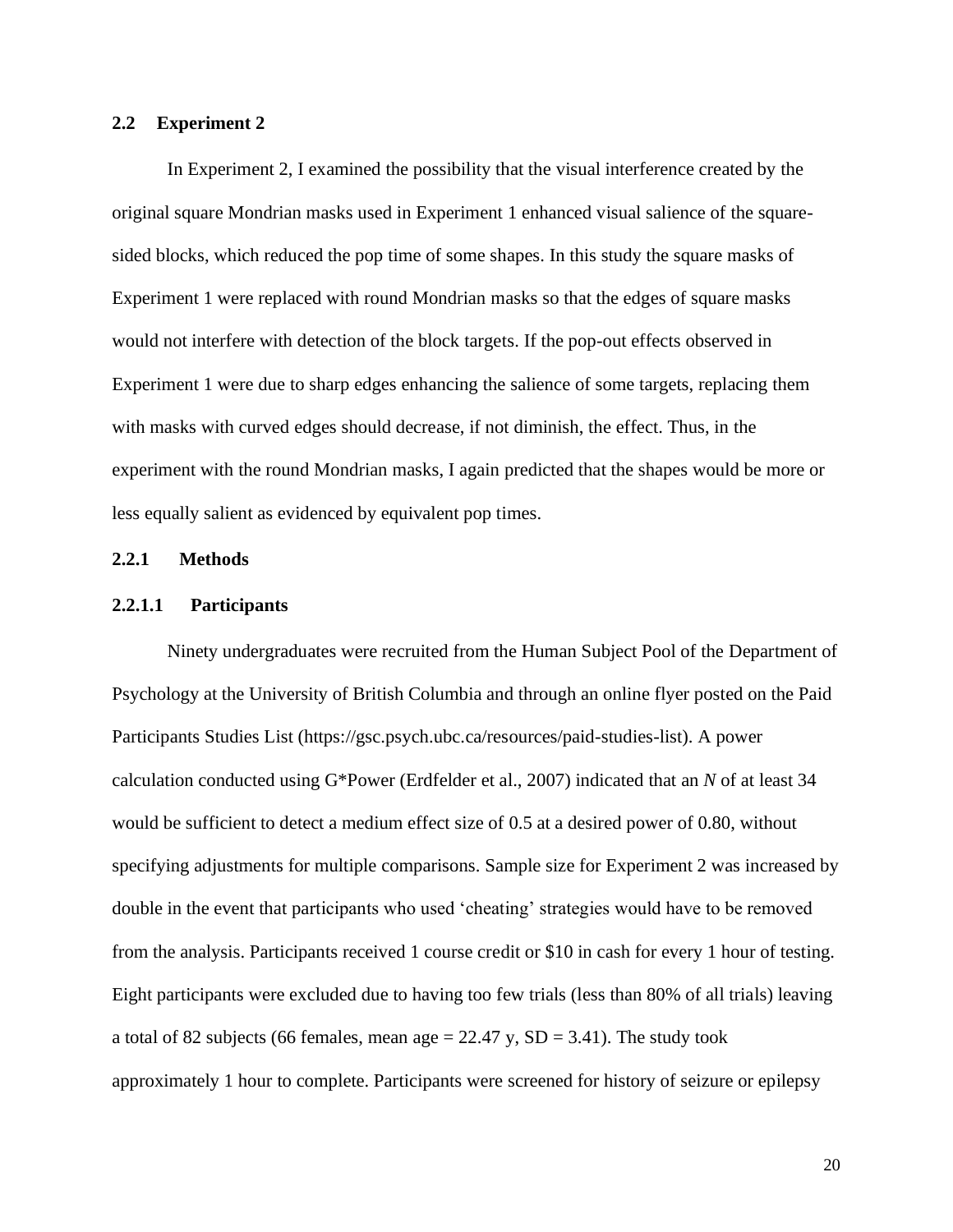and vision problems (e.g., strabismus or amblyopia) and were excluded if these criteria were met. All participants reported having normal or corrected-to-normal vision. All procedures of this study were approved by the Behavioural Review Ethics Board of the University of British Columbia (H17-02948).

# <span id="page-31-0"></span>**2.2.1.2 Apparatus**

The apparatus used in Experiment 2 were identical to those of Experiment 1.

# <span id="page-31-1"></span>**2.2.1.3 Stimuli**

The stimuli used in Experiment 2 were identical to those of Experiment 1 with the exception of the Mondrian patterns generated in the bCFS task. Round Mondrian patterns were used.

# <span id="page-31-2"></span>**2.2.1.4 Procedure**

The experimental procedure of Experiment 2 was identical to that of Experiment 1.



Fade in (0 to 40% contrast within the first 1 s)

Fade out (after 7 s)

<span id="page-31-4"></span>**Figure 3.** bCFS task schematic with round Mondrian masks (Experiment 2)

# <span id="page-31-3"></span>**2.2.2 Results**

The statistical analysis and exclusion criteria were identical to those of Experiment 1.

Participants who reported using a 'cheating' strategy (31 out of 51 participants) during the task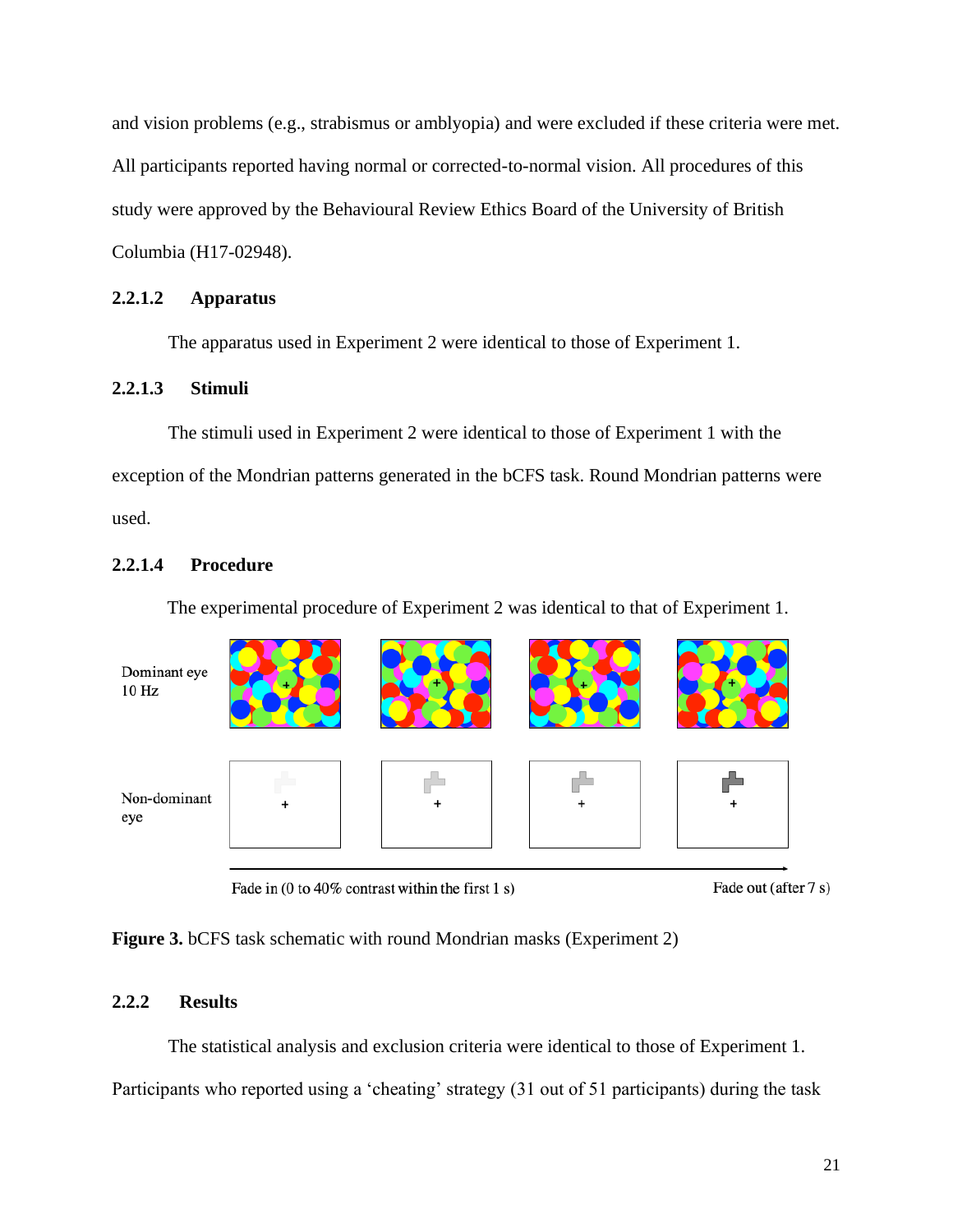were analyzed separately. The pattern of results for participants who reported 'cheating' strategies did not differ from those who did not, thus they were included in the main analysis. Paired t-tests revealed slower pop time for Shape 4 than Shape 1,  $t(81) = -3.15$ ,  $p = .006$ , Shape 2, *t*(81) = -3.5, *p* = .003, and Shape 3, *t*(81) = -2.58, *p* = .036. Other shape pairs did not differ in pop-time (*p*s = 1.00). Thus, with round masks, pop times were slower for Shape 4 than for other shapes, suggesting that Shape 4 was considerably less salient.

| <b>Block</b>   | Shape            | Mean (sec) | SD   | Shape                   | Mean (sec) | SD   |
|----------------|------------------|------------|------|-------------------------|------------|------|
| 1              | 1                | 1.85       | 1.06 | $\overline{2}$          | 1.87       | 1.11 |
| 2              | 1                | 1.87       | .98  | 3                       | 1.89       | 1.04 |
| 3              | 1                | 1.82       | .82  | $\overline{\mathbf{4}}$ | 1.94       | 1.01 |
| $\overline{4}$ | $\overline{2}$   | 1.95       | 1.04 | 3                       | 1.97       | 1.14 |
| 5              | $\boldsymbol{2}$ | 1.97       | 1.14 | $\overline{\mathbf{4}}$ | 2.13       | 1.28 |
| 6              | 3                | 1.87       | .93  | $\overline{\mathbf{4}}$ | 1.95       | .99  |

<span id="page-32-1"></span>**Table 2.** Complete results of Experiment 2 (results in bold are significant)

#### <span id="page-32-0"></span>**2.2.3 Discussion**

In Experiment 2, results revealed that replacing square Mondrian masks with round Mondrian masks successfully eliminated differences in pop time between most of the shape pairs observed in Experiment 1. However, experimental blocks that contained Shape 4 did show significantly slower pop time for Shape 4 exclusively. This isolated effect suggests that Shape 4 was significantly less salient than any of the other shapes. Assumptions as to why Shape 4 was less salient than other shapes involve possible influences of low-level features, differences in subjective preferences (i.e., liking) or familiarity (i.e., its similarity to the letter "L").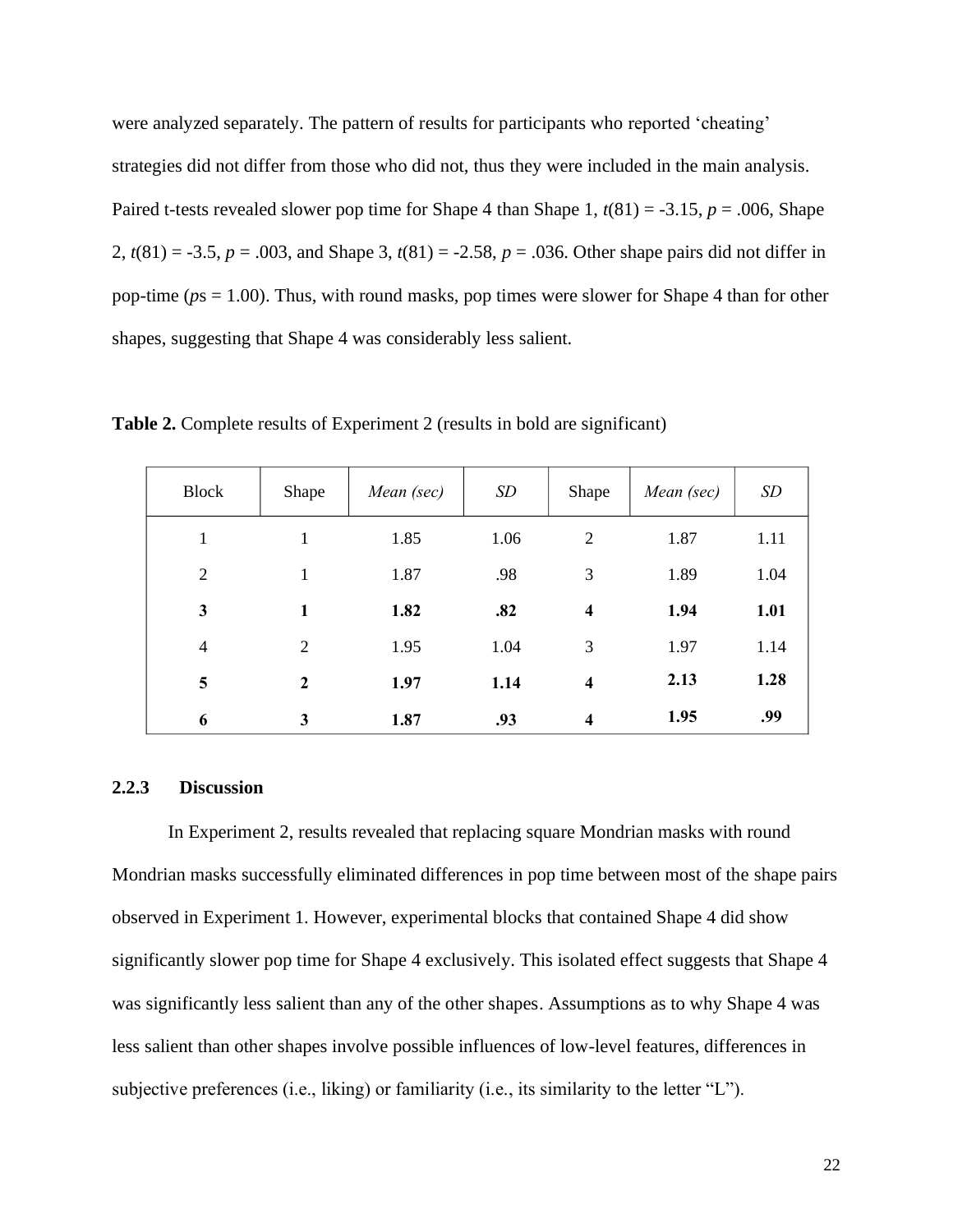Although it would have been ideal to use shapes with no difference in initial salience, since the focus of the present study was on changes in salience due to experience, I proceeded with the full investigation. This also allowed for the possibility that the salience of shape 4, which initially differed in from other shapes on average, might become less different with experience.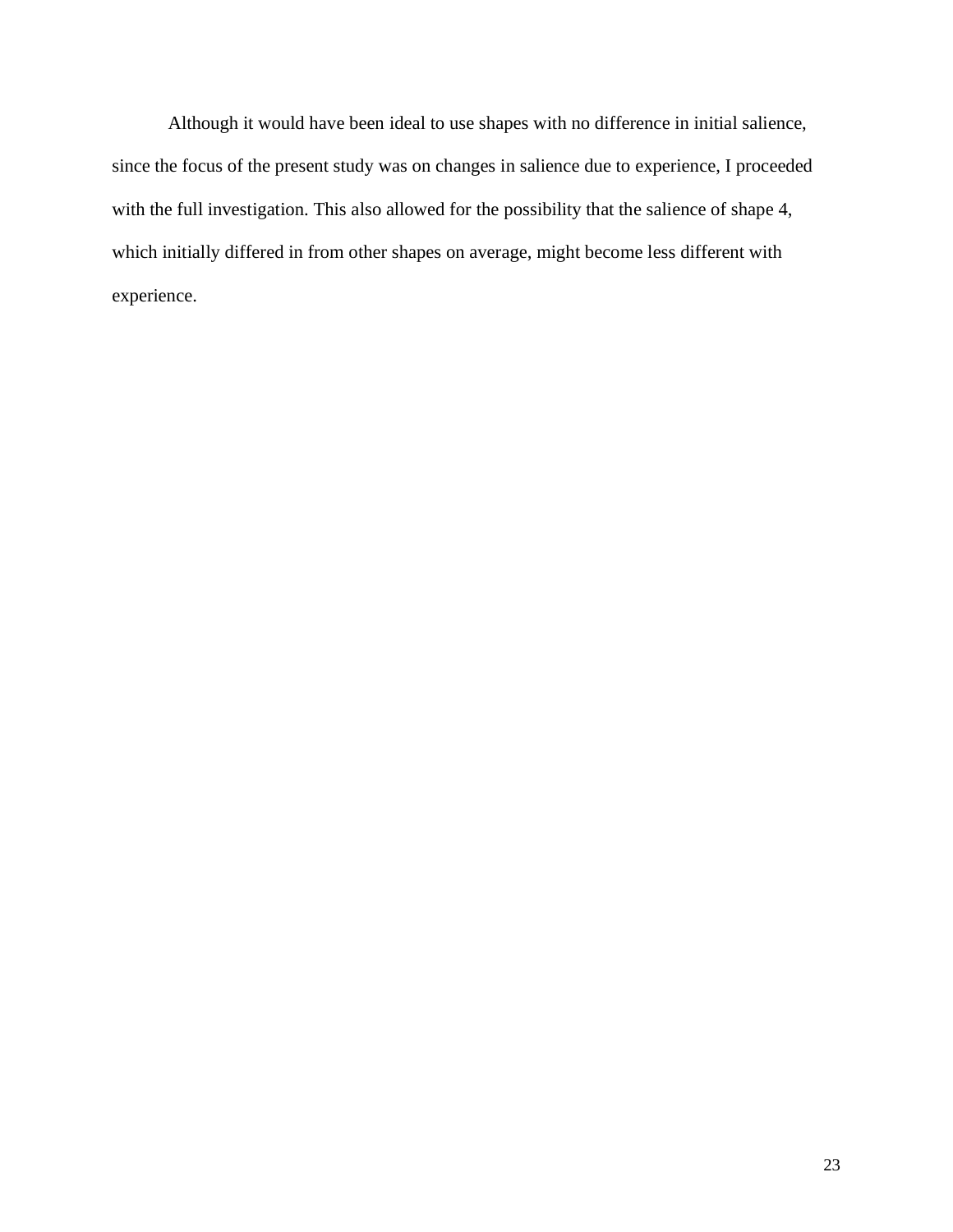# <span id="page-34-0"></span>**Chapter 3: Experiment 3**

#### <span id="page-34-1"></span>**3.1 Materials and Methods**

# <span id="page-34-2"></span>**3.1.1 Participants**

A total of 99 subjects were recruited from the Human Subject Pool of the Department of Psychology at the University of British Columbia and through an online flyer posted on the Paid Participants Studies List (https://gsc.psych.ubc.ca/resources/paid-studies-list). A power calculation conducted using G\*Power (Erdfelder et al., 2007) for a repeated measures ANOVA indicated that an *N* of at least 70 would be sufficient to detect a minimum effect size of 0.17 at a desired power of .80. A small effect size was used to estimate sample size since the effects of microvalence are expected to be more subtle than pop-out effects for one shape vs another we tested in Experiments 1 and 2. Due to technical errors (e.g., MATLAB failing to boot, 3D glasses failing to sync with the IR emitter required for the program to present stimuli dichoptically), 23 subjects were excluded for having incomplete or no data. An additional 7 subjects were excluded for failing to respond to more than 20% of all trials and 2 subjects reported feeling fatigued and falling asleep during the task, leaving data for 67 subjects available for analysis (46 females, mean age  $= 20.37$ ,  $SD = 2.66$ ; 8 did not fill out questionnaire). Participants received 1 course credit or \$10 in cash for every 1 hour of testing. The study took approximately 2 hours to complete. Participants were screened for history of seizure or epilepsy and vision problems (e.g., strabismus or amblyopia) and were barred from participation if these criteria were met. All participants reported having normal or corrected-to-normal vision. All procedures of this study were approved by the Behavioural Review Ethics Board of the University of British Columbia (H17-02948).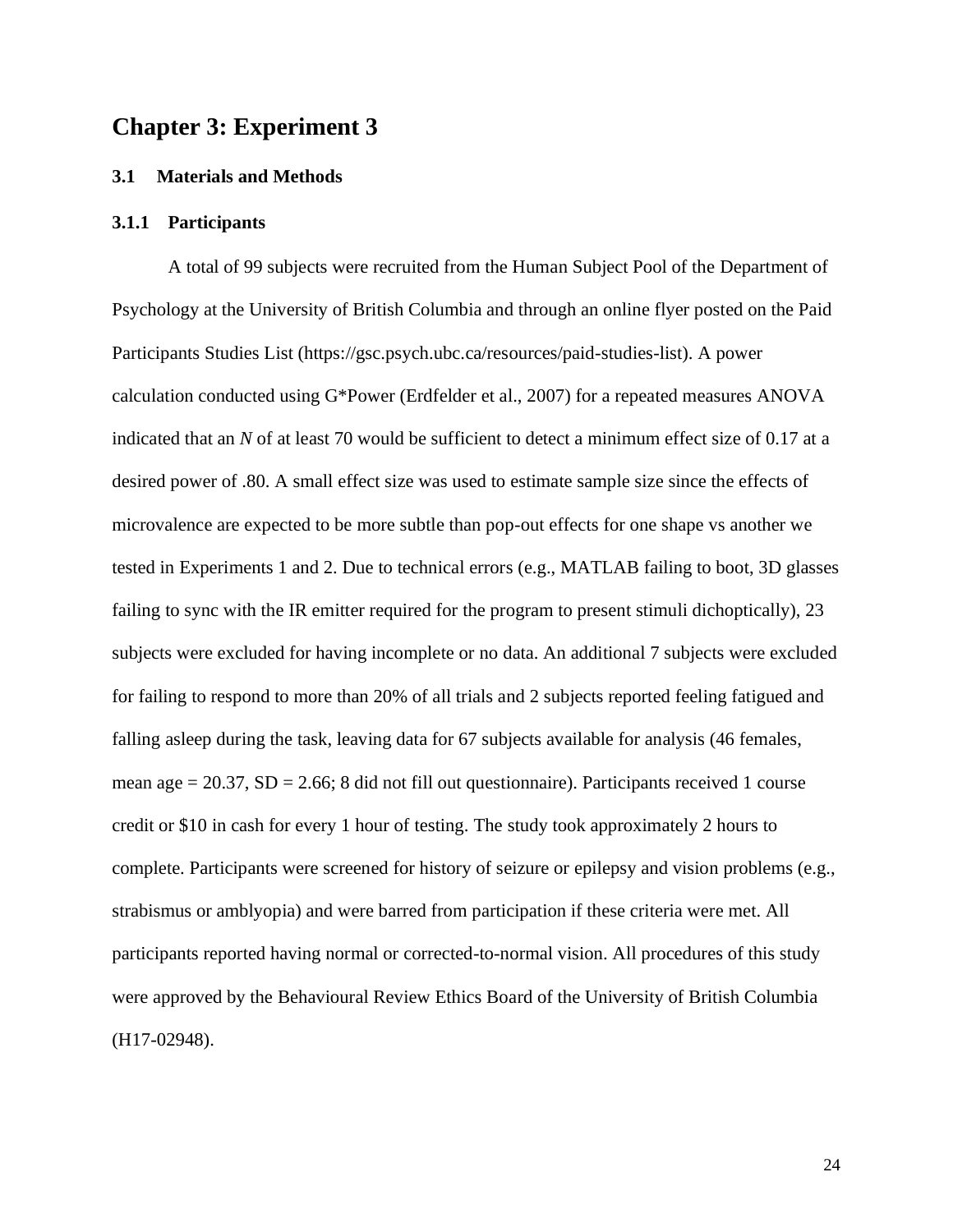## <span id="page-35-0"></span>**3.1.2 Apparatus**

All experimental tasks were presented on a 24" (1920 x 1080 px) BENQ Nvidia 3D monitor that ran on Linux OS (Ubuntu 16.04 LTS). The microvalence training task was run on PyGame (Shinners, 2011), a Python-based computer program for game development. The bCFS task (before and after training) was presented using the PsychToolbox extension in MATLAB (R2017b). A chin rest placed at a viewing distance of 53 cm was used to keep the participant's head steady. Stimuli were viewed using Nvidia 3D glasses to allow monocular presentation of overlapping stimuli.

## <span id="page-35-1"></span>**3.1.3 Stimuli**

Stimuli used in the training and attention tasks consisted of 4 grey (rgb colour code: 127, 127, 127) *pentominoes* or Tetris-like shapes comprised of 5 blocks identical to those used in Experiments 1 and 2. Stimuli in the bCFS tasks were presented at a visual angle of 2.99°. Each one was created using Adobe Photoshop CS6. Pentominoes used in the microvalence training task were subtended at 0.90° per block (each shape consisted of 5 blocks) and generated in PyGame. In both tasks, all stimuli were presented in 4 orientations (0°, -90°, 180°, -270°). Square Mondrian patterns were generated in MATLAB.

## <span id="page-35-2"></span>**3.1.4 Procedure**

### <span id="page-35-3"></span>**3.1.4.1 Pre-test bCFS**

Experimental trials were identical to those in Experiment 2.

## <span id="page-35-4"></span>**3.1.4.2 Microvalence training**

In the microvalence training task, modelled after the popular computer game  $Tetris<sup>TM</sup>$ , participants moved, rotated, and dropped slowly falling pentominoes using the keyboard (left, right, up, down keys) to fill gaps in a landscape of blocks. Participants were instructed to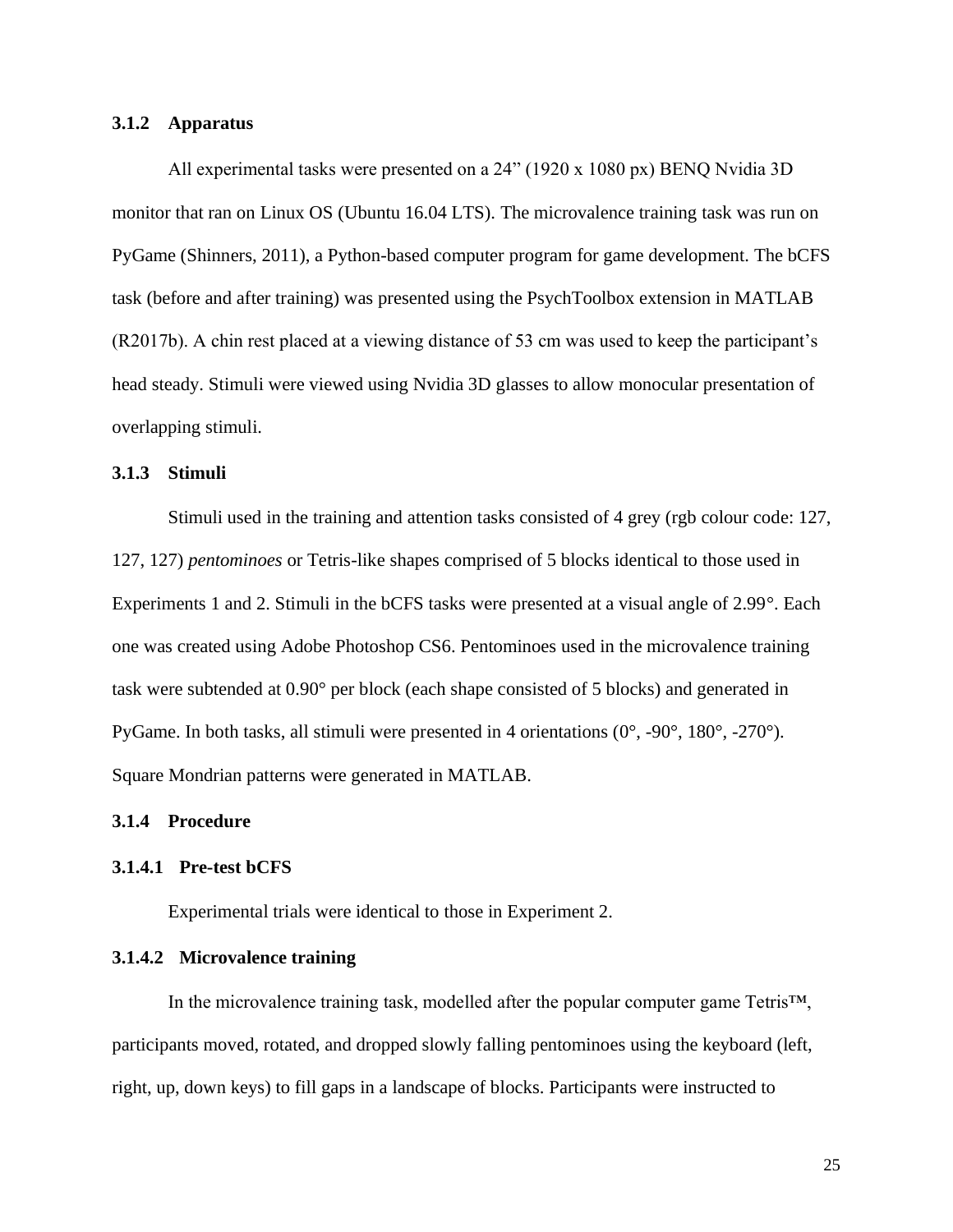complete as many rows as possible. Unlike actual Tetris games where every completed row yields points, points were not given for completed landscapes in this experiment so that any experienced reward or punishment would be intrinsic to use of the stimuli.

The training task had 12 experimental blocks consisting of 5 landscapes. Each landscape had 6 pentominoes for use (excluding a single filler shape used to end each trial) (Figure 4B). The filler shape was used solely for this purpose and was neither rated on arousal and valence nor included as a target in the bCFS task. At the start, after every block, and at the end of training, participants were presented two sliding scales of arousal (calm vs excited) and valence (negative vs positive) on which they rated each shape (in every orientation).



<span id="page-36-0"></span>**Figure 4.** Illustration of a single trial or landscape in the microvalence training task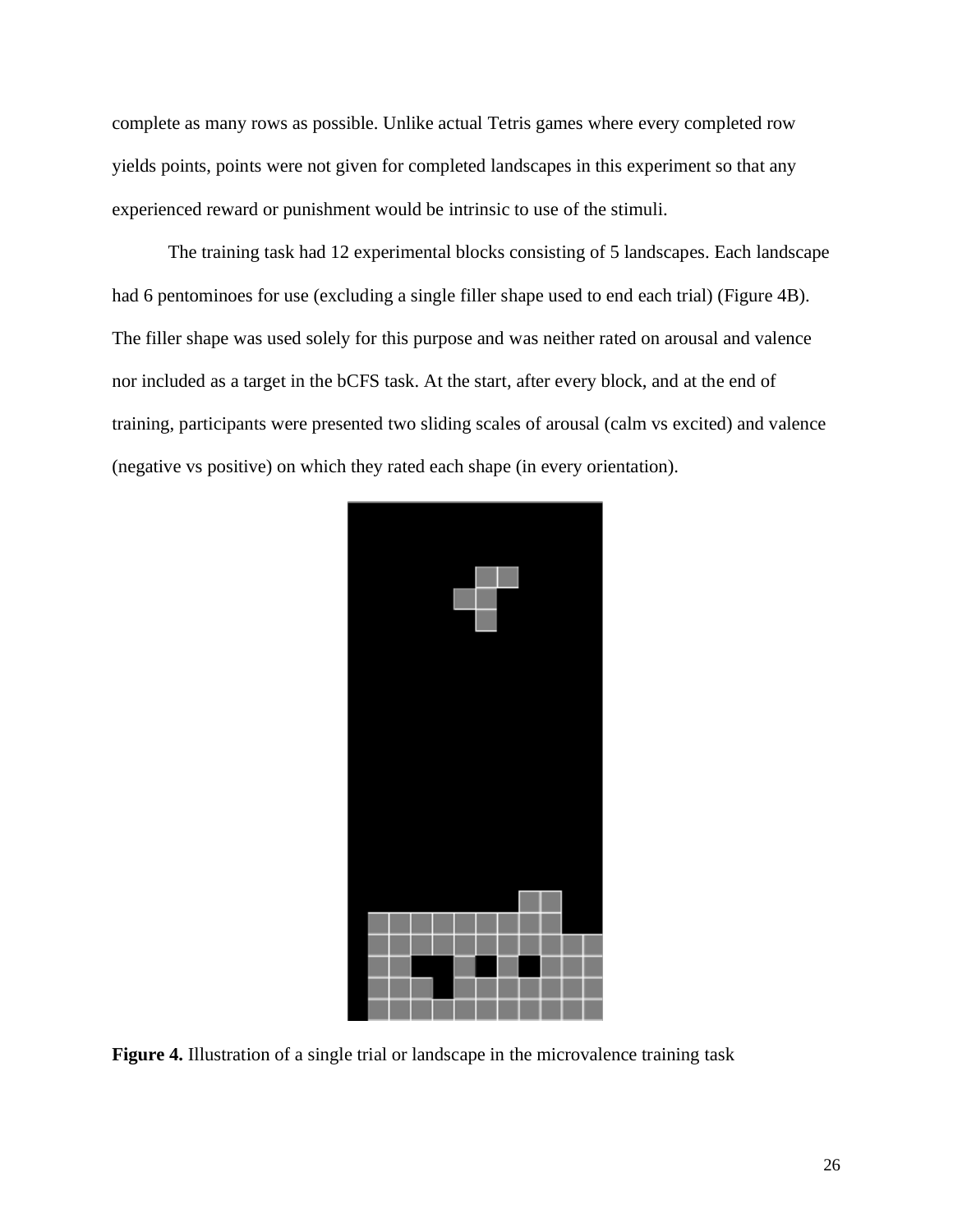## <span id="page-37-0"></span>**3.1.4.3 Post-test bCFS**

The post-test was identical to the pre-test.

#### <span id="page-37-1"></span>**3.2 Results**

In the following analyses, incorrect trials and reaction times above or below 3 standard deviations were excluded. In preliminary analyses, data from participants who reported using a strategy (e.g., foveating peripherally or outside fixation, blinking, closing one eye) during bCFS tasks (9 out of 59; 8 did not fill out questionnaire) were analyzed separately. However, as in Experiments 1 and 2, because the pattern of results from 'cheaters' did not differ from that of 'non-cheaters' all data was combined for analyses reported here.

Primary analyses employed multi-level models using the lme4 package for R (Bates, Maechler, Bolker, & Walker, 2014; R Core Team, 2014) for better parameter estimates using dependency structures and to better account for individual differences, while analyses on secondary measures were conducted using repeated-measures analysis of variance (ANOVA). For all ANOVAs reported, contrasts were Dunn-Bonferroni corrected for multiple comparisons and Greenhouse-Geisser corrected when sphericity was violated.

By the rules of frequentist inference, interpretation of the data must remain within the confines of statistically significant results. However, due to the exploratory nature of the present investigation, nonsignificant patterns of results will be discussed because potential contributions to future research.

# <span id="page-37-2"></span>**3.2.1 Microvalence training**

# <span id="page-37-3"></span>**3.2.1.1 Stimulus ratings**

Two independent analyses were performed on arousal and valence ratings for each shape collected during the microvalence training task. Analyses of stimulus ratings were carried out to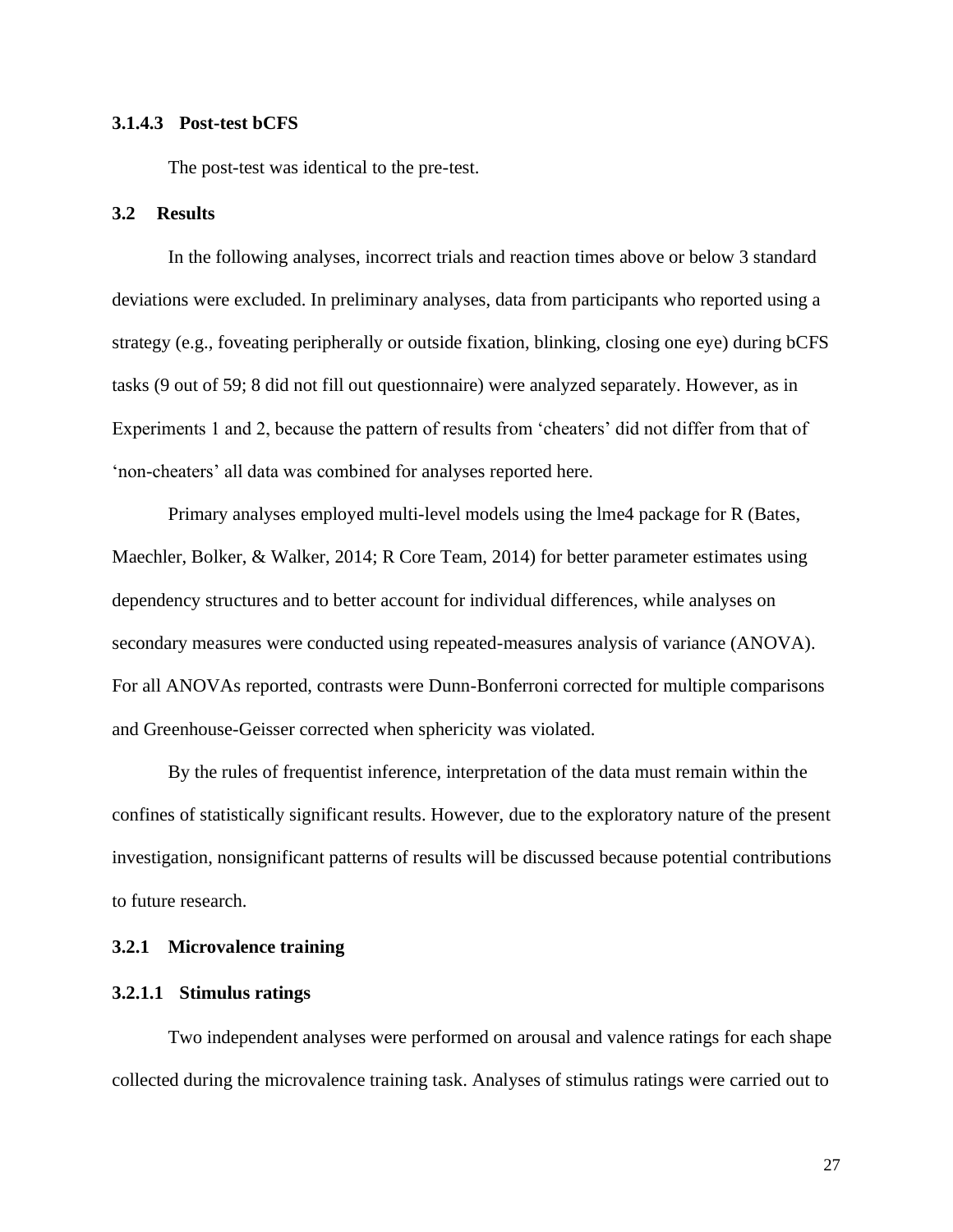compare potential changes in affective response towards the stimuli before and after repeated experience with them. Raw ratings were normalized such that scores ranged from -100 to 100  $(calm – excited, negative – positive)$  with 0 as the neutral point.

### <span id="page-38-0"></span>**3.2.1.1.1 Arousal**

A 2 x 4 (Time x Shape) repeated-measures analysis of variance was performed on arousal ratings collected during the microvalence training task. There was no main effect of time, *F*(1,66) = .40, *p* = .532,  $\eta_{p2}$  = .01. There was a main effect of shape, *F*(2.19,144.46) = 14.00, *p* < .001,  $\eta_{p2}$  = .18. Pairwise comparison revealed that Shape 2 was rated most arousing ( $ps < .001$ ). There was also a time x shape interaction,  $F(2.44, 168.51) = 3.09$ ,  $p = .038$ ,  $\eta_{p2} = .43$ , showing an overall decrease in variability in arousal ratings for all shapes following training. Post-training contrasts showed that Shape 2 was rated higher in arousal than Shape 4 (*p* = .013). Overall, the greatest shift from high to low arousal was observed for Shape 2. These results suggest that individual shapes differed from each other in arousal pre-training, and that these differences collapsed following experience.

#### <span id="page-38-1"></span>**3.2.1.1.2 Valence**

The primary index of changes in microvalence associated with each shape was ratings of positive and negative valence before and after training. I applied a random intercept multi-level model to look at the effects of time (pre- and post-training) and shape on liking (rating). The effect of shape differed between the two time points,  $F(3, 462) = 19.35$ ,  $p < .001$ ,  $\eta_{p2} = .11$ , with a larger effect pre-training, *F*(3, 462) = 51.04, *p* < .001, *ηp2* = .25, than post-training, *F(3, 462)* = 6.41,  $p < .001$ ,  $\eta_{p2} = .04$ . Pairwise comparisons showed that ratings for all shapes differed from each other pre-training  $(p < .05)$ , while only ratings for Shape 3 differed from all shapes posttraining  $(p < 0.05)$ . The greatest shift from positive to negative valence was observed for Shape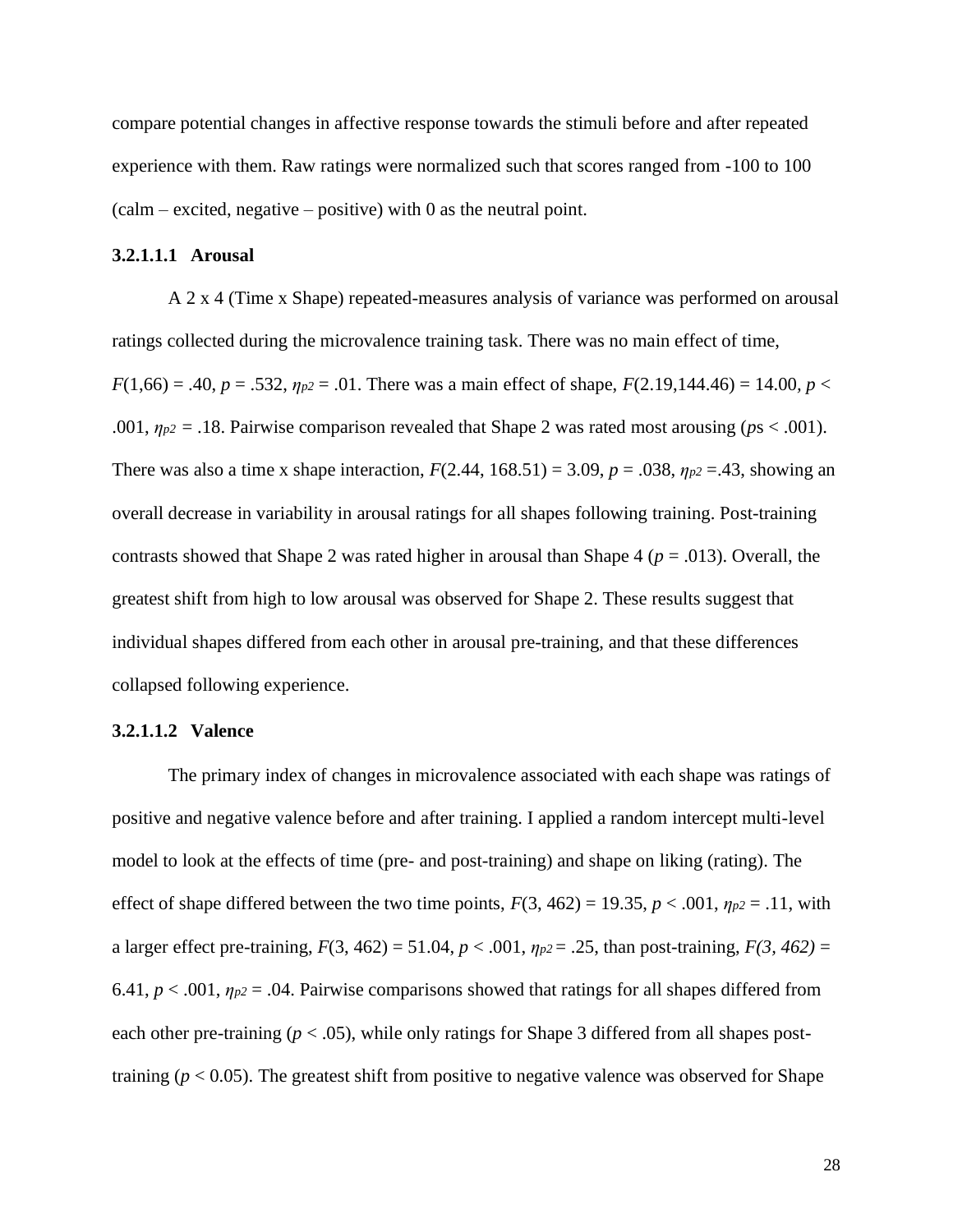4,  $b = -29.70$ ,  $t = -8.12$ ,  $p < .001$ . Shape 4 was also most-preferred pre-training ( $p < .001$ ). The variability in valence ratings observed across all shapes pre-training was diminished posttraining. Overall, we observed a unifying effect of training suggesting that experiences of intrinsic reward or punishment override any initial preference or anti-preference.



<span id="page-39-2"></span>**Figure 5.** Plot showing greater differences between average ratings pre-training than post training. Predicted average lines for shape ratings show a clear undoing of preference following experience (by training).

#### <span id="page-39-0"></span>**3.2.2 Pre-post bCFS**

# <span id="page-39-1"></span>**3.2.2.1 Pop Time x Shape**

The same random intercept multi-level model was fitted to look at the effects of time (pre- and post-training) and shape on pop time (RT). Overall pop times differed across the two time points,  $F(1, 462) = 250.34$ ,  $p < .001$ ,  $\eta_{p2} = 0.35$ , such that there were faster pop times posttraining. However, the effect of shape did not differ between the two time points,  $F(3, 462) =$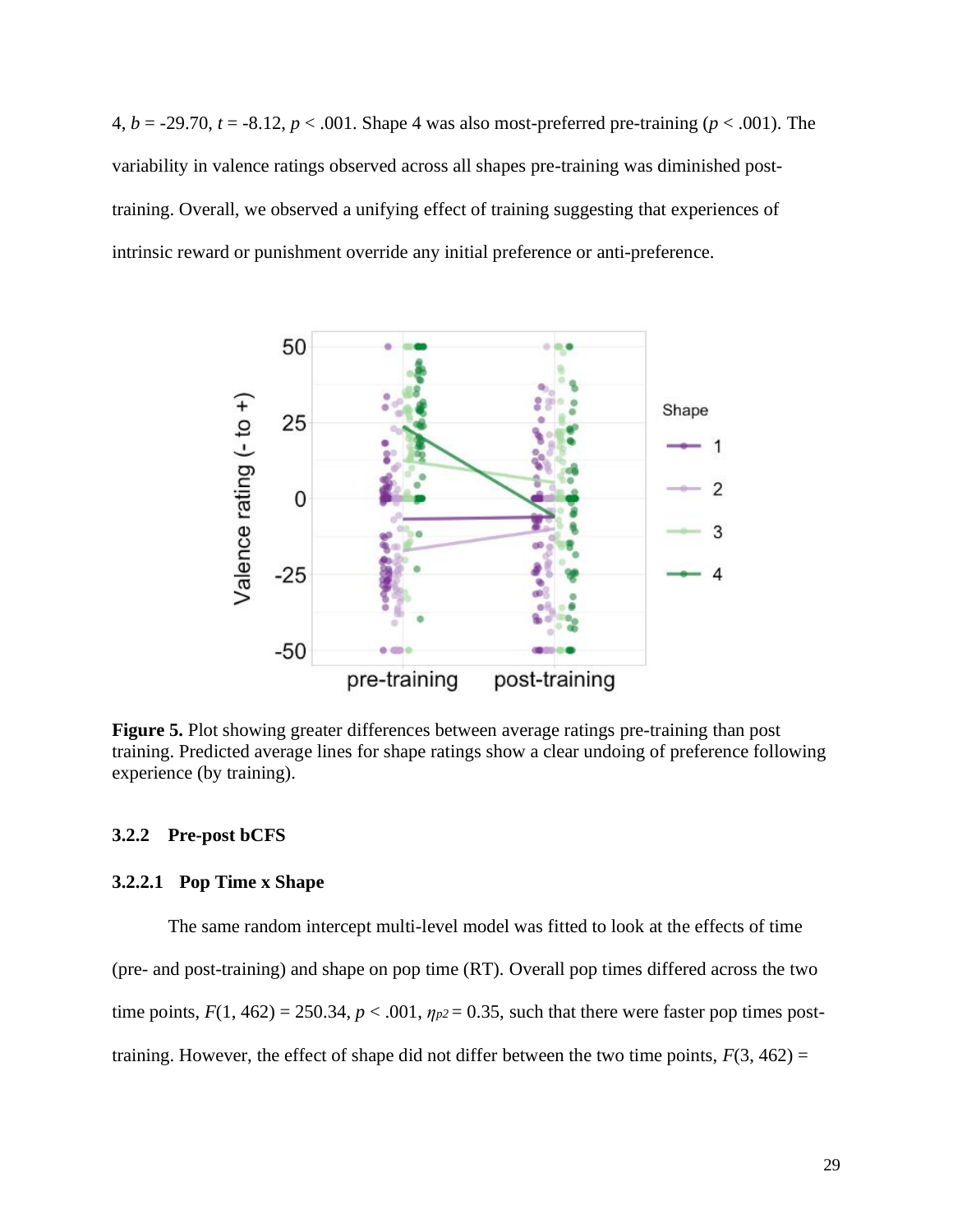.18,  $p = .910$ ,  $\eta_{p2} = .00$ . With that said, the greatest difference in pop time from pre-training to post-training was observed in Shape 4.



<span id="page-40-1"></span>**Figure 6.** Plot showing a clear effect of time, such that there were faster pop-times post-training. Predicted average lines show no difference in the effect of shape across time.

# <span id="page-40-0"></span>**3.2.2.2 Shape ratings predicting pop time**

Next, I tested the hypothesis that changes in valence ratings for each shape would be associated with changes in attentional prioritization. A multi-level model with a random intercept and a random slope for shape ratings (clustered by participant) was fitted to look at the effects of within-subject ratings for each shape on pop time while controlling for time (pre- or posttraining) and shape. Results show an overall effect of time,  $b = 3.57$ ,  $t = 6.53$ ,  $p < .001$ , such that time predicted changes in pop time. The nature of the experiment strongly suggests that this was simply an effect of practice with the bCFS task. No other effect was observed implying that shape ratings do not predict attentional prioritization.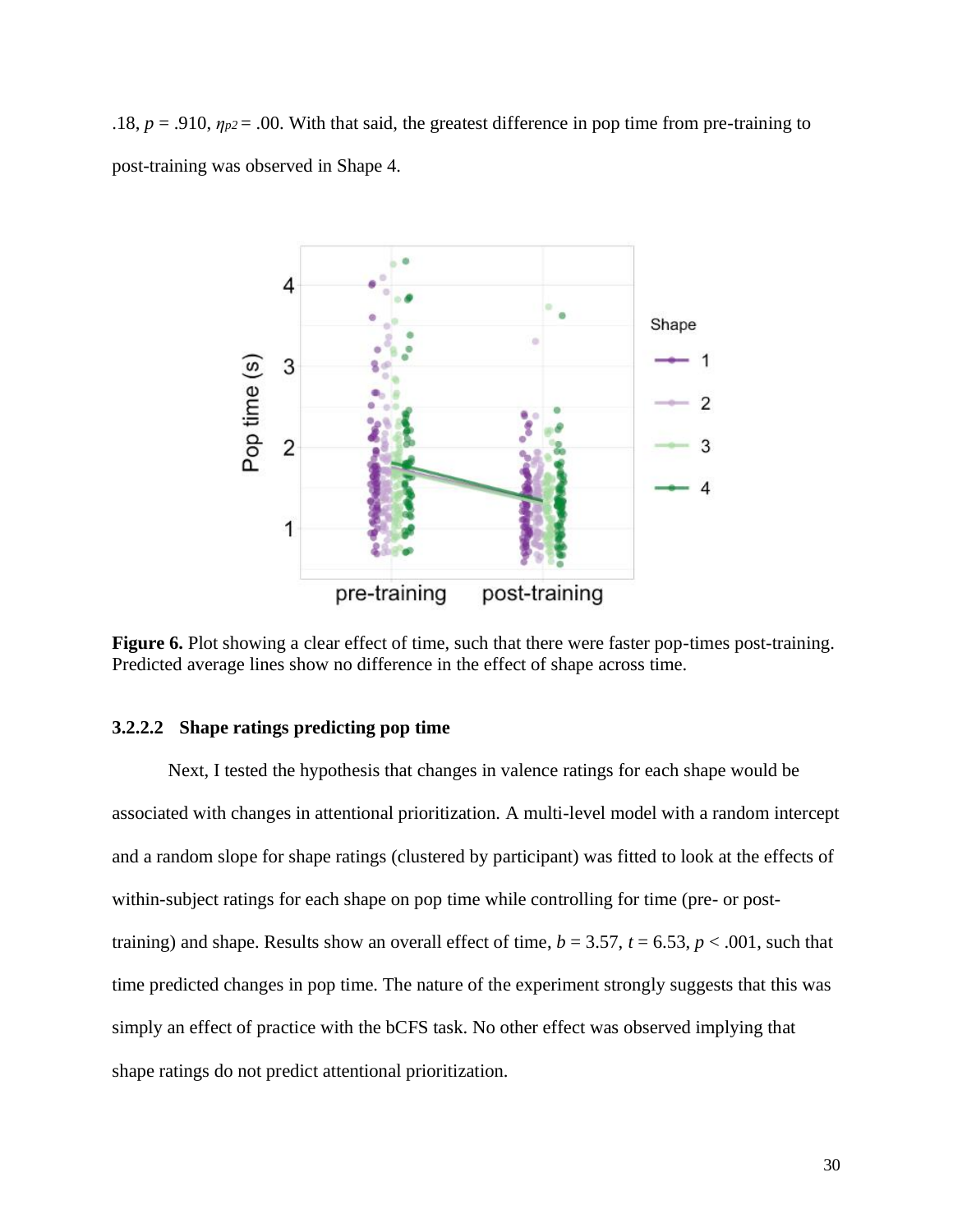

<span id="page-41-1"></span>**Figure 7.** Shape ratings do not predict pop time (RT). Thick lines show predicted group averages for each shape. Thin lines depict the predicted relationship between shape rating and pop time for each shape and participant.

# <span id="page-41-0"></span>**3.2.2.3 Pop Time x Ranking**

In this analysis, in order to test the hypothesis that attentional prioritization would be preferentially altered for the stimulus that became more emotionally salient with experience *for each individual*, for each participant I selected the most microvalenced shape (the shape with the greatest *change* in preference) and the most neutral shape (the shape with the least change in preference) based on valence ratings. I then subtracted the initial valence ratings from the final valence ratings (post minus pre). The shape with the greatest rating difference was chosen as the most microvalenced (Rank 1) and the shape with the least difference as neutral (or closest-toneutral) (Rank 4). A repeated measures analysis of variance was conducted instead of fitting a multi-level model due to multicollinearity between shape ratings and ranking.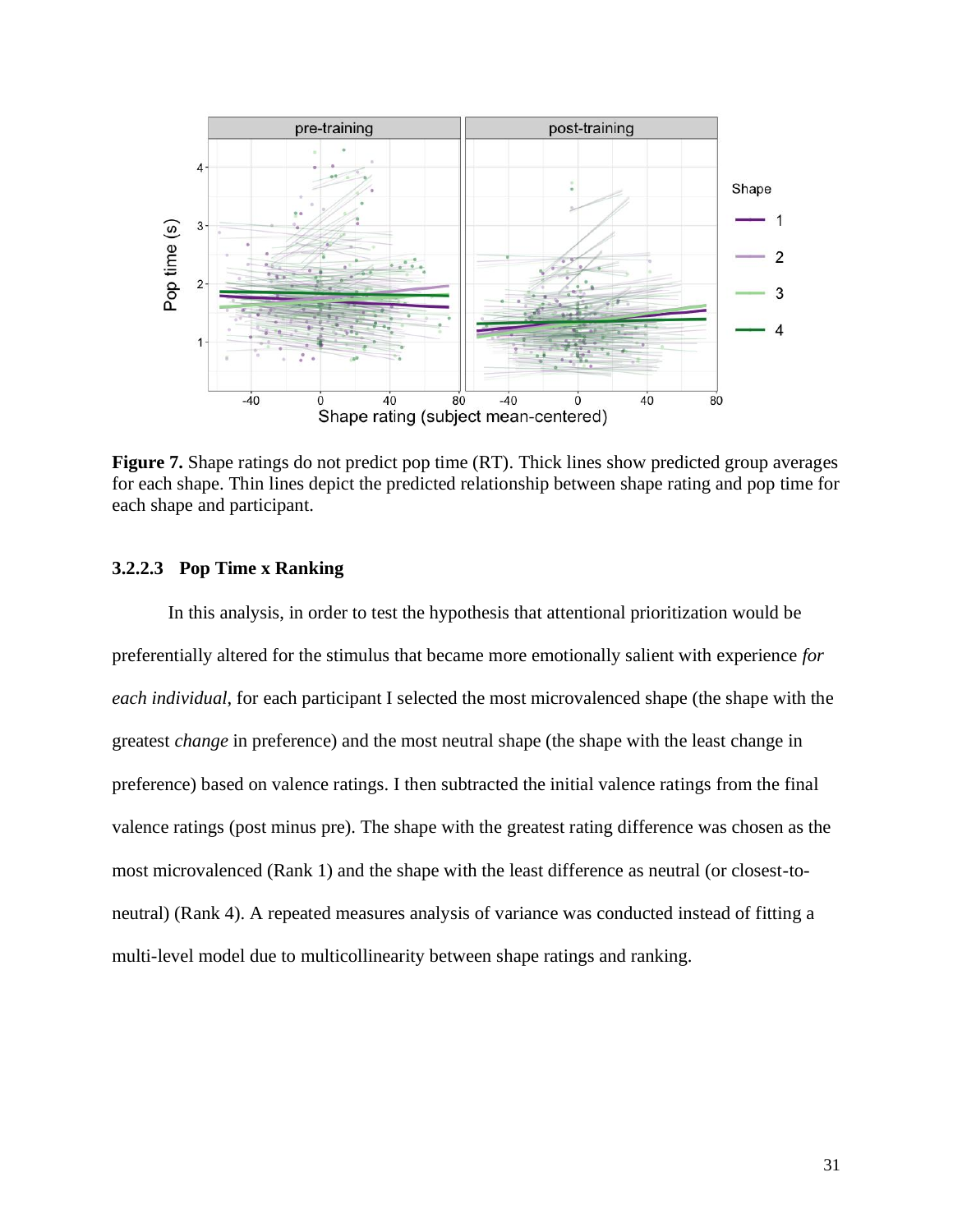

<span id="page-42-0"></span>**Figure 8.** Distribution of designated microvalences for each shape. **y-axis:** participant count

The following repeated-measures ANOVA tested the relationship between ranked microvalenced and neutral shapes, and attentional prioritization via pop time (RT). Not all participants had determinable ranked shapes, thus only 54 out of 67 participants were included in the analysis.

There was a main effect of time,  $F(1,53) = 43.51$ ,  $p < .001$ ,  $\eta_{p2} = .45$ , with faster pop times post-training. There was no main effect of rank,  $F(3, 159) = .76$ ,  $p = .521$ ,  $\eta_{p2} = .01$ , and also no hypothesized time x rank interaction,  $F(2.37, 125.37) = 1.26$ ,  $p = .291$ ,  $\eta_{p2} = .023$ , with clearly no observed differences between rankings (*p*s = 1.00). Thus, contrary to our hypothesis, individually ranked microvalences did not influence attentional prioritization.

In summary, there was no association between shape rating on average for each shape or individual shape change rankings and pop time; however, it is notable that Shape 4, which was rated most positive pre-training — and showed the slowest pop-time in Experiment 2 — showed the greatest change in preference (more negative) and the greatest change (decrease) in pop time in Experiment 3. In order to further illustrate this relationship, I created a dissimilarity matrix (DM) illustrating Euclidean distance (calculated from correlations) between shapes for shape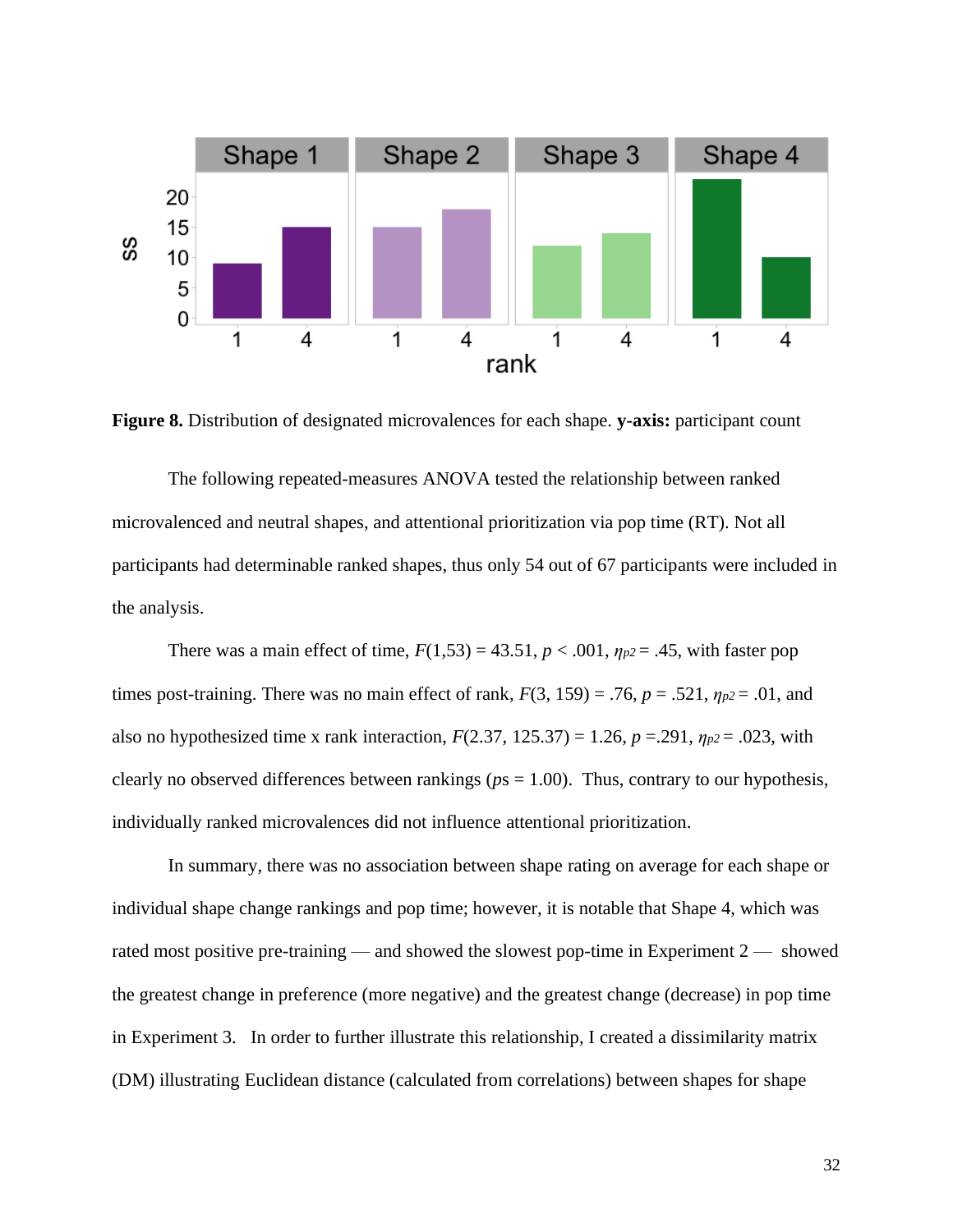rating and pop time separately (Figure 9). Although purely descriptive, the DMs indicate parallel patterns of greatest dissimilarity between pre and post for Shape 4 for rating and pop time. Such a pattern points to the possibility that, given greater initial valence differences, changes in valence may be accompanied by changes in attentional priority.



<span id="page-43-0"></span>**Figure 9.** Visualization of greater dissimilarity in liking based on Euclidean distances during pre-training than post-training showing a collapse in preference. Outlined shapes show differences between pre-training and post-training for each shape, with the greatest change observed for Shape 4.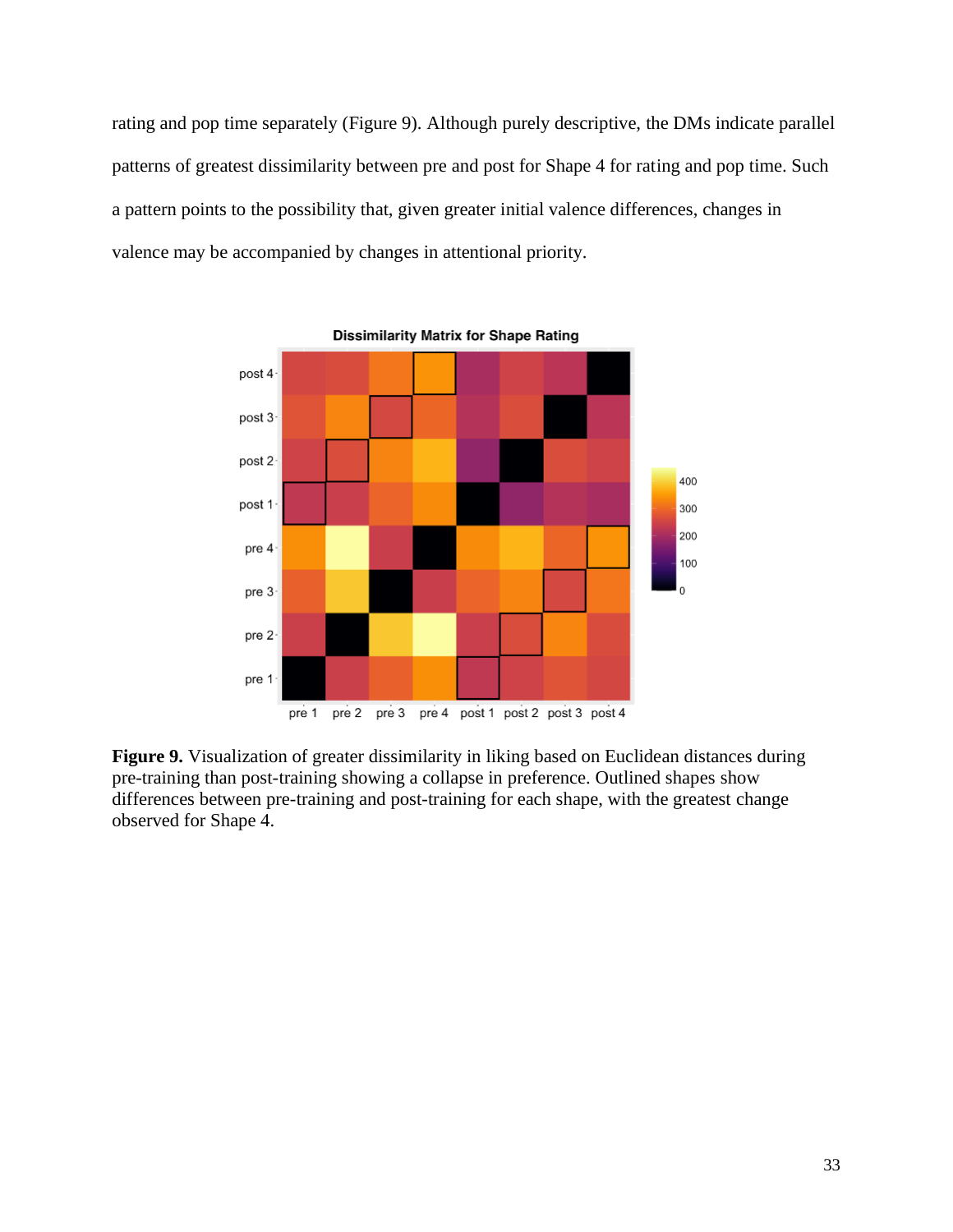

<span id="page-44-1"></span>**Figure 10.** Visualization of differences based on Euclidean distances in pop-time between shapes, with outlined shapes illustrating the greatest difference from pre-training to post-training observed for Shape 4.

#### <span id="page-44-0"></span>**3.3 Discussion**

Experiment 3 investigated whether and how repeated experience may change microvalenced preferences and whether these play a role in guiding attention. Participants were given freedom to craft their own experiences using novel shapes in a computer game-like task with the objective of filling in as many gaps in a landscape of blocks as possible. Affective ratings collected before and after the task allowed me to tease apart first and final preferences following recent history with the novel shapes. The variability in initial valence ratings between novel shapes suggested that individuals had pre-existing affective associations attached to them prior to any manipulation. Shape 4, in particular, was initially more preferred. Over time, Shape 4 became negatively valenced, implying an undoing of preference by experience. Why Shape 4 was initially more preferred, including potential contributions of low-level properties or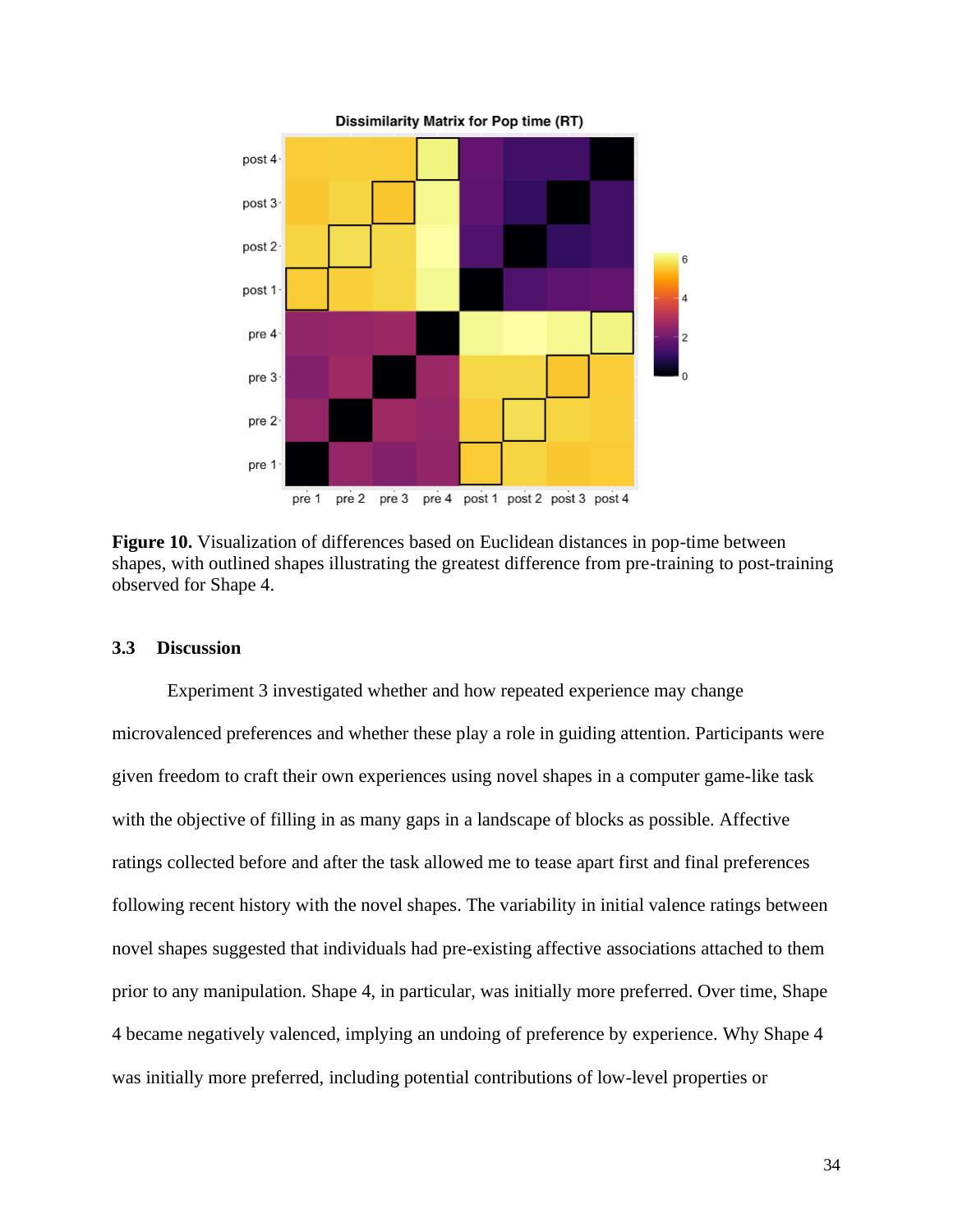familiarity (i.e., semantic associations (e.g., similarity to the letter "L") requires further investigation. Further, we speculate that utility of each shape in attaining the goal of completing landscapes may have been involved. If preference for Shape 4 was associated with expected utility, the decrease in its valence, bringing it down to par with the other shapes post-training, may suggest that participants found Shape 4 to be no more useful. Nonetheless, the fact that the novel shapes evoked valenced feelings prior to training suggests that they possess subtle affective properties consistent with the conceptualization of microvalence (Lebrecht et al., 2012).

A pre-post experimental design using bCFS allowed me to compare differences in attentional prioritization influenced by microvalences (preferences unique to each individual) and overall liking and disliking of all shapes. Microvalenced shapes (unique to individuals) were not prioritized in attention. There was also no correlation between overall shape ratings and pop time, which in the context of this experiment implies that while overall faster pop times were observed post-training, these were not due to changes in preference. That is, pop times did not reflect the degree to which each shape was liked or disliked.

With regard to arousal ratings, Shape 2 was initially rated as relatively high in arousal prior to any manipulation. While the reason for this remains unclear, this may be attributed to its visual properties such as the number of edges contributing to 'pointiness', which has been associated with high arousal (Sievers, Lee, Haslet, & Wheatley, 2019). Although some evidence shows a low correlation between visual complexity and affect, if it in fact is a driving factor in arousal, it must only account for a small portion of other possible influences such as experience or knowledge (e.g., sharp contours perceived as threat) (Madan, Bayer, Gamer, Lonsdorf. & Sommer, 2018; Bar et al., 2006).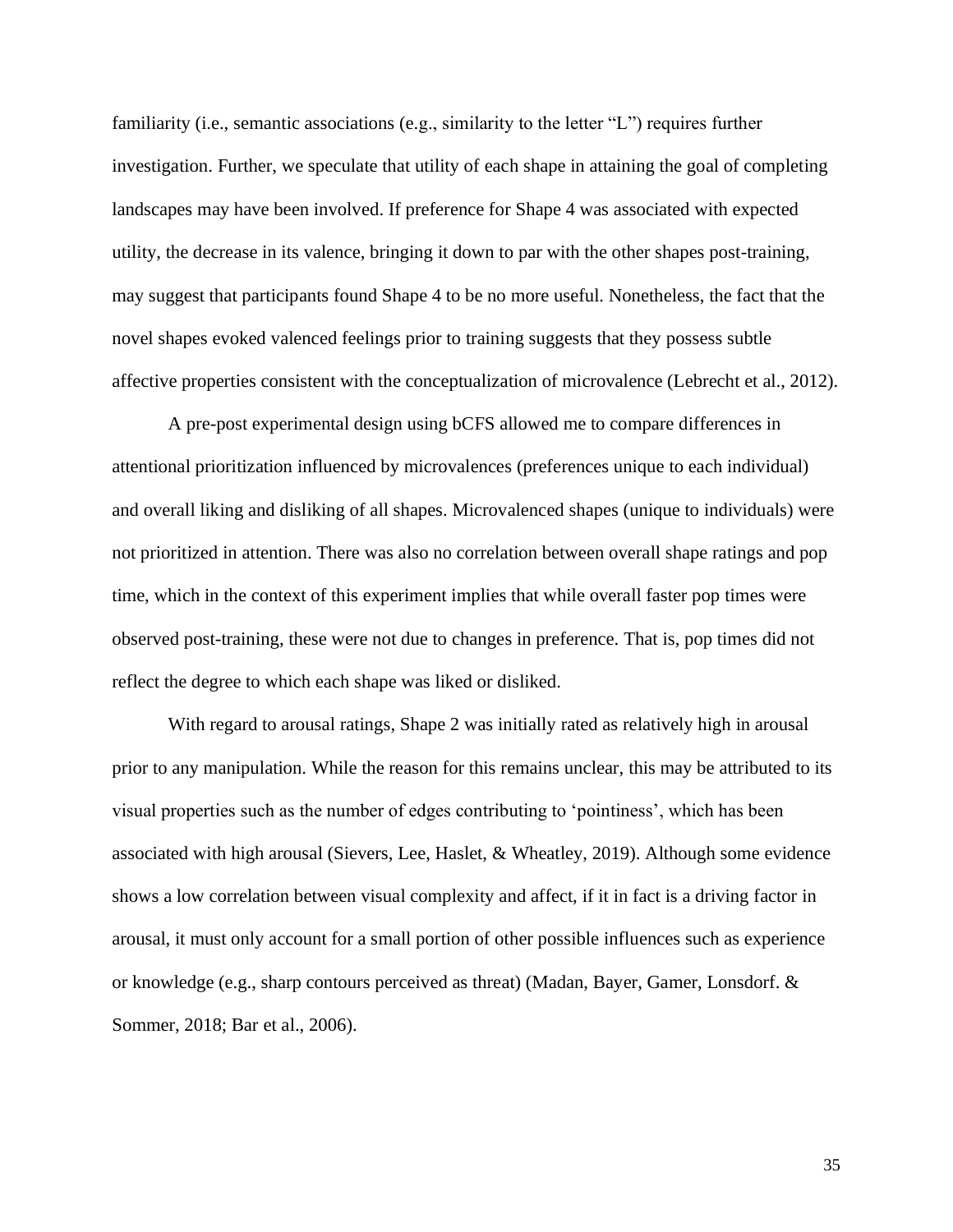In Experiment 3, the failure to replicate the pop-out effect of Shape 4 in Experiment 2 suggests that the results of Experiment 2 were not reliable, potentially due to the relatively small sample size.

Together, the results of Experiment 3 show how experience can shift microvalences by undoing initial preferences. Yet the absence of a clear effect on pop time by both individual microvalences and overall shape preference suggest that, in this experiment, attentional prioritization was not driven by microvalences.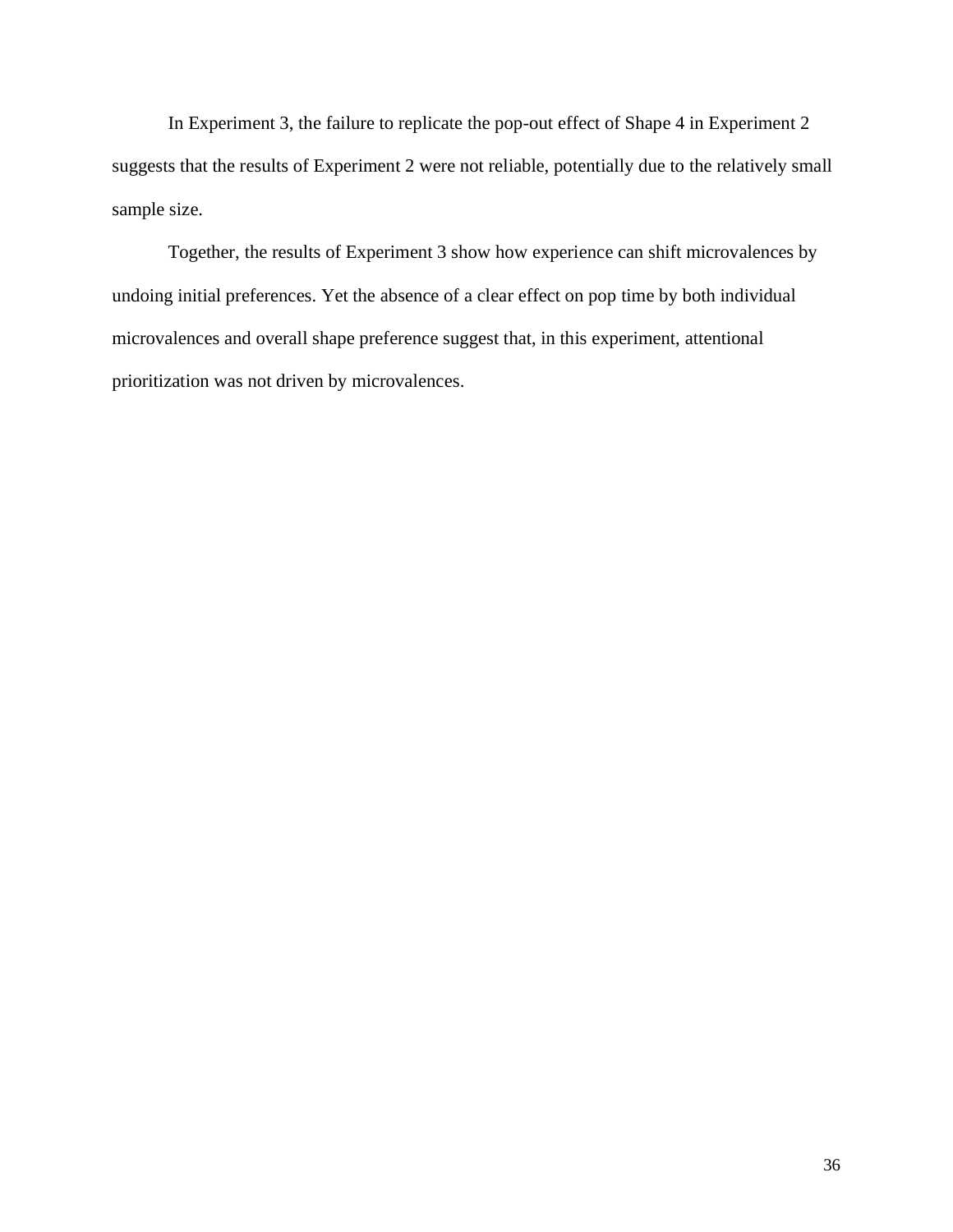# <span id="page-47-0"></span>**Chapter 4: Conclusion**

#### <span id="page-47-1"></span>**4.1 Summary of Findings**

The present study was designed to examine processes underlying development/changes in microvalences and establish the role of microvalence in attentional guidance. I paired a novel microvalence training paradigm in the form of a computer game-like task with a classic interocular suppression technique, which allowed me to track how individualized affective responses toward novel objects changed with repeated experience and how these were prioritized in attention. My training task revealed a clear undoing of preference following experience, but did not reliably reflect a similar undoing of attentional biases. In contrast to my original prediction, there was no impact of microvalences (designated to each individual) on attentional prioritization. This suggests a limited role of microvalence in guiding attention. The role of microvalences in attentional guidance outside of the present investigation remains unclear.

Although we did not observe the hypothesized effect by which experience-based valenced associations influenced attentional guidance, the results of the present investigation suggest a pattern in which, in some contexts, differences in initial valenced preferences for novel objects are reduced with familiarity and active manipulation. In a simple analogy, many new immigrants face a challenge of adapting to a new environment. Objects in their new surroundings may be highly varied in their emotional content. For example, familiar routes (e.g., around their neighbourhood)  $(X)$  will feel secure and are thus approached more, while unfamiliar or novel routes (Y) appear uncertain and are thus avoided. However, time and experience can allow an individual to become more acquainted with the unfamiliar route, obscuring initially perceived differences between X and Y.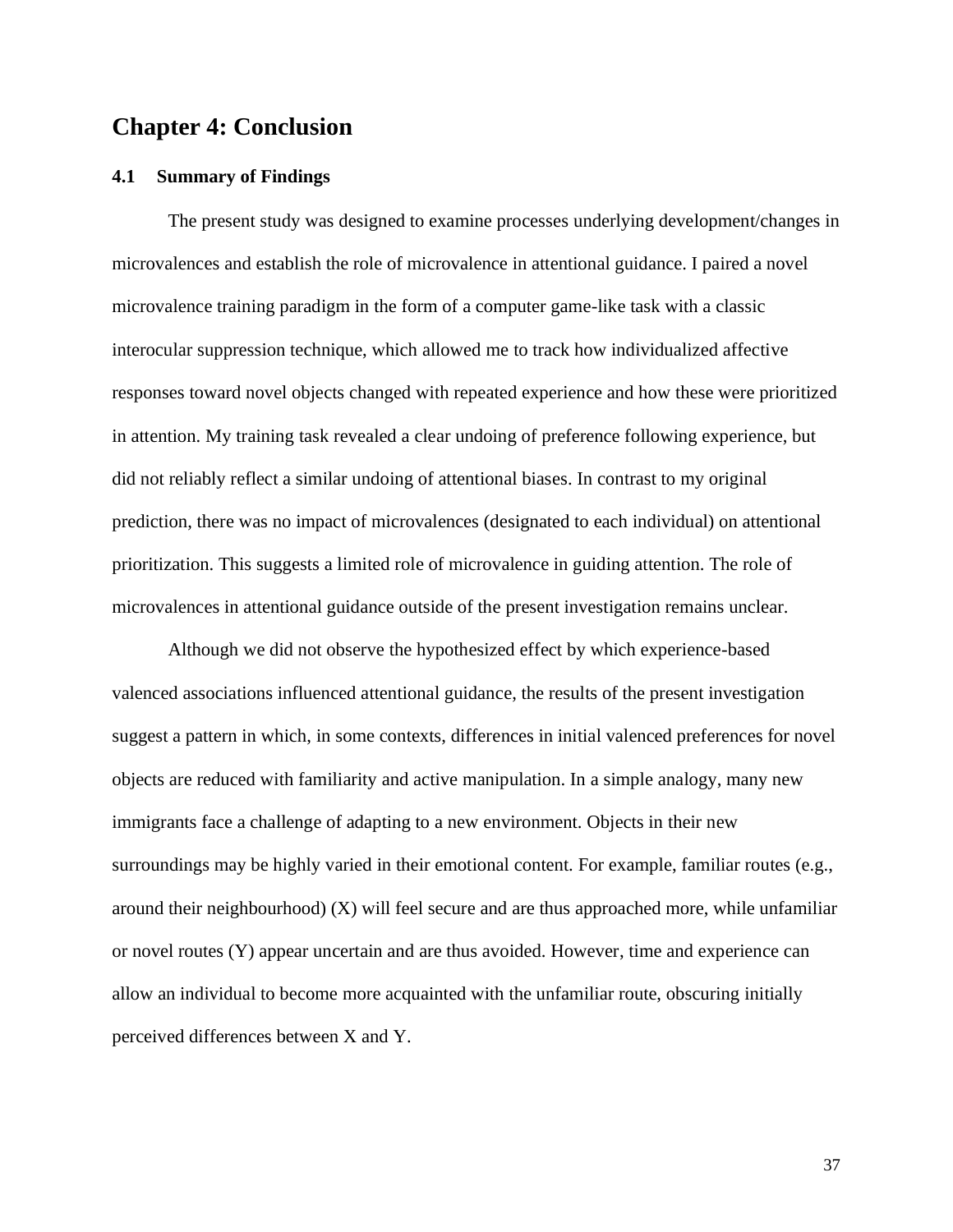While the focus of the present study was originally on the introduction or "doing" of affective biases as a form of learning (i.e., conditioning), I demonstrated that an "undoing" of biases is equally as important in forming meaningful experiences — in valenced preferences, if not in attentional biases.

### <span id="page-48-0"></span>**4.2 Relevance to existing work**

A host of information stored in memory, including semantic and contextual knowledge, is automatically activated upon object perception (Lebrecht et al., 2012). In some contexts, familiarity can increase object preference (Reber, Schwarz, & Winkielman, 2004; Kirk, Skov, Hulme, Christensen, & Zeki, 2009). One such study found higher hedonic value attached to abstract paintings presented as a piece from an art gallery (associated with prestige) but not to identical paintings labelled as computer-generated (Kirk et al., 2009). Simple shapes, such as our stimuli, can be judged on valence in a similar manner (Rentschler, Jüttner, Unzicker, & Landis, 1999; Bar et al., 2006; Belin, Henry, Destays, Hausberger, & Grandgeorge, 2017). In the present study, it may be that "L"-shaped Shape 4 was the most familiar to participants. Further, low-level properties of objects have also been found to influence preference reflected behaviourally and on a neural level (e.g., Hu, De Rosa, & Anderson, 2020; Reber et al., 2004; Palmer, Schloss, & Sammartino, 2012). This allows us to infer that while shifts in preference were a result of experience, they were also likely compounded by other associations such as prior experiences and knowledge about the world. In view of this, the present study suggests that a majority of individuals will already have a valenced perception of objects, but that these can also be reversed. To what degree, however, remains unclear.

In the end, while in this study we do not have evidence of the source of differences in valence ratings between shapes, Experiment 3 showed that none of the shapes used were neutral.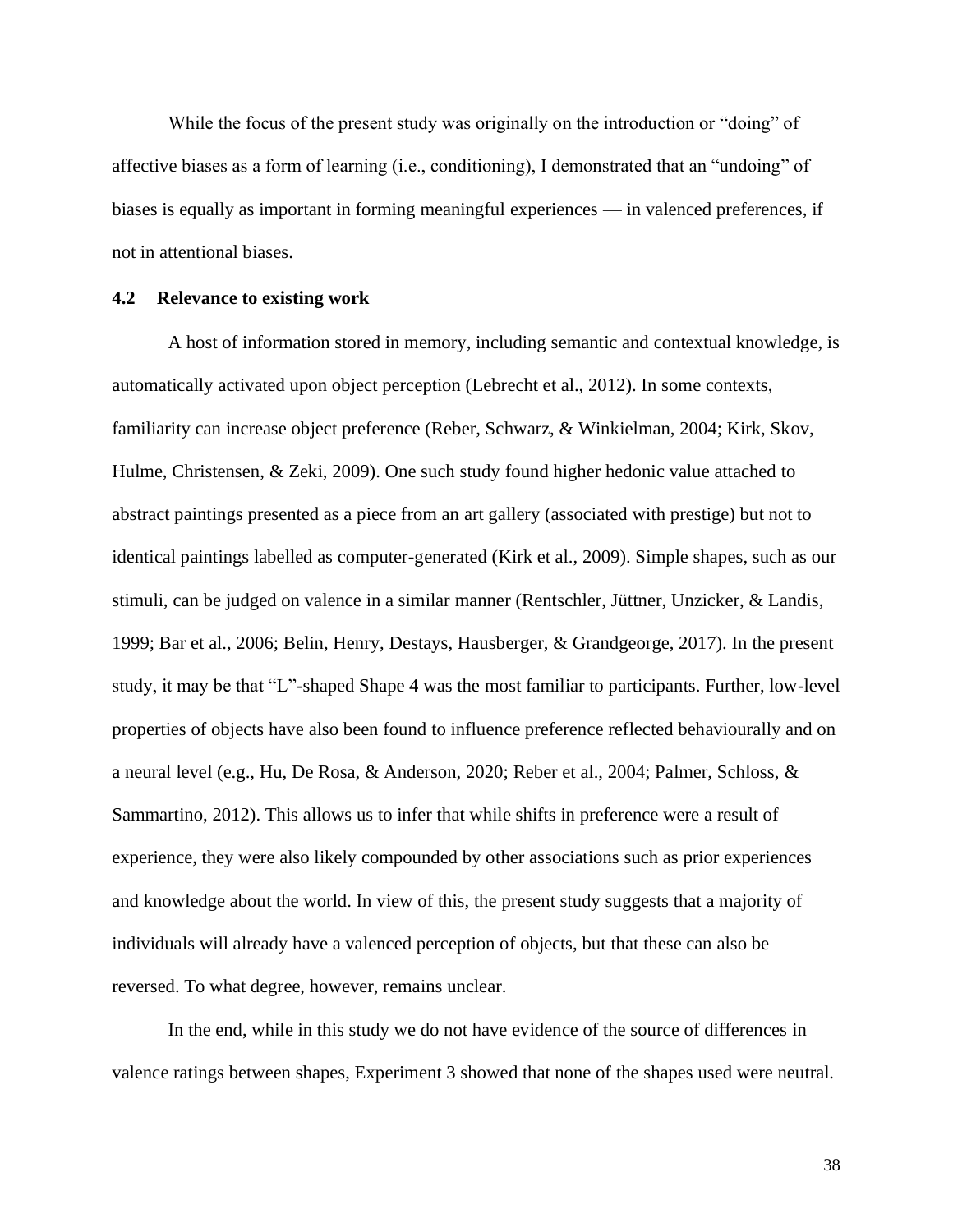Thus, a *tabula rasa* approach where we induce microvalences in valence-free objects, was not possible.

Our manipulation failed to demonstrate the hypothesized attentional guidance by microvalences. A notable observation, however, is that one particular shape that drove changes in preference (from liked to disliked) also showed the greatest increase in salience, although nonsignificantly. This is consistent with work that found increased speed in cognitive processing of disliked objects (as early as 200 ms) (Handy et al., 2009). While we cannot conclude that Shape 4 was indeed *disliked* after some time, it was at the very least *less liked*. The lack of a clear effect on attention is also potentially due to interference from various sources of salience. In this sense, microvalences may not create the same *affect-biased attention* observed in strongly emotional stimuli suggesting that microvalenced objects are not always given perceptual priority. It may also be the case that it is only when a certain level of arousal beyond that which we are characterizing microvalences is evoked that objects are prioritized in attention. This is also congruent with our *priority state space* framework showing how various short- and long-term salience work together in determining how objects are prioritized in attention (Todd et al., 2017). Moreover, history here may have worked as a "tuning parameter" (as described in Kryklywy et al., 2018) that helps modulate task-based and featural salience. Especially in cases where reward and punishment are covert and have a weaker signal, such as in microvalence, the amount of conditioning might not be sufficient to guide attention independently and thus must work in tandem with other sources of salience. One possibility is that, as has been demonstrated for valenced associations (Mather et al., 2011), microvalences can be regarded as qualities of an object that inform both the meaningfulness in relation to goals and the visual vividness of objects, strengthening both top-down (goal relevance) and bottom-up (featural salience)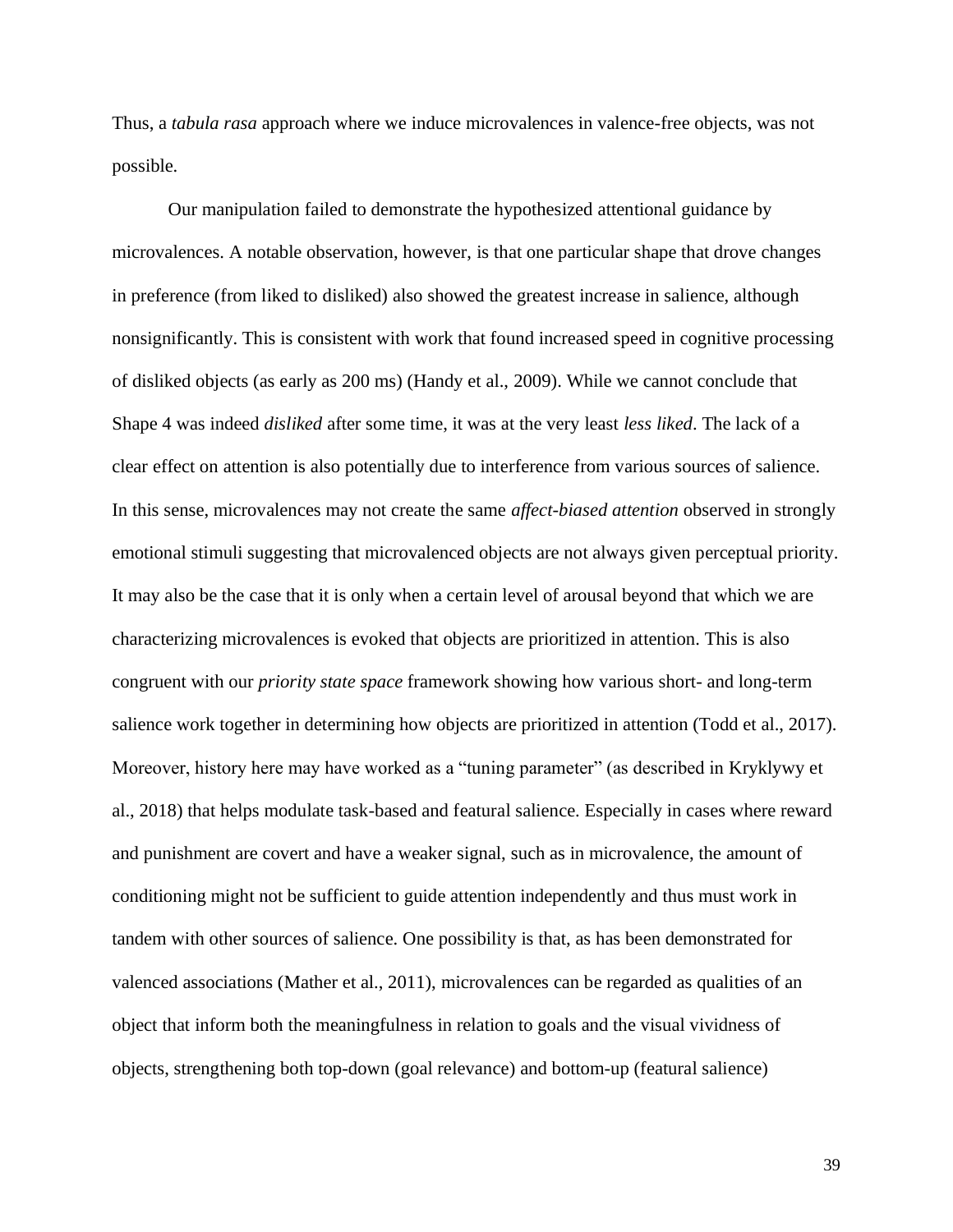attention. Microvalenced associations, given that they are characterized by lower arousal, may require more repeated experiences, longer consolidation in memory (e.g., sleep) in order to guide attention. Additionally, given the proposal that experience-based affect is highly dynamic, subsequent encounters with valenced objects can be thought to continue to acquire microvalence resulting in a constant updating of one's feelings.

The present results provide basis for speculating that microvalences formed through repeated experience make up a small portion of the many influences on attention. Overall, more work is needed to probe individual effects that either help or hinder attentional prioritization.

#### <span id="page-50-0"></span>**4.3 Strengths, limitations, and future directions**

How does the present investigation fill the gaps in knowledge? Previous work on affective valence has focused on strongly emotional objects that are not representative of typical everyday experiences. While a few studies have used more basic objects as stimuli [(e.g., see McManus, 1980)], there has been little to no work on how microvalences are acquired and how they relate to attention. Here I attempted to simulate real-life experience by allowing participants to shape their microvalenced attitudes towards novel objects through their own behaviour. To our knowledge, the present study is the first empirical account to do so.

The exploratory nature of the present study does not come without shortcomings and raises several concerns on the validity of the design that may have influenced the pattern of results, or the lack thereof. Theoretically, microvalences are an accumulation of low-arousal experiences with every object formed within a range of milliseconds to years (Lebrecht et al., 2012; Todd et al., 2017). As a result of inter-individual (e.g., history, self-relevance) and intraindividual (e.g., context) differences, no two experiences are alike, and this heterogeneity may create forms of emotion experiences that impact cognition differently (Lambie & Mercel, 2002).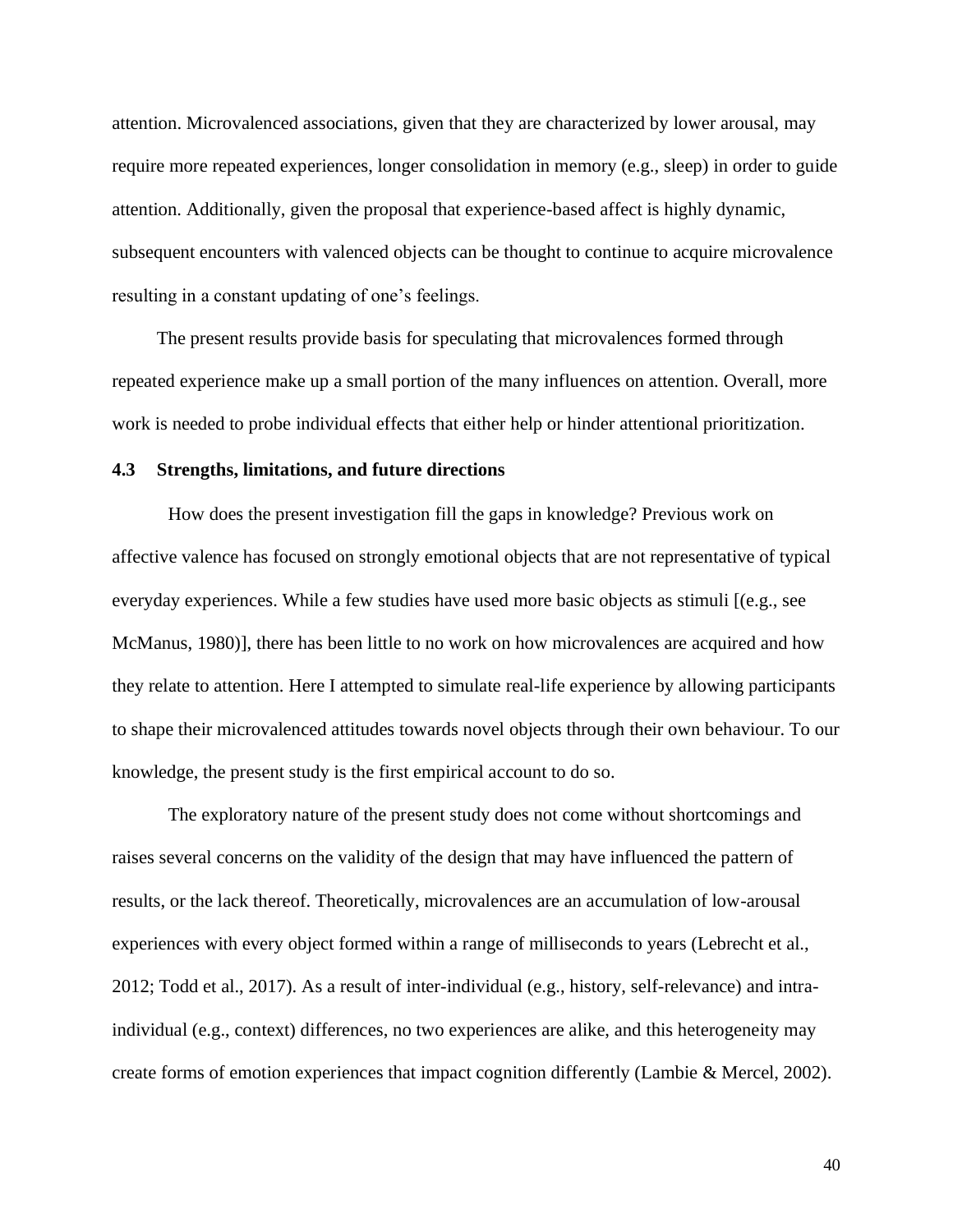Additionally, even the weak magnitude of microvalences across and within objects may also vary. It is possible that the emotion experience induced by our task due to either stimuli or design (e.g., number of trials/exposure) was not sufficient to observe an effect. Additionally, although our stimuli were structurally similar, notable differences in their physical attributes (e.g., unequal number of edges) may have introduced bias. This highlights the importance of using stimuli that are affectively neutral and equally complex [(e.g., see Madan et al., 2018)] in order to isolate the role of induced emotion experience.

The results of the present study also challenge the notion of 'neutral' objects as being completely neutral since what we designate as neutral can be characterized by ambivalence or "mixed feelings", which have been found to vary in "psychological consequences" (e.g., uncertainty, biases in perception) (Schneider, Veenstra, van Harreveld, Schwarz, & Koole, 2016). Future work should consider incorporating additional measures of attractiveness or aesthetic pleasure, visual complexity, and familiarity to control for object properties that influence both affect and perception, as well as less ambiguous scales (i.e., unipolar instead of bipolar scales of arousal and valence; see Schneider et al., 2016) that more accurately capture emotional experiences (Blijlevens, Hekkert, Leder, Thurgood, Chen, & Whitfield, 2017; Madan et al., 2018; Dobel, Geiger, Bruchmann, Putsche, Schweinberger, & Junghöfer, 2008). By taking neutrality at face value, we are failing to see these small but meaningful differences in emotion that may have a big impact on behaviour.

Further, follow-up experiments (i.e., repeating the experiment using a different set of stimuli) were limited due to the constraints pushed by COVID-19. Future versions of the study will opt to use more homogenous stimuli (i.e., having equal number of edges) as well as consider the aforementioned measures to decrease noise. An immediate course of action concerns a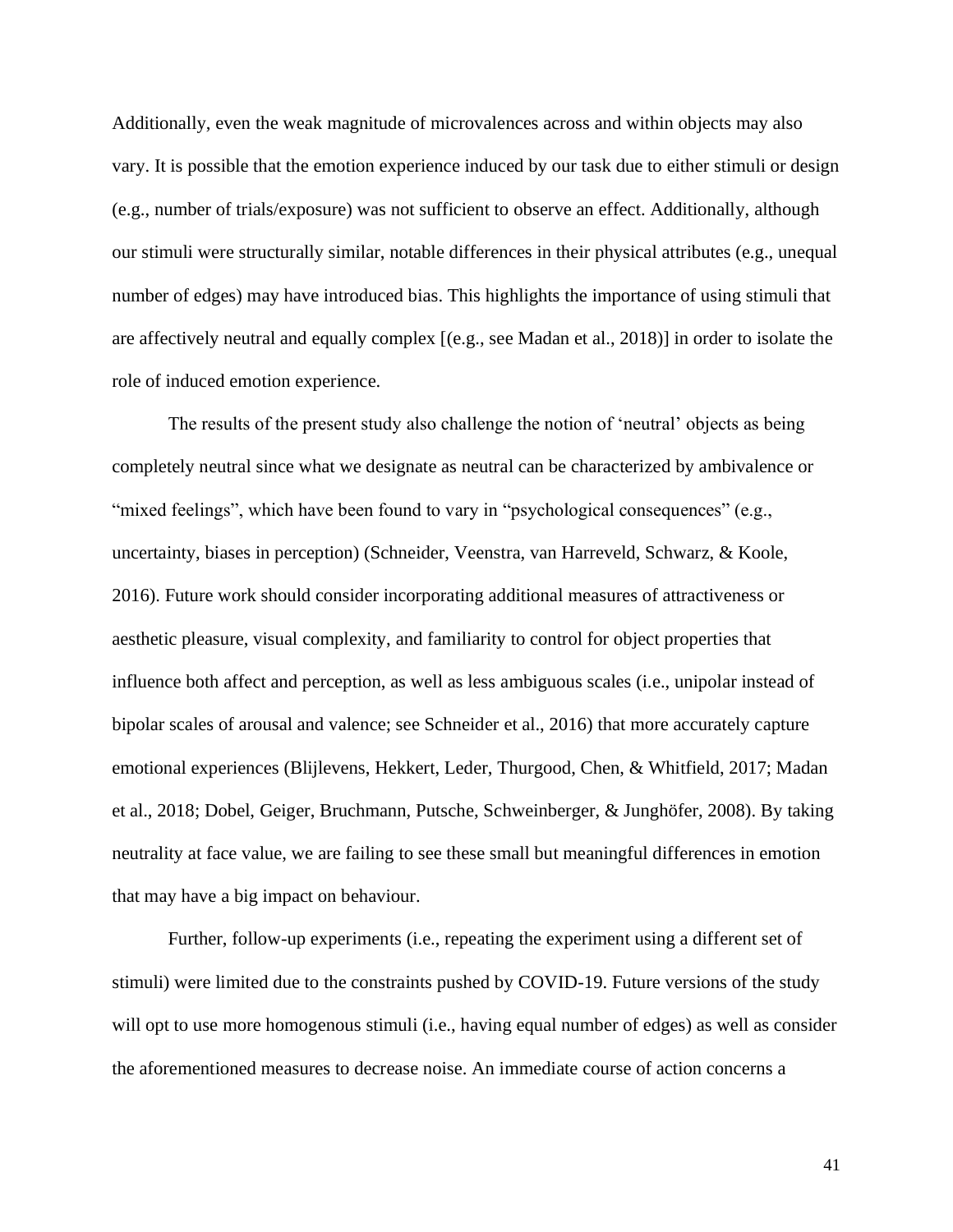replication of the present investigation using alternative techniques that are less resistant to 'cheating'. Ideally, eliminating the need for 3D glasses when viewing the task will allow us to employ eyetracking measures to reduce the chance of getting false positives. I am also looking into alternative paradigms that can be conducted remotely to accommodate social distancing measures. Moreover, a quantification of gameplay in order to map each shape's utility and its relation to microvalence would be of valuable use. If utility were a factor, we can consider questioning whether bases of moment-to-moment ratings of valence varied within and between individuals. That is, valence rating in the beginning of the task may have been based on aesthetic or hedonic valuation, or memory-based utility (how useful it was in the past) whereas valence rating during the task may have been based on moment-based utility (how useful it is now) or aesthetics (e.g., how well it fit the landscape) (Kahneman, Frederick, Fredrickson, Gibson, & Laibson, 2001). The quantifiable differences between post-training and pre-training ratings may be more indicative of total utility and not microvalence. But if, like Edwards (1954), we assign no distinction between utility and valence, which is an overall attitude towards objects or events, then we get rid of the problem of validity. Regardless, when using scales to measure multifaceted concepts such as valence, researchers should clearly state what each scale is trying to capture and explain each end of a spectrum.

Following this, I plan on comparing the effects of microvalence training and high-arousal Pavlovian conditioning on selective attention to explore common or dissociable attentional prioritization processes. Additionally, I will explore how trait motivation to approach or avoid affect between-subject variability in microvalences. Lastly, I plan on investigating neural representations of pleasure and displeasure associated with microvalence and investigate how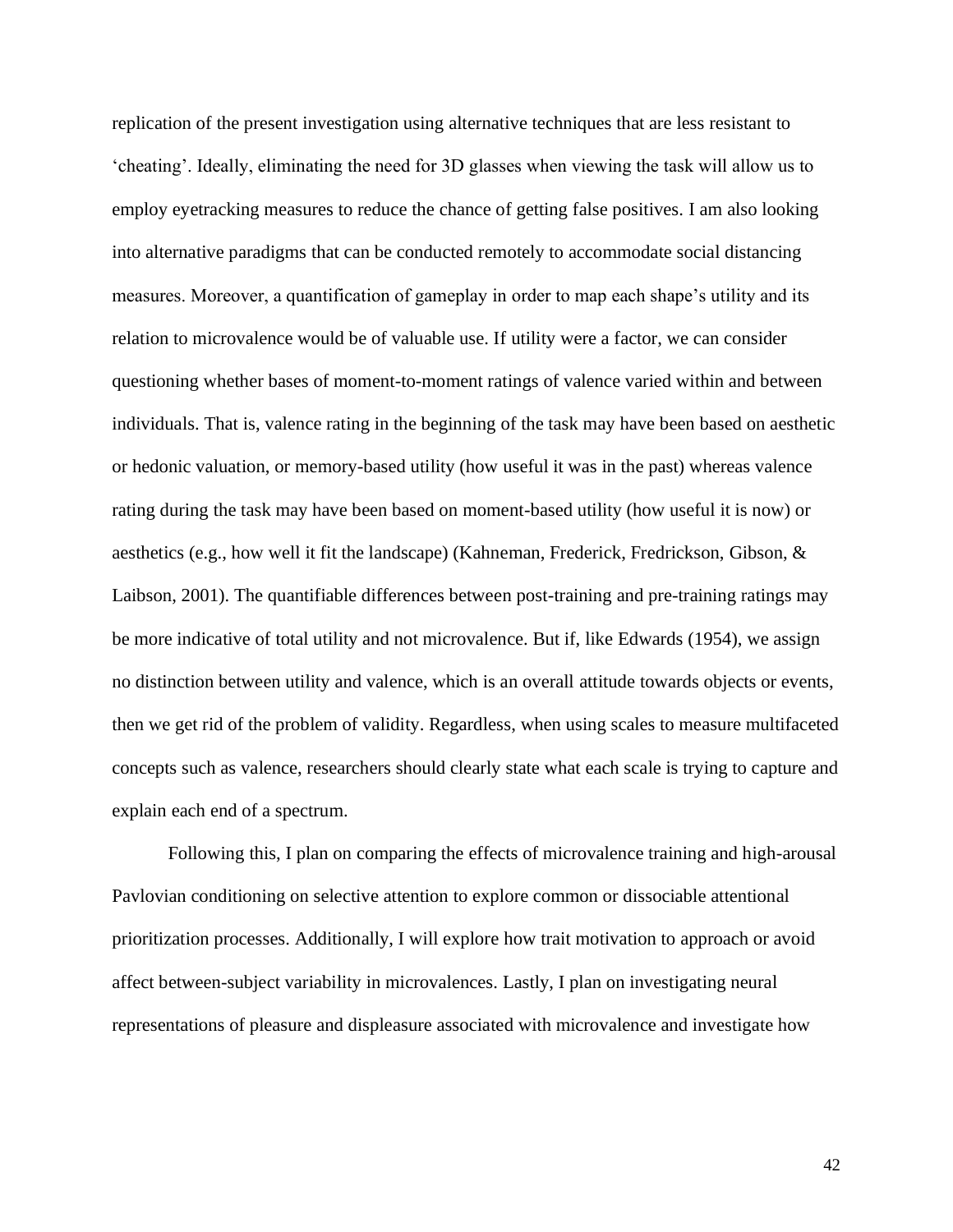patterns and strength of hedonic representation of microvalenced objects compare with those of conditioned stimuli.

## <span id="page-53-0"></span>**4.4 Final Remarks**

In sum, although more work has to be done to fully understand how microvalences come to be and influence behaviour, the present study hopefully provides a blueprint on which future experimental designs can be based. Our preliminary investigation shows support for the theory that basic everyday objects possess subtle affective properties that may not always be consciously available, but contribute to why and how we find that particular side table at IKEA desirable, or choose a particular paint colour for our bedroom (Lebrecht et al., 2012). Further, we show how experience – whether to introduce or remove biases – can change these preferences, leading to an unbiased view of the world, such as realizing that a \$13 vegetable oil in a sparkly tin can is not necessarily better than a \$5 one in a tetra pak. Such understanding has implications for neuroeconomics. In particular, this will be useful information for product designers in understanding how consumer experience shapes preference (i.e., implementing user feedback to improve products), as well as the design of workspaces (i.e., classrooms) to facilitate effective working/learning environments.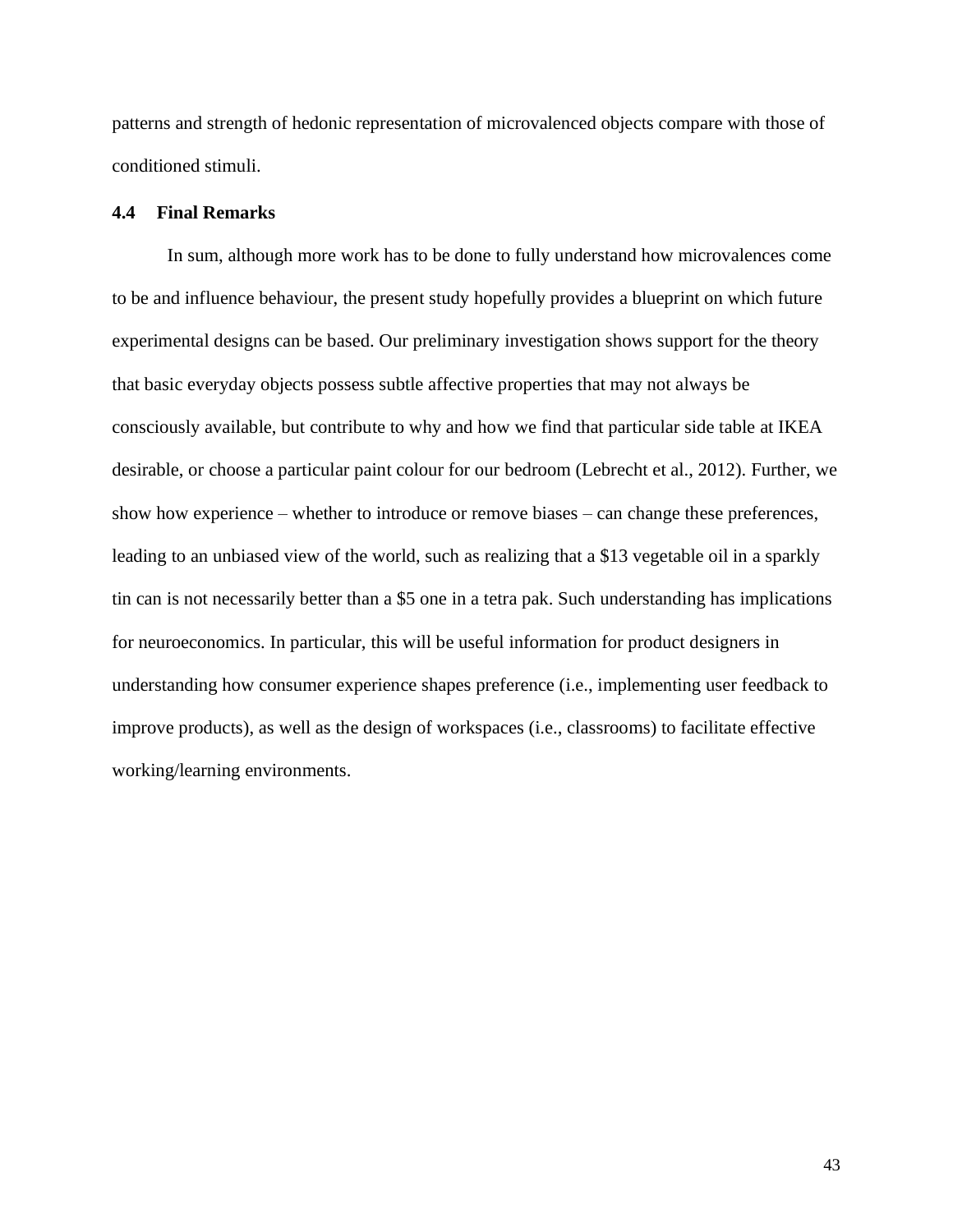# <span id="page-54-0"></span>**References**

Anderson, A. K. (2005). Affective influences on the attentional dynamics supporting awareness. *Journal of Experimental Psychology General*, 134(2), 258e281. http://dx.doi.org/10.1037/0096-3445.134.2.258, 2005-04168-008 [pii].

Anderson, A. K., & Phelps, E. A. (2001). Lesions of the human amygdala impair enhanced perception of emotionally salient events. *Nature*, 411(6835), 305e309. http://dx.doi.org/10.1038/35077083.

- Anderson, B. A., Laurent, P. A., & Yantis, S. (2011). Value-driven attentional capture. *Proceedings of the National Academy of Sciences of the United States of America*, 108(25), 10367e10371. http://dx.doi.org/10.1073/pnas.1104047108.
- Anderson, B. A. (2016). The attention habit: How reward learning shapes attentional selection. *Annals of the New York Academy of Sciences*, *1369* (1), 24–39.
- Awh, E., Belopolsky, A. V., & Theeuwes, J. (2012). Top-down versus bottom-up attentional control: A failed theoretical dichotomy. *Trends in Cognitive Sciences*, 16(8), 437e443. http://dx.doi.org/10.1016/j.tics.2012.06.010.
- Bar, M., & Neta, M. (2006). Humans prefer curved visual objects. *Psychological Science, 17*(8), 645–648. https://doi.org/10.1111/j.1467-9280.2006.01759.x
- Bates, D., Maechler, M., Bolker, B., & Walker, S. (2014). lme4: Linear mixed-effects models using Eigen and S4 [Computer Software].
- Belin, L., Henry, L., Destays, M., Hausberger, M., & Grandgeorge, M. (2017). Simple shapes elicit different emotional responses in children with autism spectrum disorder and neurotypical children and adults. *Frontiers in Psychology, 8,* Article 91.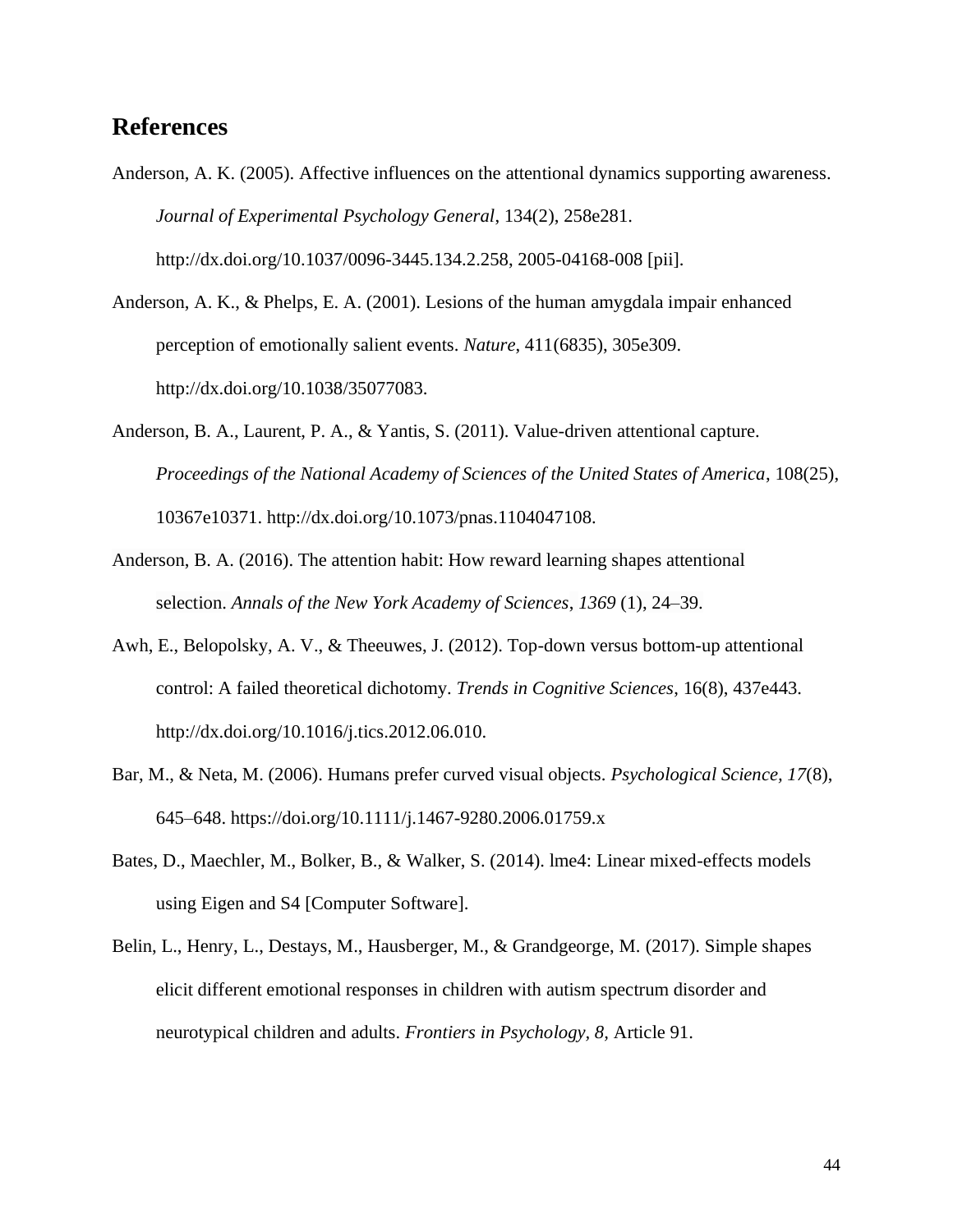- Bisley, J. W., & Goldberg, M. E. (2010). Attention, intention, and priority in the parietal lobe. *Annual Review of Neuroscience*, 33,1e21. http://dx.doi.org/10.1146/annurev-neuro-060909-152823.
- Blijlevens, J. & Thurgood, Clementine & Hekkert, Paul & Chen, Lin-Lin & Leder, Helmut & Whitfield, T.. (2017). The Aesthetic Pleasure in Design Scale: The development of a scale to measure aesthetic pleasure for designed artifacts. *Psychology of Aesthetics*, *Creativity, and the Arts.* 11. 86-98. 10.1037/aca0000098.
- Brainard, D. H. (1997) The Psychophysics Toolbox, *Spatial Vision 10*:433-436.
- Chelazzi, L., Perlato, A., Santandrea, E., & Della Libera, C. (2013). Rewards teach visual selective attention. *Vision Research*, 85, 58e72. http://dx.doi.org/10.1016/j.visres.2012.12.005.
- Corbetta, M., & Shulman, G. L. (2002). Control of goal-directed and stimulus-driven attention in the brain. *Nature Reviews. Neuroscience*, 3(3), 201e215. http://dx.doi.org/10.1038/nrn755.
- Desimone, R., & Duncan, J. (1995). Neural mechanisms of selective visual attention. Annual Review of Neuroscience, 18,

193e222.http://dx.doi.org/10.1146/annurev.ne.18.030195.001205.

- Dobel, C., Geiger, L., Bruchmann, M., Putsche, C., Schweinberger, S. R., & Junghöfer, M. (2008). On the interplay between familiarity and emotional expression in face perception. *Psychological Research, 72*(5), 580–586. https://doi.org/10.1007/s00426-007- 0132-4
- Duckworth, K. L., Bargh, J. A., Garcia, M., & Chaiken, S. (2002). The automatic evaluation of novel stimuli. *Psychological Science, 13*(6), 513–519. https://doi.org/10.1111/1467- 9280.00490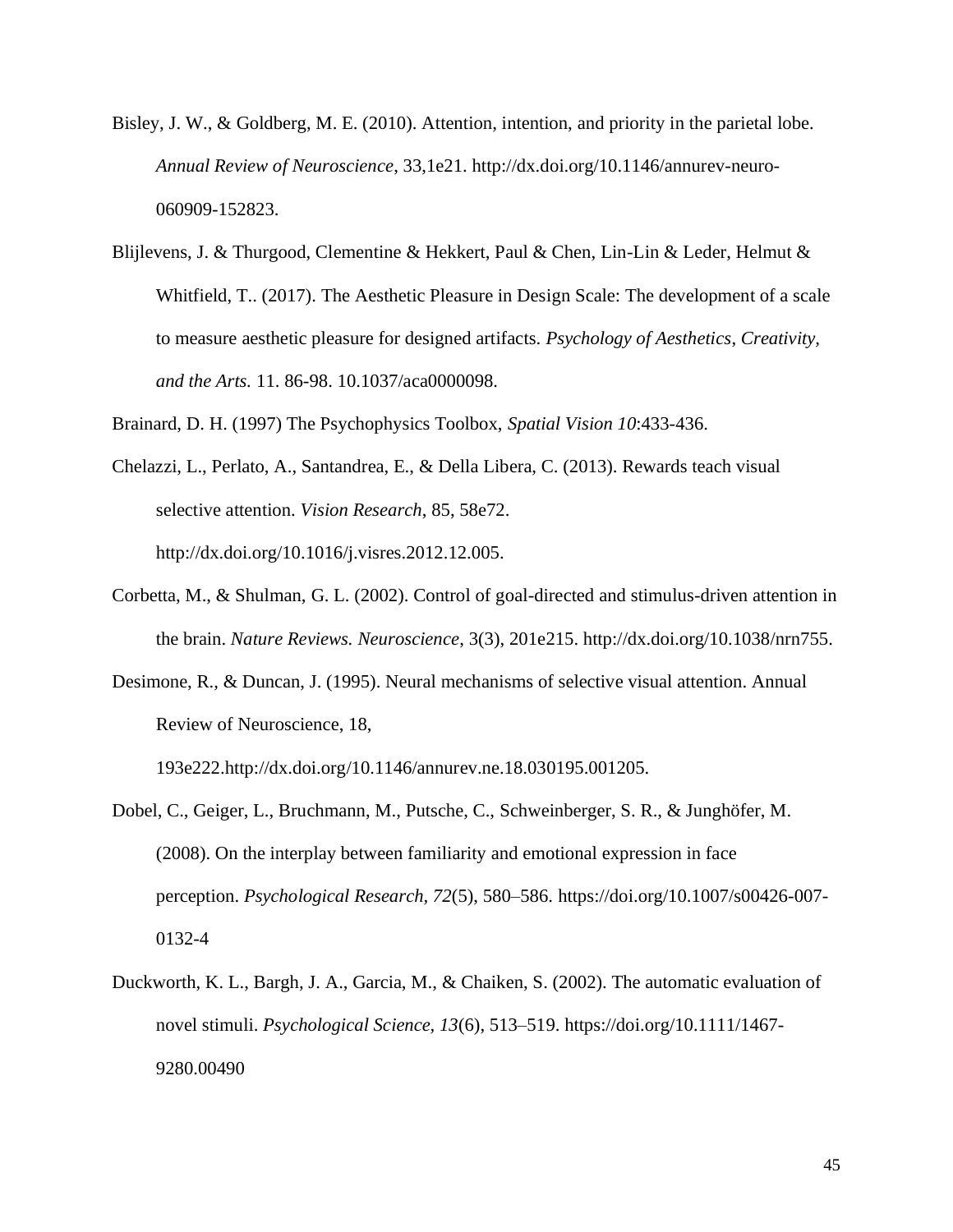- Edwards, W. (1954). The theory of decision making. *Psychological Bulletin, 51*(4), 380– 417. https://doi.org/10.1037/h0053870
- Erdfelder, E., Faul, F., & Buchner, A. (1996). GPOWER: A general power analysis program. *Behavior Research Methods, Instruments & Computers, 28*(1), 1– 11. https://doi.org/10.3758/BF03203630
- Fazio R. H., Sanbonmatsu D. M., Powell M. C., Kardes F. R. (1986). On the automatic activation of attitudes. *J. Pers. Soc. Psychol.* 50 229–238. 10.1037/0022-3514.50.2.229
- Fox, M. D., Corbetta, M., Snyder, A. Z., Vincent, J. L., & Raichle, M. E. (2006). Spontaneous neuronal activity distinguishes human dorsal and ventral attention systems [Research Support, N.I.H., Extramural] *Proceedings of National Academy of Sciences of the United States of America*, 103(26), 10046e10051. http://dx.doi.org/10.1073/pnas.0604187103.
- Handy, T.C., Smilek, D., Geiger, L., Liu, C., Schooler, J.W. (2009) ERP evidence for rapid hedonic evaluation of logos. *Journal of Cognitive Neuroscience.* 22: 124-38. PMID 19199410 DOI: 10.1162/jocn.2008.21180
- Hickey, C., & Peelen, M. V. (2015). Neural mechanisms of incentive salience in naturalistic human vision. *Neuron*, 85(3), 512e518. http://dx.doi.org/10.1016/j.neuron.2014.12.049.
- Hickey, C. & van Zoest, W. (2012). Reward creates oculomotor salience. *Curr. Biol.* 22, R219– R220.
- Hu, K., De Rosa, E. & Anderson, A.K. Differential color tuning of the mesolimbic reward system. *Sci Rep* 10, 10223 (2020). https://doi.org/10.1038/s41598-020-66574-w
- Jiang, Y. V., Swallow, K. M., & Rosenbaum, G. M. (2013). Guidance of spatial attention by incidental learning and endogenous cuing. *Journal of Experimental Psychology. Human Perception and Performance*, 39(1), 285e297. http://dx.doi.org/10.1037/a0028022.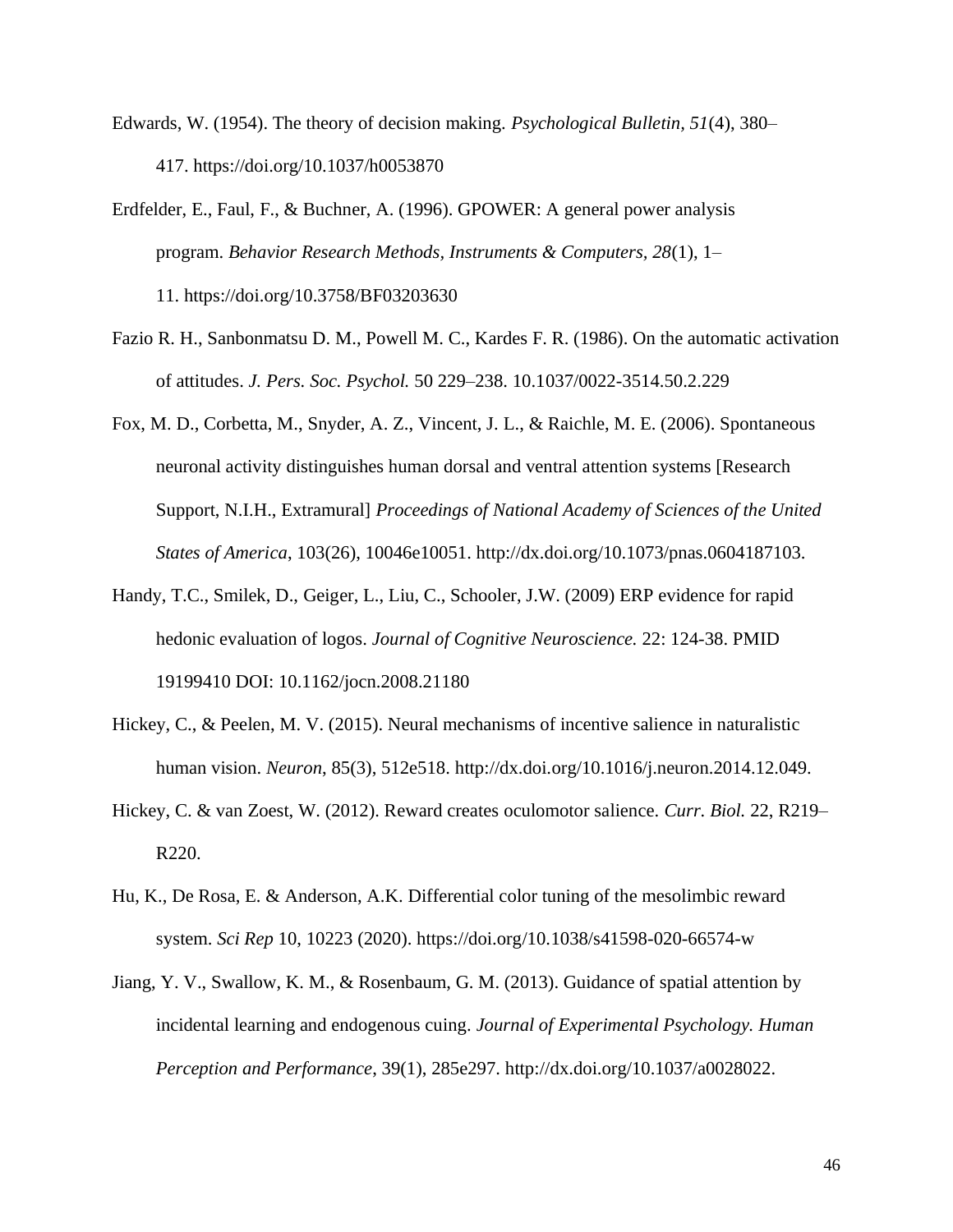- Kahneman, D., Frederick, S., Fredrickson, B.L., Gibson, L., & Laibson, D. (2001). Experienced Utility and Objective Happiness: A Moment-Based Approach.
- Kastner, S., & Ungerleider, L. G. (2001). The neural basis of biased competition in human visual cortex. *Neuropsychologia,* 39(12), 1263e1276. S0028-3932(01)00116-6.
- Keil, A., Ibssen, N., & Heim, S. (2006). Early cortical facilitation for emotionally arousing targets during the attentional blink. *BMC Biology*, 4, 23. http://dx.doi.org/10.1186/1741- 7007-4-23.
- Kirk U, Skov M, Hulme O, Christensen MS, Zeki S. Modulation of aesthetic value by semantic context: an fMRI study. *Neuroimage*. 2009;44(3):1125-1132. doi:10.1016/j.neuroimage.2008.10.009
- Kleiner M., Brainard D., Pelli D., 2007, "What's new in Psychtoolbox-3?" Perception 36 ECVP Abstract Supplement.
- Kryklywy, J. H., & Todd, R. M. (2018). Experiential History as a Tuning Parameter for Attention. *Journal of cognition*, *1*(1), 24. https://doi.org/10.5334/joc.25
- Lambie, J. A, Marcel, A. J. (2002) Consciousness and the varieties of emotion experience: a theoretical framework. *Psychol. Rev*. 2002;109:219–59.
- Lapate, R.C., Rokers, B., Li, T., Davidson, R.J. (2014). Nonconscious emotional activation colors first impressions: A regulatory role for conscious awareness. *Psychological Science,*  25, 349-357.
- Lapate, R. C., Rokers, B., Tromp, D. P. M., Orfali, N. S., Oler, J. A., Doran, S., Adluru, N., Alexander, A. L., Davidson, R. J., (2016) Awareness of emotional stimuli determines the behavioural consequences of amygdala activation and amygdala-prefrontal connectivity. *Scientific Reports,* 6, 25826.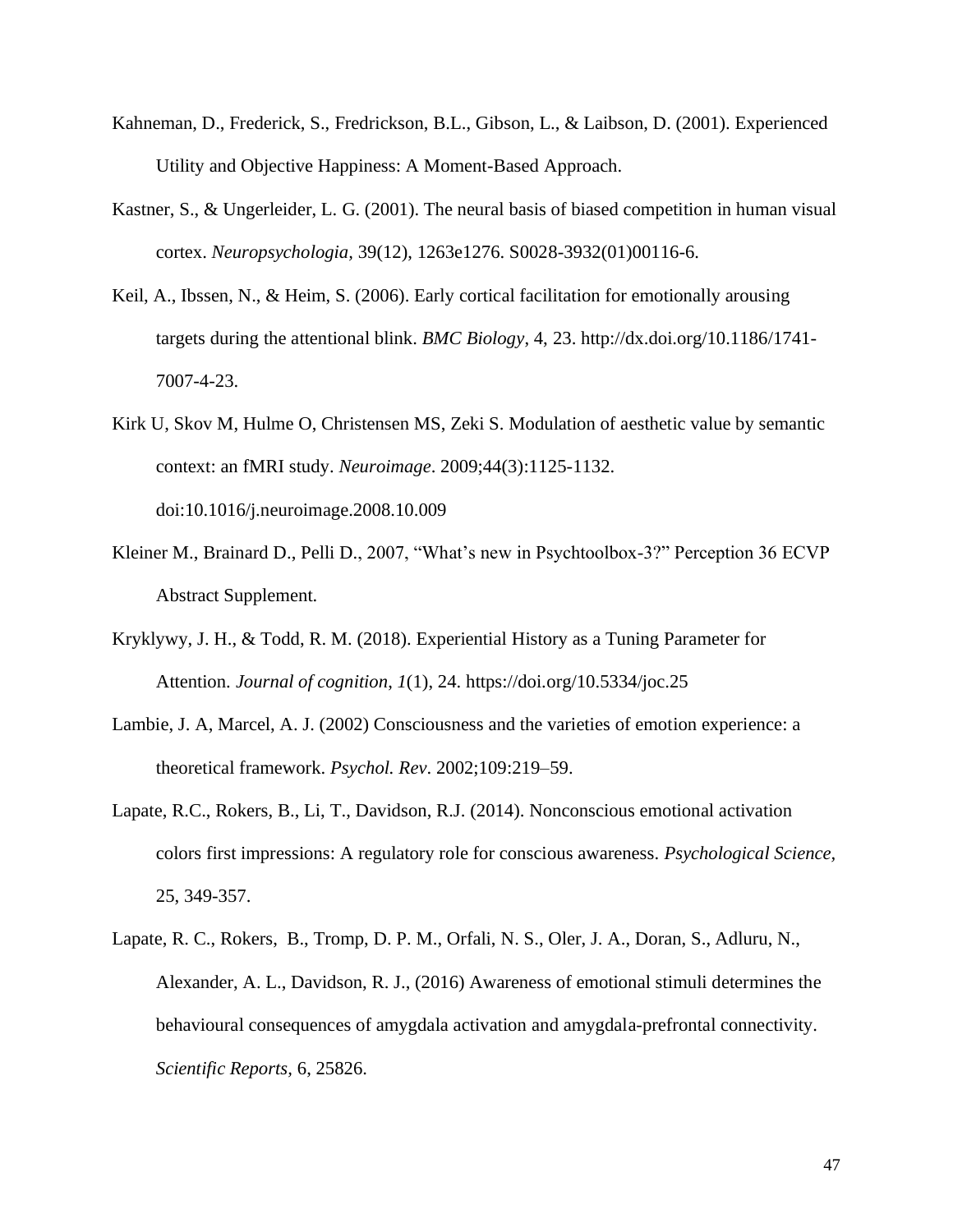- Lebrecht, S., Bar, M., Barrett, L. F., & Tarr, M. J. (2012). Micro- valences: Perceiving affective valence in everyday objects. *Frontiers in Psychology*, 3, 107. http://dx.doi.org/10.3389/fpsyg.2012.00107.
- Lee, D., Todd R.M., Gardhouse K., Levine B., Anderson, A.K. (2013) Enhanced attentional capture in survivors of a single traumatic event. Paper presented at the Annual Meeting of the Society for Neuroscience, San Diego, CA
- Lee, T. H., Itti, L., & Mather, M. (2012). Evidence for arousal-biased competition in perceptual learning. *Frontiers in psychology, 3*, 241. doi:10.3389/fpsyg.2012.00241
- Li, W., Moallem, I., Paller, K.A., & Gottfried, J.A. (2007). Subliminal smells can guide social preferences. *Psychological Science*, *18*, 1044–1049.
- Madan C. R., Bayer J., Gamer M., Lonsdorf T. B., Sommer T. (2018). Visual complexity and affect: Ratings reflect more than meets the eye. *Frontiers in Psychology*, 8, Article 2368. doi:10.3389/fpsyg.2017.02368
- Markovic, J., Anderson, A. K., & Todd, R. M. (2014). Tuning to the significant: Neural and genetic processes underlying affective enhancement of visual perception and memory. *Behavioural Brain Research*, 259, 229e241. http://dx.doi.org/10.1016/ j.bbr.2013.11.018
- Mather, M., & Sutherland, M. R. (2011). Arousal-biased competition in perception and memory. *Perspectives on psychological science : a journal of the Association for Psychological Science, 6*(2), 114-133. doi:10.1177/1745691611400234

MATLAB 2017b, The MathWorks, Inc., Natick, Massachusetts, United States.

McManus, I.C. (1980), The aesthetics of simple figures. *British Journal of Psychology,* 71: 505- 524. doi:10.1111/j.2044-8295.1980.tb01763.x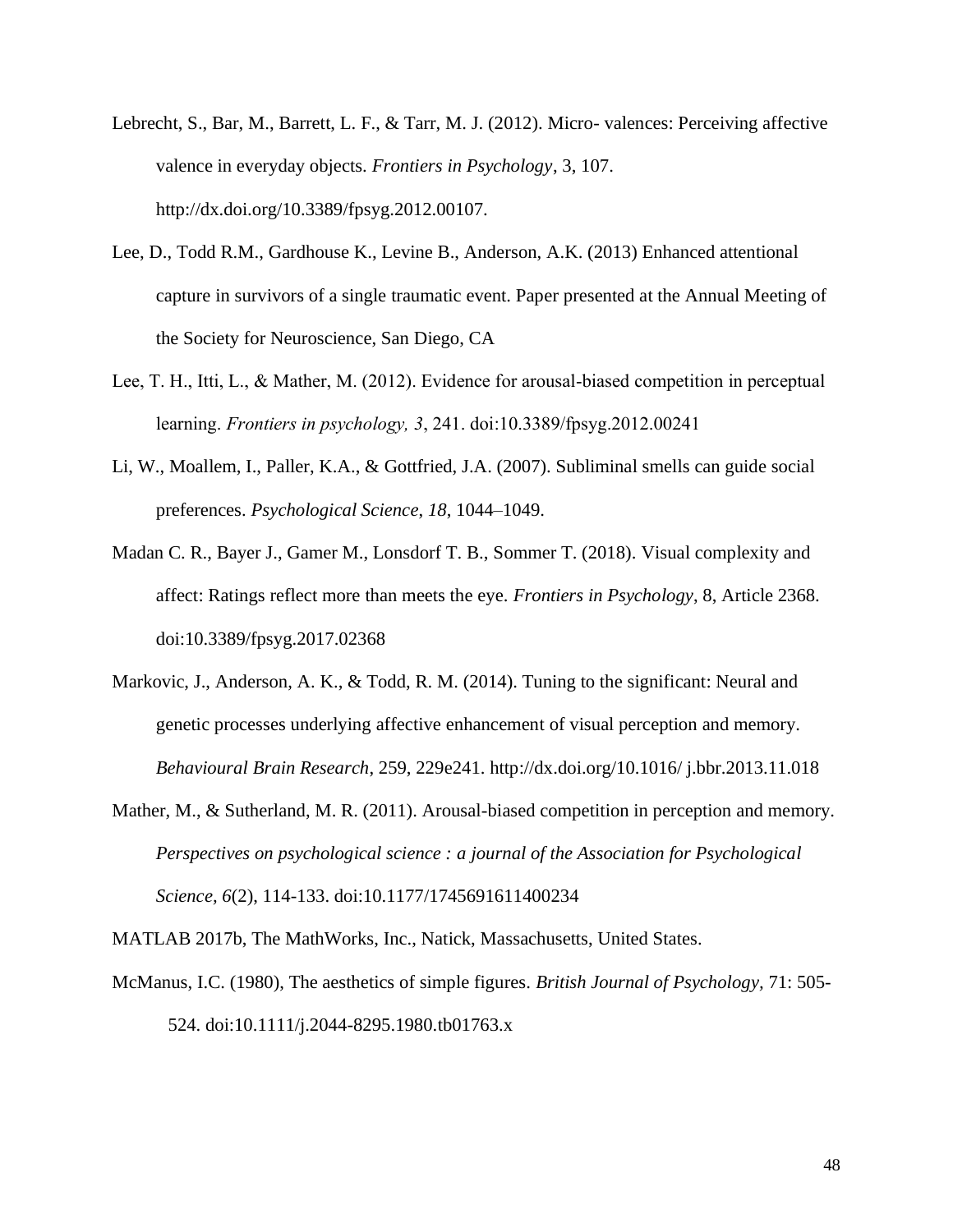- Palmer, S. E., Schloss, K. B., & Sammartino, J. (2013). Visual aesthetics and human preference. *Annual review of psychology*, *64*, 77–107. https://doi.org/10.1146/annurevpsych-120710-100504
- Pelli, D. G. (1997) The VideoToolbox software for visual psychophysics: Transforming numbers into movies, *Spatial Vision 10*:437-442.
- Pourtois, G., Schettino, A., & Vuilleumier, P. (2013). Brain mechanisms for emotional influences on perception and attention: What is magic and what is not [Research Support, Non-U.S. Gov't]. *Biological Psychology*, 92(3), 492e512. http:// dx.doi.org/10.1016/j.biopsycho.2012.02.007.
- Raymond, J. E., & O'Brien, J. L. (2009). Selective visual attention and motivation: The consequences of value learning in an attentional blink task. *Psychological Science*, 20(8), 981e988. http://dx.doi.org/10.1111/j.1467-9280.2009.02391.x.
- Reber, R., Schwarz, N., & Winkielman, P. (2004). Processing fluency and aesthetic pleasure: is beauty in the perceiver's processing experience?. *Personality and social psychology review: an official journal of the Society for Personality and Social Psychology, Inc*, *8*(4), 364–382. https://doi.org/10.1207/s15327957pspr0804\_3
- Redish, A. D., Jensen, S., Johnson, A., & Kurth-Nelson, Z. (2007). Reconciling reinforcement learning models with behavioral extinction and renewal: Implications for addiction, relapse, and problem gambling. *Psychological Review*, 114(3), 784e805. http://dx.doi.org/10.1037/0033-295X.114.3.784.
- Rentschler, I., Jüttner, M., Unzicker, A., & Landis, T. (1999). Innate and learned components of human visual preference. *Current Biology*, 9, 665–671.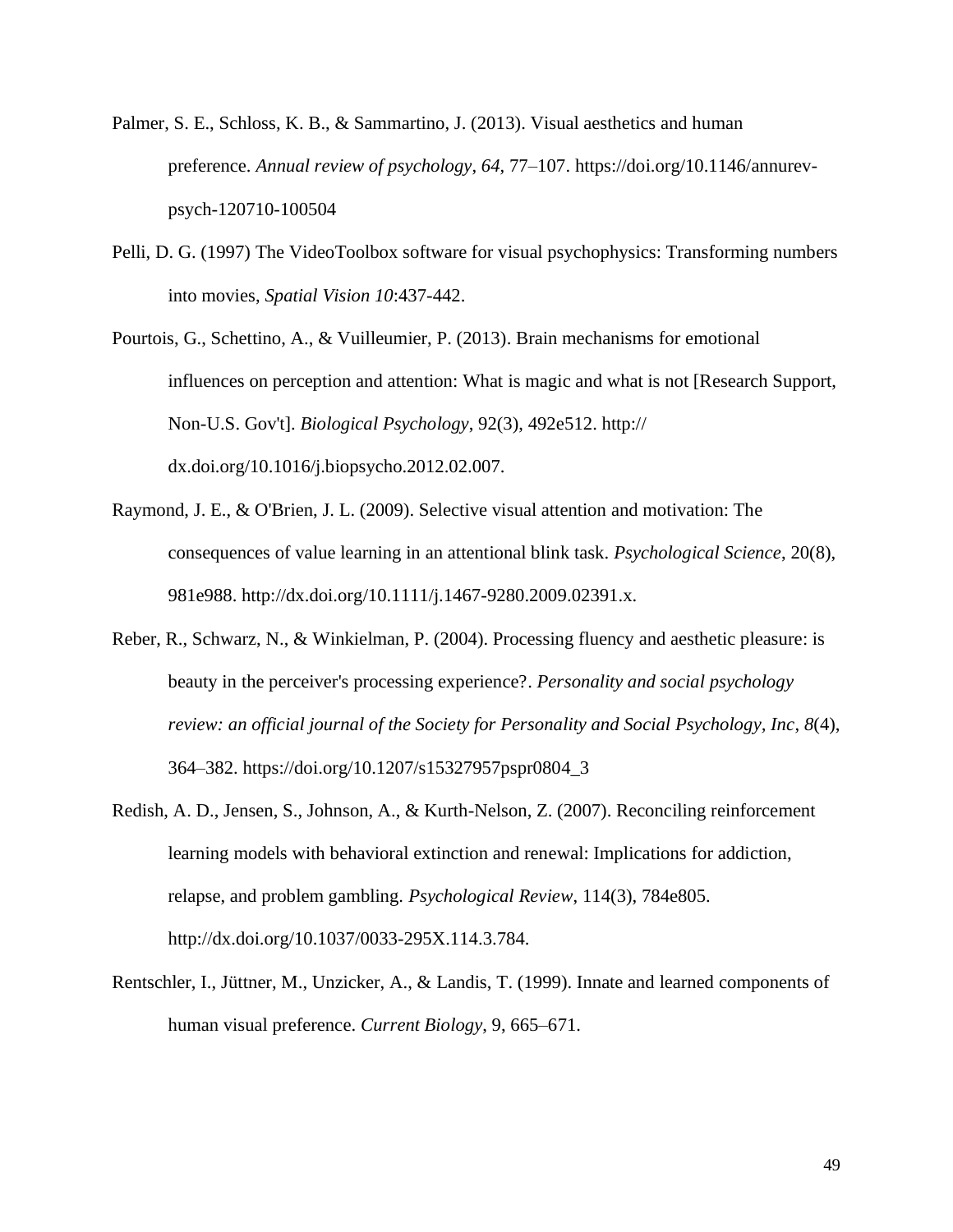Reynolds, J. H., & Chelazzi, L. (2004). Attentional modulation of visual processing. *Annual Review of Neuroscience*, 27, 611e647. http://dx.doi.org/10.1146/annurev.neuro.26.041002.131039.

Schneider, I., Veenstra, L., van Harreveld, F., Schwarz, N., & Koole, S. (2016). Let's not be Indifferent about Neutrality: Neutral Ratings in the IAPS Mask Mixed Affective Responses. *Emotion.*

- Shapiro, K. L., Schmitz, F., Martens, S., Hommel, B., & Schnitz-ler, A. (2006). Resource sharing in the attentional blink. *NeuroReport*, 17, 163-166.
- Shinners, P. (2011). PyGame Python Game Development. Retrieved from http://www.pygame.org
- Shomstein, S., & Behrmann, M. (2006). Cortical systems mediating visual attention to both objects and spatial locations*. Proceedings of National Academy of Sciences of the United States of America*, 103(30), 11387e11392. http://dx.doi.org/10.1073/pnas.0601813103.
- Shomstein, S., & Gottlieb, J. (2016). Spatial and non-spatial aspects of visual attention: Interactive cognitive mechanisms and neural underpinnings. *Neuropsychologia*, 92, 9e19. http://dx.doi.org/10.1016/j.neuropsychologia.2016.05.021.
- Sievers, B., Lee, C., Haslett, W., & Wheatley, T. (2019). A multi-sensory code for emotional arousal. *Proceedings. Biological sciences*, *286*(1906), 20190513. https://doi.org/10.1098/rspb.2019.0513
- Sklar, A., Levy, N., Goldstein, A., Mandel, R., Maril, A. & Hassin, R. R. (2012) Reading and doing arithmetic nonconsciously. *Proceedings of the National Academy of Sciences USA* 109(48):19614–19. Retrieved

from www.pnas.org/cgi/doi/10.1073/pnas.1211645109. doi: 10.1073/pnas.1211645109.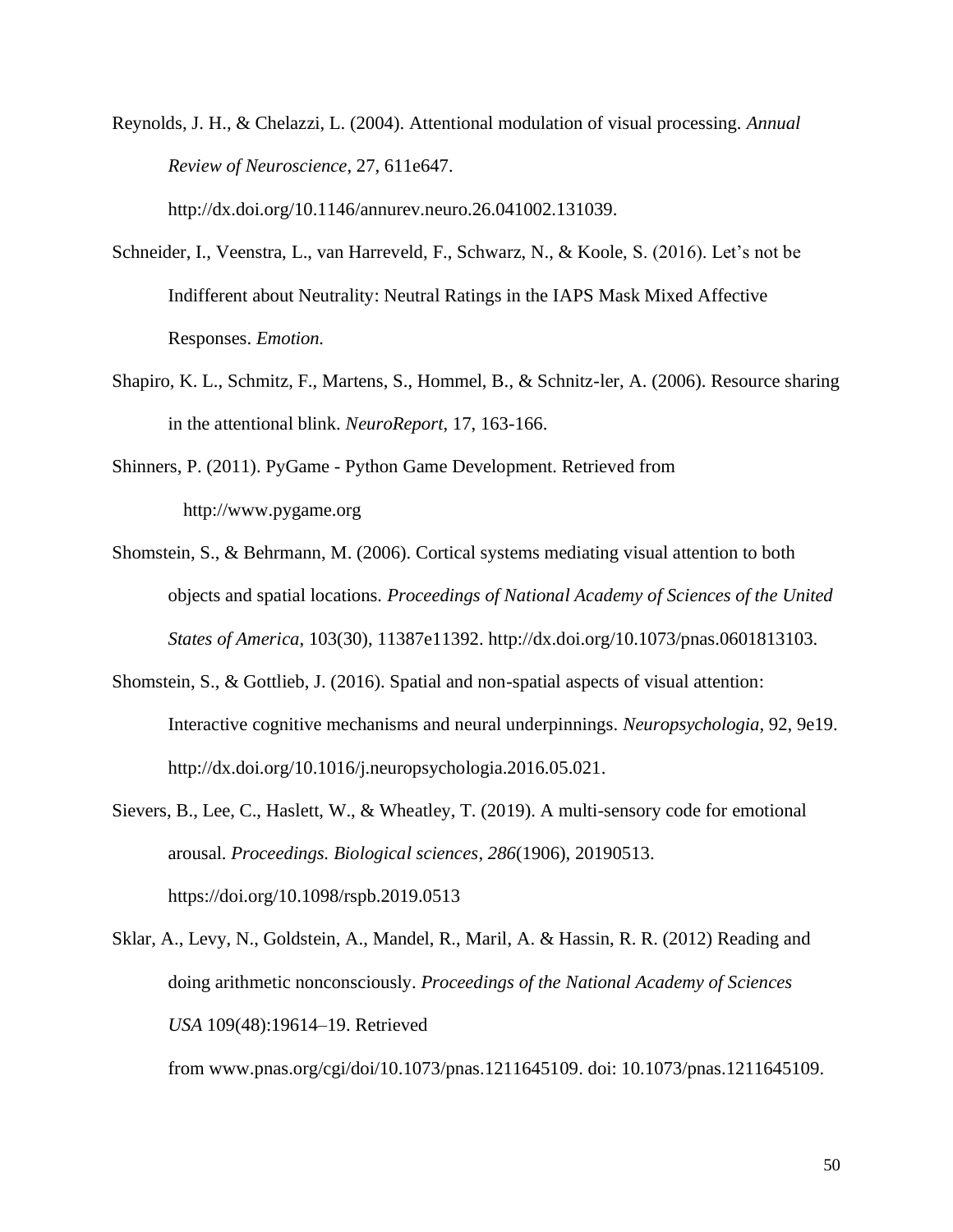- Sun, S. Z., Cant, J. S., & Ferber, S. (2016). A global attentional scope setting prioritizes faces for conscious detection. *Journal of Vision*, 16(6):9, 1–13, doi:10.1167/16.6.9.
- R Core Team. (2014). R: A Language and Environment for Statistical Computing [Computer Software].
- Theeuwes, J. (1992). Perceptual selectivity for color and form. *Perception & Psychophysics*, 51, 599–606
- Theeuwes, J. (1994). Stimulus-driven capture and attentional set: Selective search for color and visual abrupt onsets. *Journal of Experimental Psychology: Human Perception & Performance ,* 20*,* 799–806
- Theeuwes, J. (2010). Top-down and bottom-up control of visual selection. *Acta Psychologica*, 135, 77–99
- Todd, R. M., Cunningham, W. A, Anderson, A. K., & Thompson, E. (2012). Affect-biased attention as emotion regulation. *Trends in Cognitive Sciences*, 16(7), 365–72. doi:10.1016/j.tics.2012.06.003
- Todd, R. M., Ehlers, M. R., Müller, D. J., Robertson, A., Palombo, D. J., Freeman, N., Levine, B., & Anderson, A. K. (2015). Neurogenetic variations in norepinephrine availability enhance perceptual vividness. *The Journal of neuroscience : the official journal of the Society for Neuroscience*, *35*(16), 6506–6516. https://doi.org/10.1523/JNEUROSCI.4489-14.2015
- Todd, R. M., & Manaligod, M. G. M. (2017). Implicit guidance of attention: The Priority State Space framework*. Cortex*. doi:10.1016/j.cortex.2017.08.001
- Tsuchiya, N., and Koch, C. (2005). Continuous flash suppression reduces negative afterimages. *Nat.Neurosci*. 8, 1096–1101. doi: 10.1038/nn1500